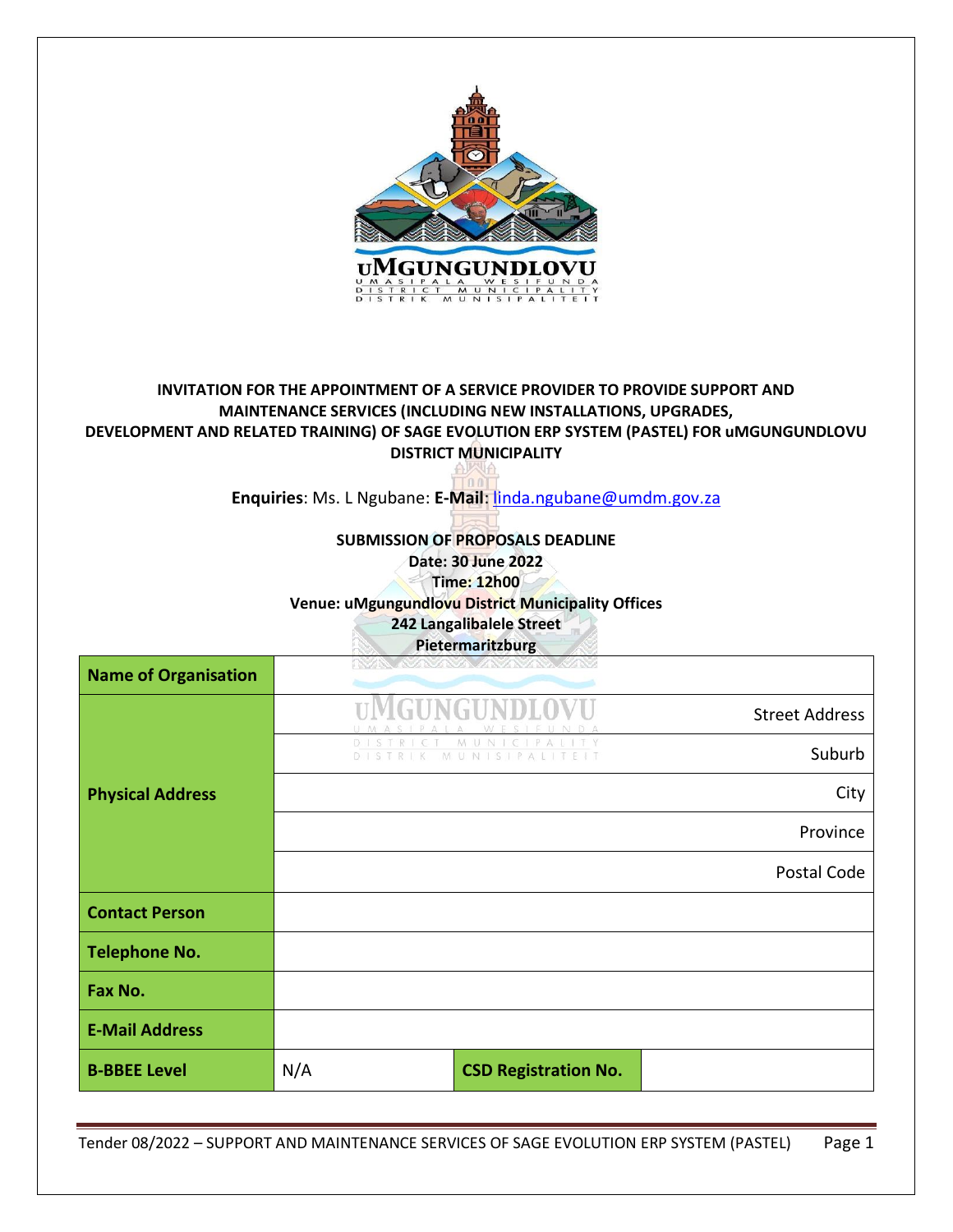# **TABLE OF CONTENTS**

# Contents

| DECLARATION OF BIDDER'S PAST SUPPLY CHAIN MANAGEMENT PRACTICES - MBD 8  13 |  |
|----------------------------------------------------------------------------|--|
|                                                                            |  |
|                                                                            |  |
|                                                                            |  |
|                                                                            |  |
|                                                                            |  |
|                                                                            |  |
|                                                                            |  |
|                                                                            |  |
|                                                                            |  |
|                                                                            |  |
|                                                                            |  |
|                                                                            |  |
|                                                                            |  |
|                                                                            |  |
|                                                                            |  |
|                                                                            |  |
|                                                                            |  |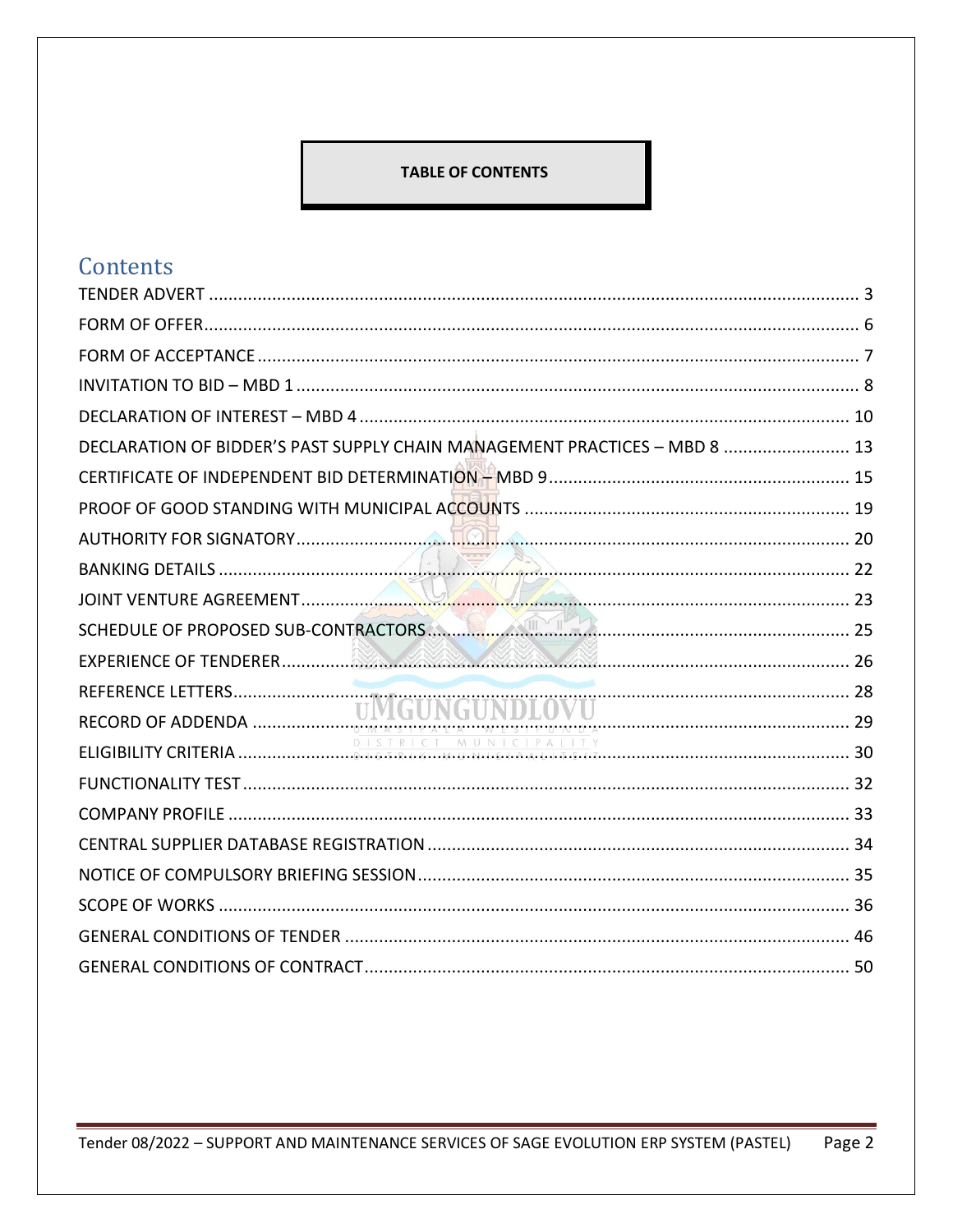

# **TENDER ADVERT**

#### **uMGUNGUNDLOVU DISTRICT MUNICIPALITY**

# <span id="page-2-0"></span>**INVITATION FOR THE APPOINTMENT OF A SERVICE PROVIDER TO PROVIDE SUPPORT AND MAINTENANCE SERVICES (INCLUDING NEW INSTALLATIONS, UPGRADES, DEVELOPMENT AND RELATED TRAINING) OF SAGE EVOLUTION ERP SYSTEM (PASTEL) FOR uMGUNGUNDLOVU DISTRICT MUNICIPALITY**

# **TENDER NO. 08/2022**

The uMgungundlovu District Municipality seeks professional service providers to provide the municipality with support and maintenance services (including new installations, upgrades, development and related training) of SAGE Evolution ERP system (Pastel) for a period of 3 years.

Tender documents can be downloaded from the municipal website at [www.umdm.gov.za](http://www.umdm.gov.za/) / e-tenders portal at [www.etenders.gov.za](mailto:adele.dorasamy@umdm.gov.za) or alternatively can be collected from offices of the Cashier at the uMgungundlovu District Municipality, 242 Langalibalele Street, Pietermaritzburg. If tenders are collected, a non-refundable tender deposit of R150.00 is payable to the uMgungundlovu District Municipality. Any queries can be directed to Ms. L. Ngubane via email [linda.ngubane@umdm.gov.za.](mailto:linda.ngubane@umdm.gov.za) **A compulsory Briefing Session** will be held on **13 June 2022** at **10am** at uMgungundlovu District Municipality Council chamber, 242 Langalibalele Street, Pietermaritzburg, all Covid 19 health and safety protocols will be followed. Non-attendance at the Compulsory Briefing Session will render any tender submission invalid.

Tender submissions must be properly bound and must be placed in the tender box situated on the ground floor of the uMgungundlovu District Municipality, 242 Langalibalele Street, Pietermaritzburg, before 12h00 on **30 June 2022**, in a sealed envelope which is clearly marked with the Tender Number and Tender Description. Late Tenders or Tenders received by way of Facsimile or E-Mail will under no circumstances be considered.

All eligibility criteria must be furnished accordingly, where mandatory or applicable. Tenderers will thereafter be evaluated on functionality criteria. Tenderers that qualified in terms of the functionality criteria will then be further evaluated in terms of the price system.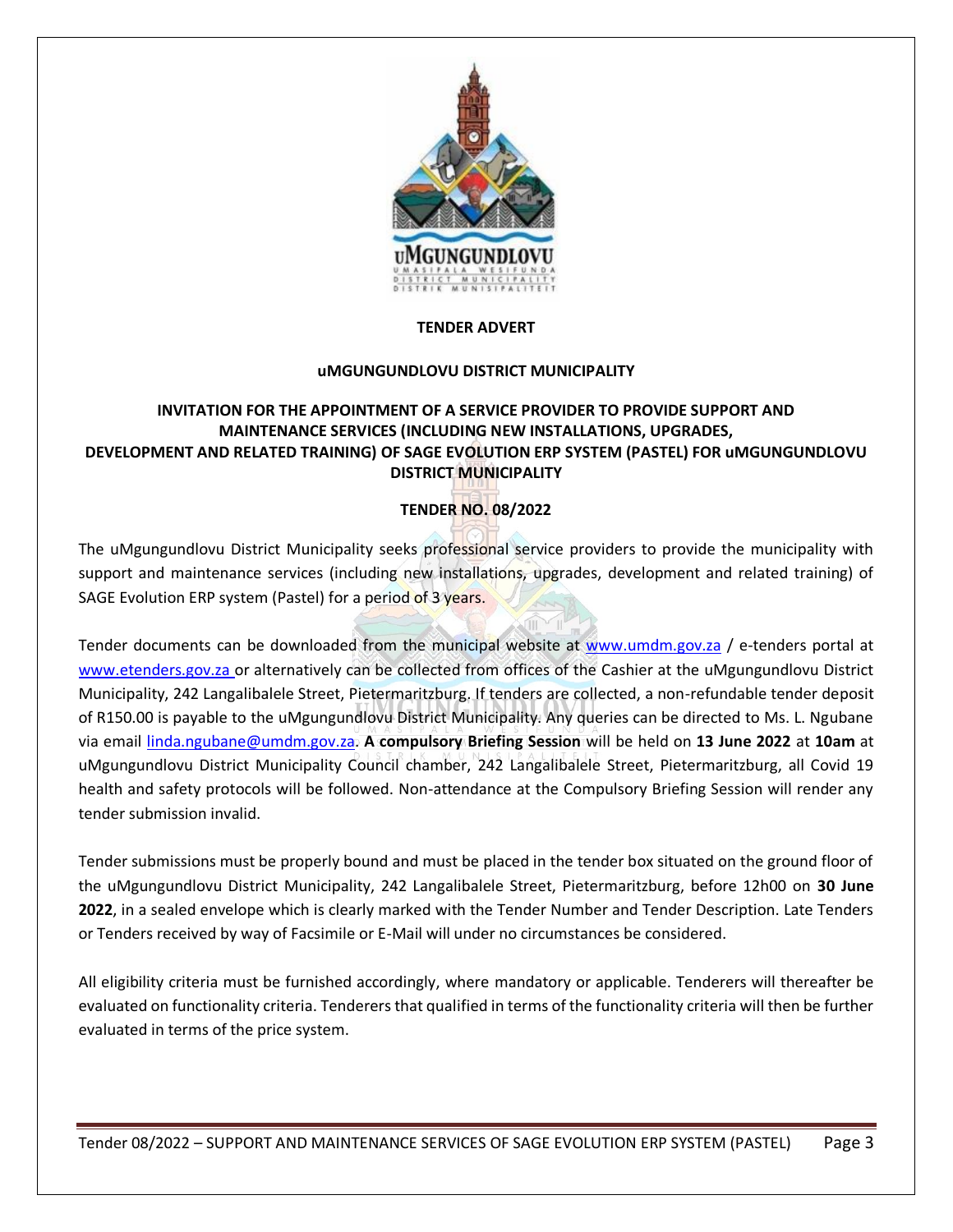**Tenderers are required to submit the certified copy of vendor certificate / certificate of partnership with SAGE Evolution (Pastel).** 

**Tenderers are required to submit the certified copy of SAGE Evolution (Pastel) training partnership/vendor qualifications.**

**Tenderers are required to submit certified copy of Qualifications and CVs of the five (5) key personnel to be allocated to this project. All copies of qualifications must be certified.**

**Tenderers are required to submit a minimum of five written references from clients that are either Local/District municipalities or organs of state for provision of support and maintenance services (including new installations, upgrades, development, and related training) for the SAGE Evolution system (Pastel). References must also indicate that the bidder has: Implemented SAGE Evolution (Pastel) successfully to a minimum five (5) municipalities and/or organs of state and explicitly state the turnaround times for maintenance and support.**

Tenderers will be evaluated in terms of functionality as part of the minimum requirements before evaluated on price based on the following criteria: AWA

| No. | <b>Evaluation Criteria</b>                                                                                                                                                                                                                                                                                                                                                                                                                                                                                                                            |                   | Weight                          |                                  |
|-----|-------------------------------------------------------------------------------------------------------------------------------------------------------------------------------------------------------------------------------------------------------------------------------------------------------------------------------------------------------------------------------------------------------------------------------------------------------------------------------------------------------------------------------------------------------|-------------------|---------------------------------|----------------------------------|
| 1.  | Proof of partnership/vendor with SAGE Evolution (Pastel)                                                                                                                                                                                                                                                                                                                                                                                                                                                                                              |                   | 30                              |                                  |
| 2.  | Proof of SAGE Evolution (Pastel) training partnership<br>qualification                                                                                                                                                                                                                                                                                                                                                                                                                                                                                | vendor            | 20                              |                                  |
| 3.  | 5 Key Personnel<br><b>Consultant - Revenue Management Technical Support</b><br>i.<br>Consultant - Budget and Reporting Technical Support<br>ii.<br>Consultant - Supply Chain Management Technical Support<br>iii.<br>Consultant - Asset Management Technical Support<br>iv.<br>Consultant - Expenditure Management Technical Support<br>v.<br>CVs of personnel who will be directly involved in providing the A<br>services together with proof of their competency in<br>implementing Sage Evolution ERP system (Pastel) and interfacing<br>modules. |                   | 15                              |                                  |
| 4.  | References from at least five (5) contactable clients where you<br>have conducted Sage Evolution (Pastel) maintenance and<br>support services in the last five (5) years. (Local/District municipalities<br>or organs of state)                                                                                                                                                                                                                                                                                                                       |                   | 35                              |                                  |
|     | <b>Total Points</b>                                                                                                                                                                                                                                                                                                                                                                                                                                                                                                                                   | 100               |                                 |                                  |
| No. | <b>CRITERIA</b>                                                                                                                                                                                                                                                                                                                                                                                                                                                                                                                                       | <b>SUB-POINTS</b> | <b>MAXIMUM</b><br><b>POINTS</b> | <b>EVIDENCE</b>                  |
| 1.  | Proof of partnership/vendor with SAGE<br>Evolution (Pastel)                                                                                                                                                                                                                                                                                                                                                                                                                                                                                           |                   | 30                              | Certified Copy of<br>Certificate |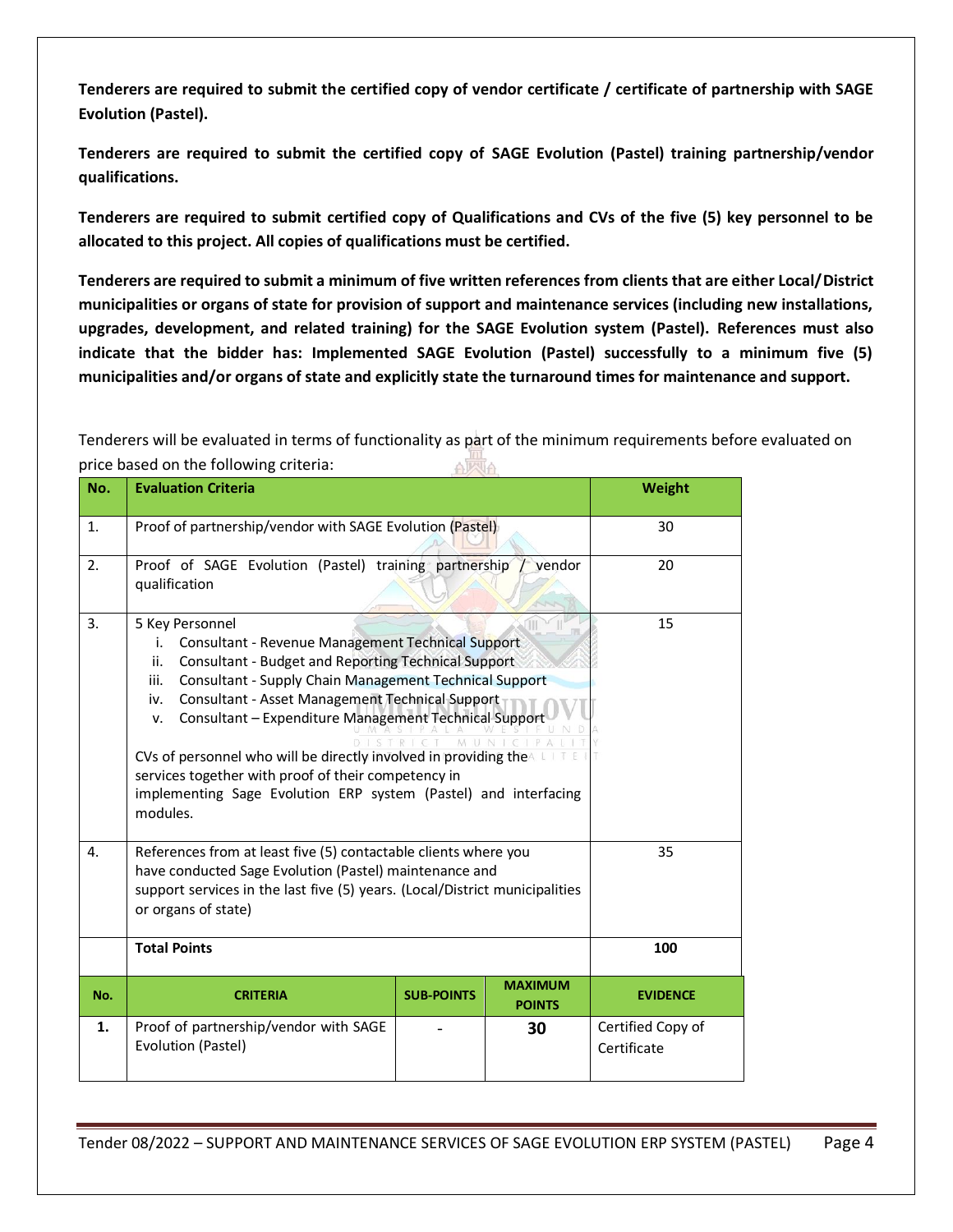| 2.    | Proof of SAGE Evolution (Pastel) training<br>partnership / vendor qualification                                   |   | 20  | Certified Copy of<br>Certificate           |
|-------|-------------------------------------------------------------------------------------------------------------------|---|-----|--------------------------------------------|
| 3.    | 5 Key Personnel                                                                                                   | 3 | 15  | CVs and<br>Qualifications                  |
| 4.    | References from at least five (5)<br>(Local/District<br>contactable clients<br>municipalities or organs of state) |   | 35  | Reference letters<br>from previous clients |
| TOTAL |                                                                                                                   |   | 100 |                                            |

All service providers intending to submit a tender are required to be registered on the Central Supplier Database.

Tenderers shall take note of the following Tender Conditions:

- uMgungundlovu District Municipality's procurement policy will apply,
- uMgungundlovu District Municipality does not bind itself to accept the lowest tender or any other tender and reserves the right to accept the whole or part of the tender,
- Tenders submitted are to be valid for a period of 90 days from the closing date for submissions of tenders.

**Dr. RMB Ngcobo Municipal Manager uMgungundlovu District Municipality**



**IINGU**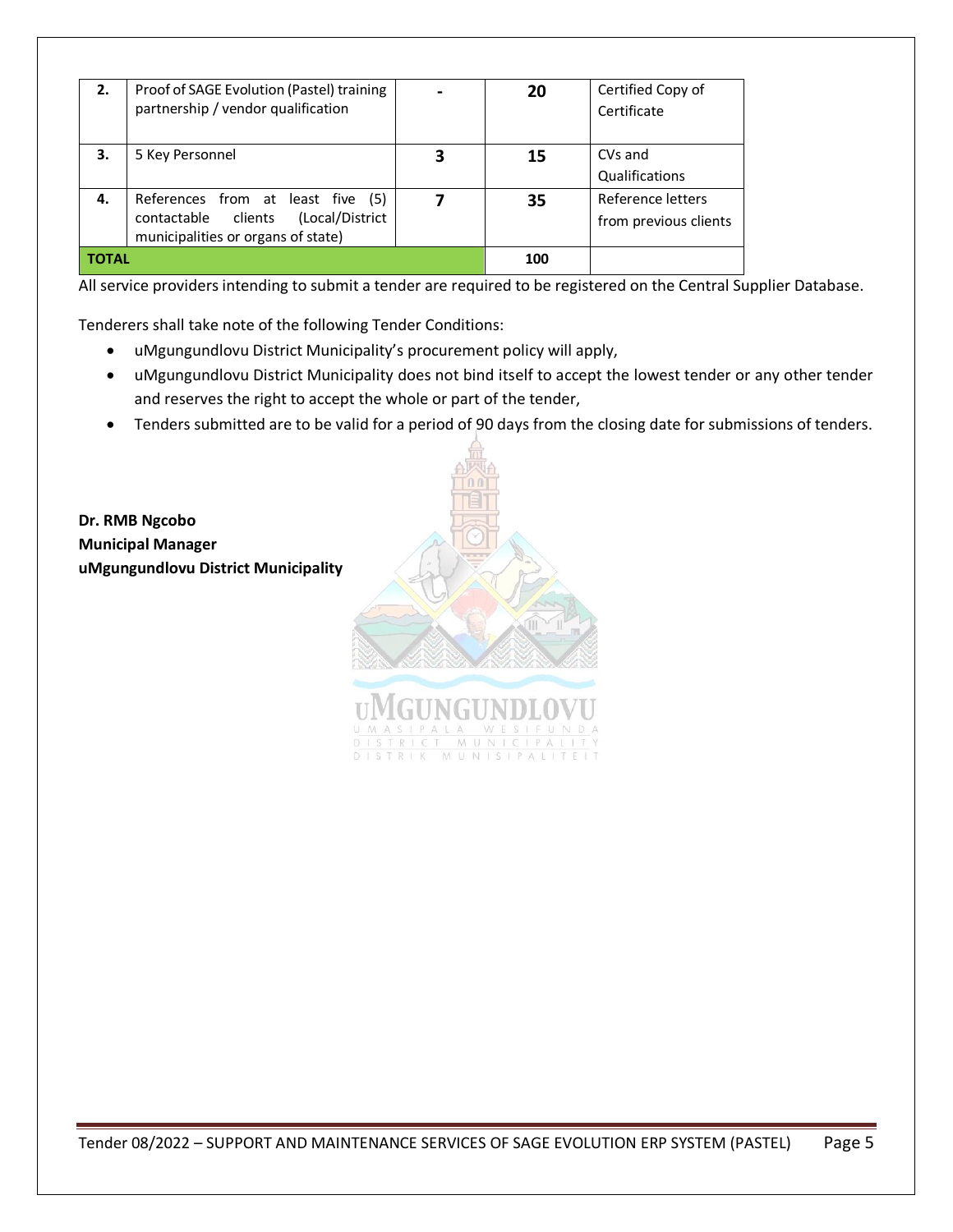# **uMGUNGUNDLOVU DISTRICT MUNICIPALITY**

# **SUPPORT AND MAINTENANCE SERVICES OF SAGE EVOLUTION ERP SYSTEM (PASTEL) – 08/2022**

# <span id="page-5-0"></span>**FORM OF OFFER**

# **OFFER**

The employer, identified in the acceptance signature block, has solicited offers to enter into a contract for:

# **SUPPORT AND MAINTENANCE SERVICES OF SAGE EVOLUTION ERP SYSTEM (PASTEL) – 08/2022**

The tenderer, identified in the offer signature block, has examined the documents listed in the tender data and addenda thereto as listed in the tender schedules, and by submitting this offer has accepted the conditions of tender.

By the representative of the tenderer, deemed to be duly authorized, signing this part of this form of offer and acceptance, the tenderer offers to perform all of the obligations and liabilities of the contractor under the contract including compliance with all its terms and conditions according to their true intent and meaning for an amount to be determined in accordance with the conditions of contract identified in the contract data.

# **THE OFFERED TOTAL OF THE PRICES INCLUSIVE OF VALUE ADDED TAX IS**

| (in figures) (or other suitable wording) (and in the suitable wording) |  |
|------------------------------------------------------------------------|--|

This offer may be accepted by the employer by signing the acceptance part of this form of offer and acceptance and returning one copy of this document to the tenderer before the end of the period of validity stated in the tender data, whereupon the tenderer becomes the party named as the contractor in the conditions of contract identified in the contract data. In the case of any discrepancy between the amount in words and the amount in figures, then the amount in words shall govern.

| <b>Signature</b>         |                                                                                         |        |
|--------------------------|-----------------------------------------------------------------------------------------|--------|
| <b>Name</b>              |                                                                                         |        |
| <b>Capacity</b>          |                                                                                         |        |
| <b>Name of Tenderer</b>  |                                                                                         |        |
| Name and<br>Signature of |                                                                                         |        |
|                          |                                                                                         |        |
|                          | Tender 08/2022 - SUPPORT AND MAINTENANCE SERVICES OF SAGE EVOLUTION ERP SYSTEM (PASTEL) | Page 6 |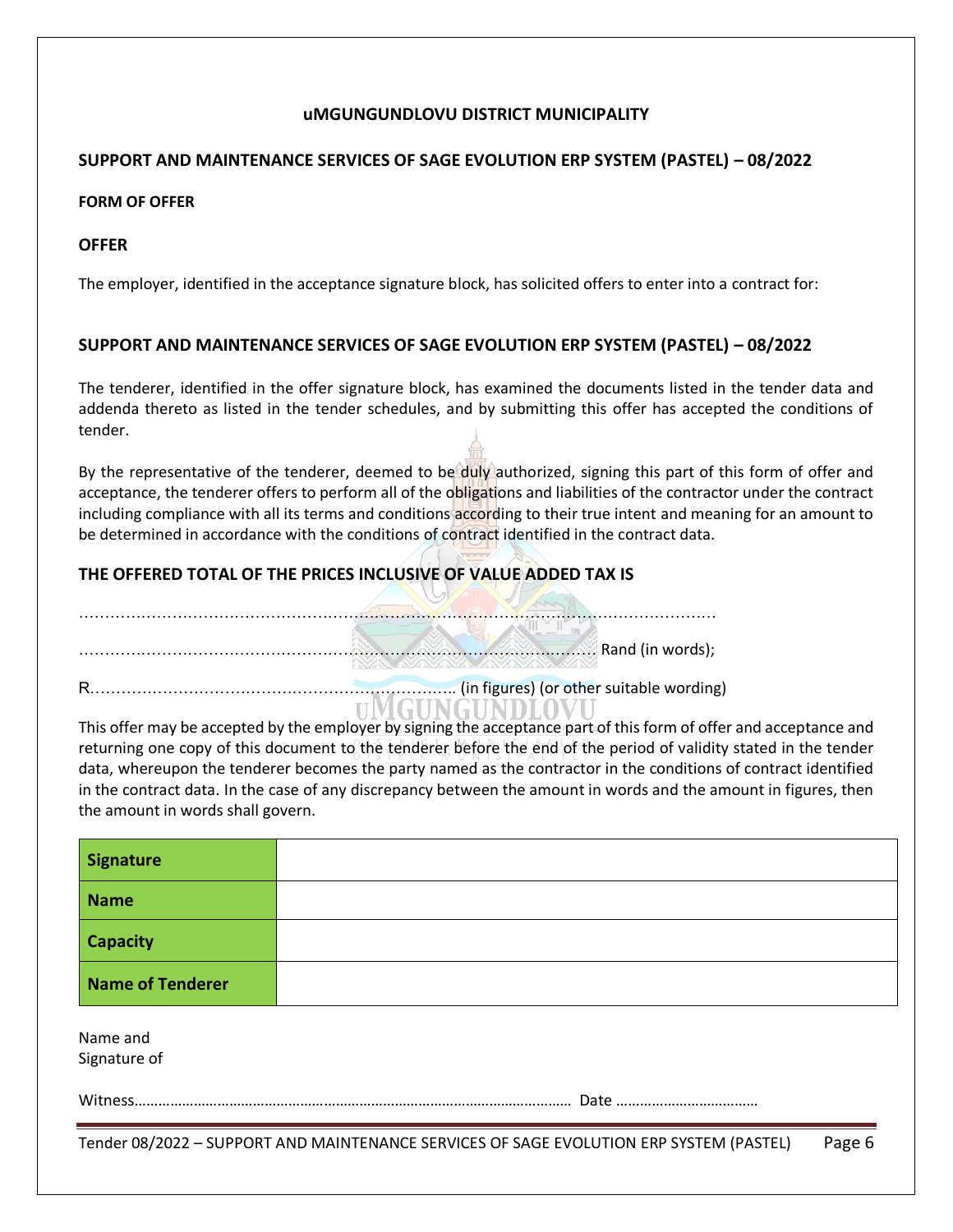### <span id="page-6-0"></span>**FORM OF ACCEPTANCE**

# *(To be completed by the Employer)*

By signing this part of this form of offer and acceptance, the employer identified below accepts the tenderer's offer. In consideration thereof, the employer shall pay the tenderer the amount due in accordance with the conditions of contract identified in the contract data. Acceptance of the tenderer's offer shall form an agreement between the employer and the tenderer upon the terms and conditions contained in this agreement and in the contract that is the subject of this agreement.

The terms of the contract, are contained in:

- Part 1 Agreements and tender document, (which includes this agreement)
- Part 2 Pricing data
- Part 3 Scope of work
- Part 4 Briefing Session
- Part 5 Service Level Agreement

and any drawings and documents or parts thereof, which may be incorporated by reference into Parts 1 to 5 above.

Deviations from and amendments to the documents listed in the tender document and any addenda thereto as listed in the tender schedules as well as any changes to the terms of the offer agreed by the tenderer and the employer during this process of offer and acceptance, are contained in the Record of Addendum attached to and forming part of this agreement. No amendments to or deviations from said documents are valid unless contained in this schedule, which must be signed by the authorized representative(s) of both parties.

The tenderer shall within two weeks after receiving a completed copy of this agreement, including the schedule of deviations (if any), contact the employer's agent (whose details are given in the tender document) to arrange the delivery of any bonds, guarantees, proof of insurance and any other documentation to be provided in terms of the conditions of contract identified in the contract data at, or just after, the date this agreement comes into effect. Failure to fulfill any of these obligations in accordance with those terms shall constitute a repudiation of this agreement.

# **UMGUNGUNDLOVU**

Notwithstanding anything contained herein, this agreement comes into effect on the date when the tenderer receives one fully completed original copy of this document, including the schedule of deviations (if any). Unless the tenderer within five days of the date of such receipt notifies the employer in writing of any reason why he cannot accept the contents of this agreement, this agreement shall constitute a binding contract between the parties.

| FOR OFFICIAL USE ONLY:     |                                            |                  |                         |  |  |  |
|----------------------------|--------------------------------------------|------------------|-------------------------|--|--|--|
| <b>NAME</b>                |                                            | <b>SIGNATURE</b> |                         |  |  |  |
| <b>DATE</b>                |                                            |                  |                         |  |  |  |
| <b>CAPACITY (tick one)</b> | <b>Municipal Manager</b>                   |                  | Chief Financial Officer |  |  |  |
| <b>FOR THE EMPLOYER</b>    | <b>UMGUNGUNDLOVU DISTRICT MUNICIPALITY</b> |                  |                         |  |  |  |
| <b>NAME OF WITNESS</b>     |                                            | <b>SIGNATURE</b> |                         |  |  |  |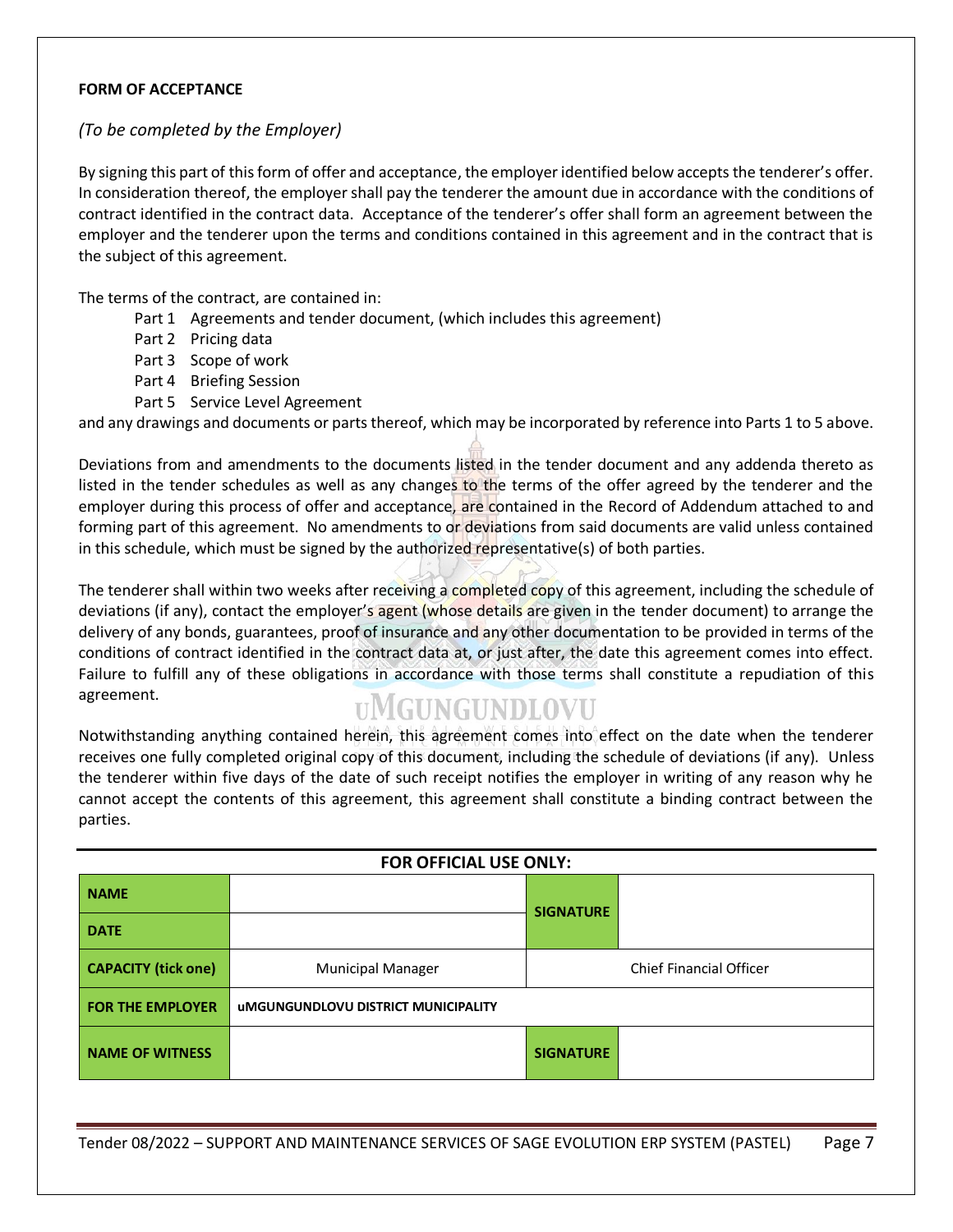<span id="page-7-0"></span>

| <b>INVITATION TO BID - MBD 1</b><br><b>PART A</b>                                                             |                                                                                            |                                                 |                                                                        |                                                                                                                                   |                                                    |                      |                |       |                   |  |
|---------------------------------------------------------------------------------------------------------------|--------------------------------------------------------------------------------------------|-------------------------------------------------|------------------------------------------------------------------------|-----------------------------------------------------------------------------------------------------------------------------------|----------------------------------------------------|----------------------|----------------|-------|-------------------|--|
| YOU ARE HEREBY INVITED TO BID FOR REQUIREMENTS OF THE UMGUNGUNDLOVU DISTRICT MUNICIPALITY                     |                                                                                            |                                                 |                                                                        |                                                                                                                                   |                                                    |                      |                |       |                   |  |
| <b>BID NUMBER:</b>                                                                                            | 08/2022                                                                                    |                                                 | <b>CLOSING DATE:</b>                                                   |                                                                                                                                   | 30 June 2022<br><b>CLOSING TIME:</b>               |                      |                | 12H00 |                   |  |
| <b>DESCRIPTION</b>                                                                                            |                                                                                            |                                                 | SUPPORT AND MAINTENANCE SERVICES OF SAGE EVOLUTION ERP SYSTEM (PASTEL) |                                                                                                                                   |                                                    |                      |                |       |                   |  |
|                                                                                                               | THE SUCCESSFUL BIDDER WILL BE REQUIRED TO FILL IN AND SIGN A WRITTEN CONTRACT FORM (MBD7). |                                                 |                                                                        |                                                                                                                                   |                                                    |                      |                |       |                   |  |
| BID RESPONSE DOCUMENTS MAY BE DEPOSITED IN THE BID BOX SITUATED AT 242 Langalibalele Street, Pietermaritzburg |                                                                                            |                                                 |                                                                        |                                                                                                                                   |                                                    |                      |                |       |                   |  |
| <b>SUPPLIER INFORMATION</b>                                                                                   |                                                                                            |                                                 |                                                                        |                                                                                                                                   |                                                    |                      |                |       |                   |  |
| <b>NAME OF BIDDER</b>                                                                                         |                                                                                            |                                                 |                                                                        |                                                                                                                                   |                                                    |                      |                |       |                   |  |
| POSTAL ADDRESS                                                                                                |                                                                                            |                                                 |                                                                        |                                                                                                                                   |                                                    |                      |                |       |                   |  |
| STREET ADDRESS                                                                                                |                                                                                            |                                                 |                                                                        |                                                                                                                                   |                                                    |                      |                |       |                   |  |
| <b>TELEPHONE NUMBER</b>                                                                                       |                                                                                            |                                                 | <b>CODE</b>                                                            |                                                                                                                                   |                                                    |                      | <b>NUMBER</b>  |       |                   |  |
| <b>CELLPHONE NUMBER</b>                                                                                       |                                                                                            |                                                 |                                                                        | m                                                                                                                                 |                                                    |                      |                |       |                   |  |
| <b>FACSIMILE NUMBER</b>                                                                                       |                                                                                            |                                                 | CODE                                                                   | 00                                                                                                                                |                                                    |                      | <b>NUMBER</b>  |       |                   |  |
| <b>E-MAIL ADDRESS</b>                                                                                         |                                                                                            |                                                 |                                                                        |                                                                                                                                   |                                                    |                      |                |       |                   |  |
| <b>VAT REGISTRATION NUMBER</b>                                                                                |                                                                                            |                                                 |                                                                        |                                                                                                                                   |                                                    |                      |                |       |                   |  |
| <b>TAX COMPLIANCE STATUS</b>                                                                                  |                                                                                            |                                                 | <b>TCS PIN:</b>                                                        |                                                                                                                                   |                                                    | OR                   | CSD No:        |       |                   |  |
| ARE YOU THE ACCREDITED<br>REPRESENTATIVE IN SOUTH AFRICA<br>FOR THE GOODS /SERVICES / WORKS<br>OFFERED?       |                                                                                            | Yes<br>$\mathbb N$ No<br>[IF YES ENCLOSE PROOF] |                                                                        | ARE YOU A<br>$\Box$ Yes $\Box$ No<br><b>FOREIGN BASED</b><br>SUPPLIER FOR THE<br><b>GOODS /SERVICES</b><br>B:3<br>/WORKS OFFERED? |                                                    | [IF YES, ANSWER PART |                |       |                   |  |
| TOTAL NUMBER OF ITEMS OFFERED                                                                                 |                                                                                            |                                                 | IPALA                                                                  | MUNI                                                                                                                              | WESIFUNDA                                          |                      |                |       |                   |  |
| SIGNATURE OF BIDDER                                                                                           |                                                                                            |                                                 |                                                                        | <b>DATE</b>                                                                                                                       |                                                    |                      |                |       |                   |  |
| CAPACITY UNDER WHICH THIS BID IS<br>SIGNED                                                                    |                                                                                            |                                                 |                                                                        |                                                                                                                                   |                                                    |                      |                |       |                   |  |
| BIDDING PROCEDURE ENQUIRIES MAY BE DIRECTED TO:<br><b>TECHNICAL INFORMATION MAY BE DIRECTED TO:</b>           |                                                                                            |                                                 |                                                                        |                                                                                                                                   |                                                    |                      |                |       |                   |  |
| DEPARTMENT                                                                                                    | FINANCE, SCM                                                                               |                                                 |                                                                        | DEPARTMENT                                                                                                                        |                                                    |                      | <b>FINANCE</b> |       |                   |  |
| <b>CONTACT PERSON</b>                                                                                         | Ms. Thembisile Khuzwayo                                                                    |                                                 |                                                                        |                                                                                                                                   | <b>CONTACT PERSON</b>                              |                      |                |       | Ms. Linda Ngubane |  |
| <b>E-MAIL ADDRESS</b>                                                                                         |                                                                                            |                                                 | thembisile.khuzwayo@umdm.gov.za                                        |                                                                                                                                   | linda.ngubane@umdm.gov.za<br><b>E-MAIL ADDRESS</b> |                      |                |       |                   |  |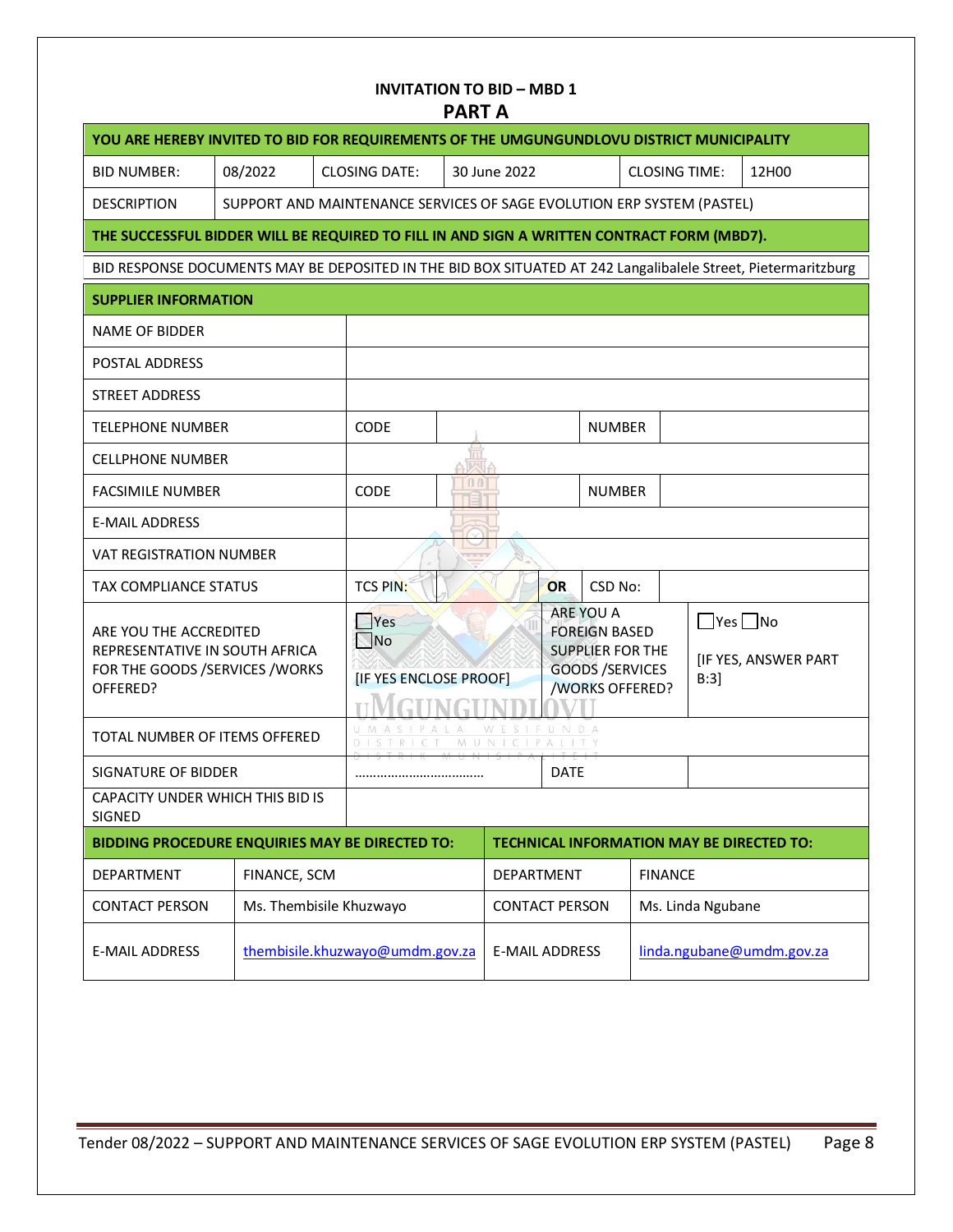# **PART B TERMS AND CONDITIONS FOR BIDDING**

#### **1. BID SUBMISSION:**

- 1.1. BIDS MUST BE DELIVERED BY THE STIPULATED TIME TO THE CORRECT ADDRESS. LATE BIDS WILL NOT BE ACCEPTED FOR CONSIDERATION.
- 1.2. **ALL BIDS MUST BE SUBMITTED ON THE OFFICIAL FORMS PROVIDED–(NOT TO BE RE-TYPED) OR ONLINE**
- 1.3. THIS BID IS SUBJECT TO THE PREFERENTIAL PROCUREMENT POLICY FRAMEWORK ACT AND THE PREFERENTIAL PROCUREMENT REGULATIONS, 2017, THE GENERAL CONDITIONS OF CONTRACT (GCC) AND, IF APPLICABLE, ANY OTHER SPECIAL CONDITIONS OF CONTRACT.

#### **2. TAX COMPLIANCE REQUIREMENTS**

- 2.1 BIDDERS MUST ENSURE COMPLIANCE WITH THEIR TAX OBLIGATIONS.
- 2.2 BIDDERS ARE REQUIRED TO SUBMIT THEIR UNIQUE PERSONAL IDENTIFICATION NUMBER (PIN) ISSUED BY SARS TO ENABLE THE ORGAN OF STATE TO VIEW THE TAXPAYER'S PROFILE AND TAX STATUS.
- 2.3 APPLICATION FOR THE TAX COMPLIANCE STATUS (TCS) CERTIFICATE OR PIN MAY ALSO BE MADE VIA E-FILING. IN ORDER TO USE THIS PROVISION, TAXPAYERS WILL NEED TO REGISTER WITH SARS AS E-FILERS THROUGH THE WEBSITE [WWW.SARS.GOV.ZA.](http://www.sars.gov.za/)
- 2.4 FOREIGN SUPPLIERS MUST COMPLETE THE PRE-AWARD QUESTIONNAIRE IN PART B:3.
- 2.5 BIDDERS MAY ALSO SUBMIT A PRINTED TCS CERTIFICATE TOGETHER WITH THE BID.
- 2.6 IN BIDS WHERE CONSORTIA / JOINT VENTURES / SUB-CONTRACTORS ARE INVOLVED, EACH PARTY MUST SUBMIT A SEPARATE TCS CERTIFICATE / PIN / CSD NUMBER.
- 2.7 WHERE NO TCS IS AVAILABLE BUT THE BIDDER IS REGISTERED ON THE CENTRAL SUPPLIER DATABASE (CSD), A CSD NUMBER MUST BE PROVIDED.

| -3. | <b>QUESTIONNAIRE TO BIDDING FOREIGN SUPPLIERS</b>                    |                          |
|-----|----------------------------------------------------------------------|--------------------------|
|     | 3.1. IS THE ENTITY A RESIDENT OF THE REPUBLIC OF SOUTH AFRICA (RSA)? | YES   NO<br>$\mathsf{I}$ |
|     | 3.2. DOES THE ENTITY HAVE A BRANCH IN THE RSA?                       | YES $\Box$ NO            |
|     | 3.3. DOES THE ENTITY HAVE A PERMANENT ESTABLISHMENT IN THE RSA?      | YES $\Box$ NO            |
|     | 3.4. DOES THE ENTITY HAVE ANY SOURCE OF INCOME IN THE RSA?           | YES   NO                 |
|     | 3.5. IS THE ENTITY LIABLE IN THE RSA FOR ANY FORM OF TAXATION?       | YES     NO               |
|     |                                                                      |                          |

#### **IF THE ANSWER IS "NO" TO ALL OF THE ABOVE, THEN IT IS NOT A REQUIREMENT TO REGISTER FOR A TAX COMPLIANCE STATUS SYSTEM PIN CODE FROM THE SOUTH AFRICAN REVENUE SERVICE (SARS) AND IF NOT REGISTER AS PER 2.3 ABOVE.**

**NB: FAILURE TO PROVIDE ANY OF THE ABOVE PARTICULARS MAY RENDER THE BID INVALID**. **NO BIDS WILL BE CONSIDERED FROM PERSONS IN THE SERVICE OF THE STATE**.

| <b>SIGNATURE</b>    | <b>NAME (PRINT)</b> |  |
|---------------------|---------------------|--|
| <b>CAPACITY</b>     | <b>DATE</b>         |  |
| <b>NAME OF FIRM</b> |                     |  |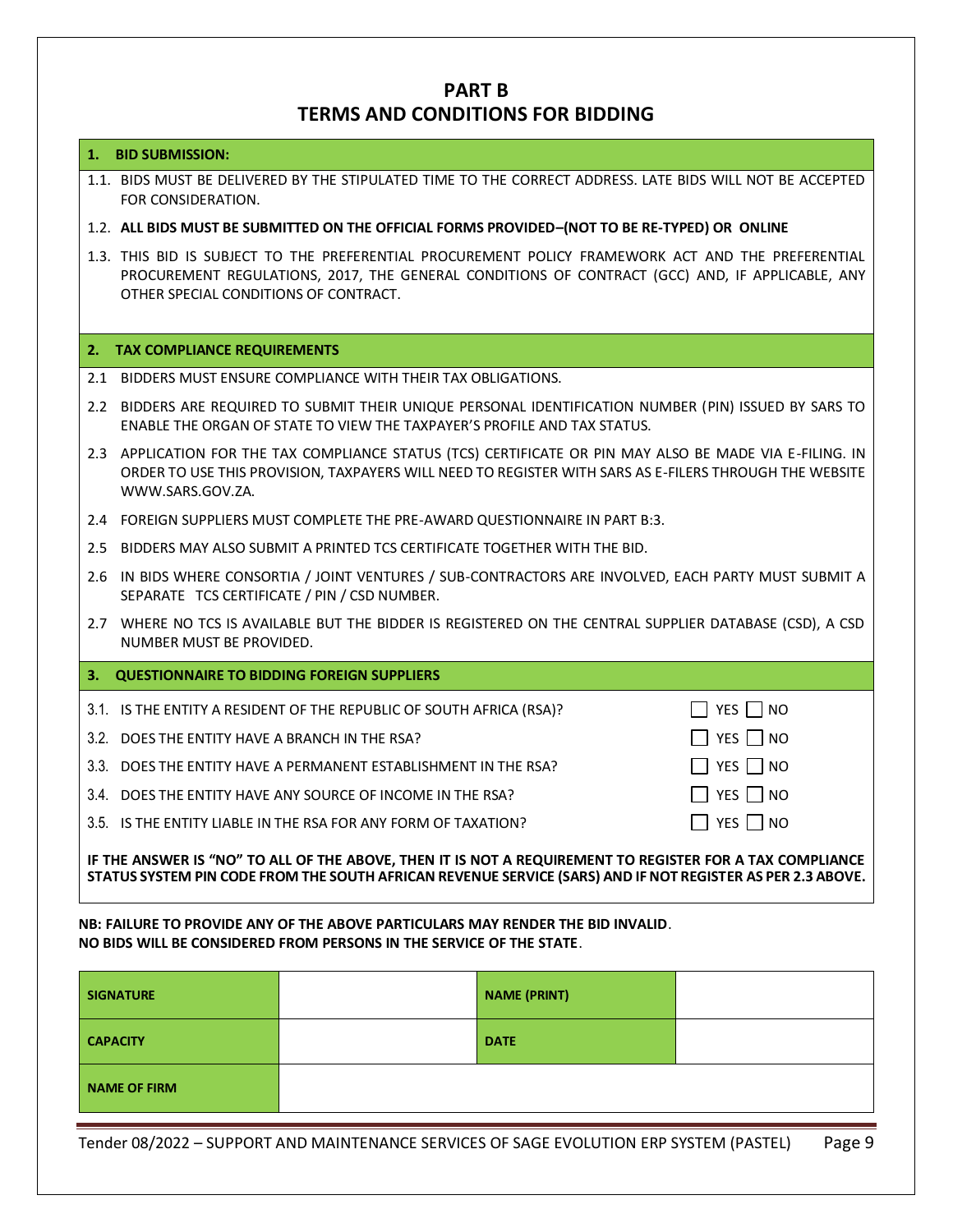#### <span id="page-9-0"></span>**DECLARATION OF INTEREST – MBD 4**

- 1. No bid will be accepted from persons in the service of the state\*.
- 2. Any person, having a kinship with persons in the service of the state, including a blood relationship, may make any offer or offers in terms if this invitation to bid. In view of possible allegations of favouritism, should the resulting bid, or part thereof be awarded to persons connected with or related to persons in service of the state, it is required that the bidder or their authorised representative declare their position in relation to the evaluating/adjudicating authority and/or take an oath declaring his/her interest.
- 3. In order to give effect to the above, the following questionnaire must be completed and submitted with the bid.

| 3.1    | <b>Full Name of Bidder/ Representative</b>                                                                                                                                       |                      |            |           |
|--------|----------------------------------------------------------------------------------------------------------------------------------------------------------------------------------|----------------------|------------|-----------|
| 3.2    | <b>Identity Number</b>                                                                                                                                                           |                      |            |           |
| 3.3    | <b>Position Held in Company e.g. Director</b>                                                                                                                                    |                      |            |           |
| 3.4    | <b>Company Registration Number</b>                                                                                                                                               |                      |            |           |
| 3.5    | <b>Income Tax Reference Number</b>                                                                                                                                               |                      |            |           |
| 3.6    | <b>VAT Registration Number</b>                                                                                                                                                   |                      |            |           |
|        |                                                                                                                                                                                  |                      |            |           |
| 3.7    | The names of all directors / trustees / shareholders members, their individual identity                                                                                          |                      |            |           |
| 3.8    | numbers and state employee numbers must be indicated in paragraph 4 below.<br>Are you presently in the service of the State?                                                     |                      | <b>Yes</b> | <b>No</b> |
| 3.8.1  | If so, furnish particulars                                                                                                                                                       |                      |            |           |
|        |                                                                                                                                                                                  | DISTRIK MUNISIPALITE |            |           |
| 3.9    | Have you been in the service of the state for the past twelve months?                                                                                                            |                      | <b>Yes</b> | <b>No</b> |
| 3.9.1  | If so, furnish particulars                                                                                                                                                       |                      |            |           |
|        |                                                                                                                                                                                  |                      |            |           |
| 3.10   | Do you have any relationship (family, friend, other) with persons in the<br>service of the state and who may be involved with the evaluation and or<br>adjudication of this bid? |                      | <b>Yes</b> | <b>No</b> |
| 3.10.1 | If so, furnish particulars                                                                                                                                                       |                      |            |           |
|        |                                                                                                                                                                                  |                      |            |           |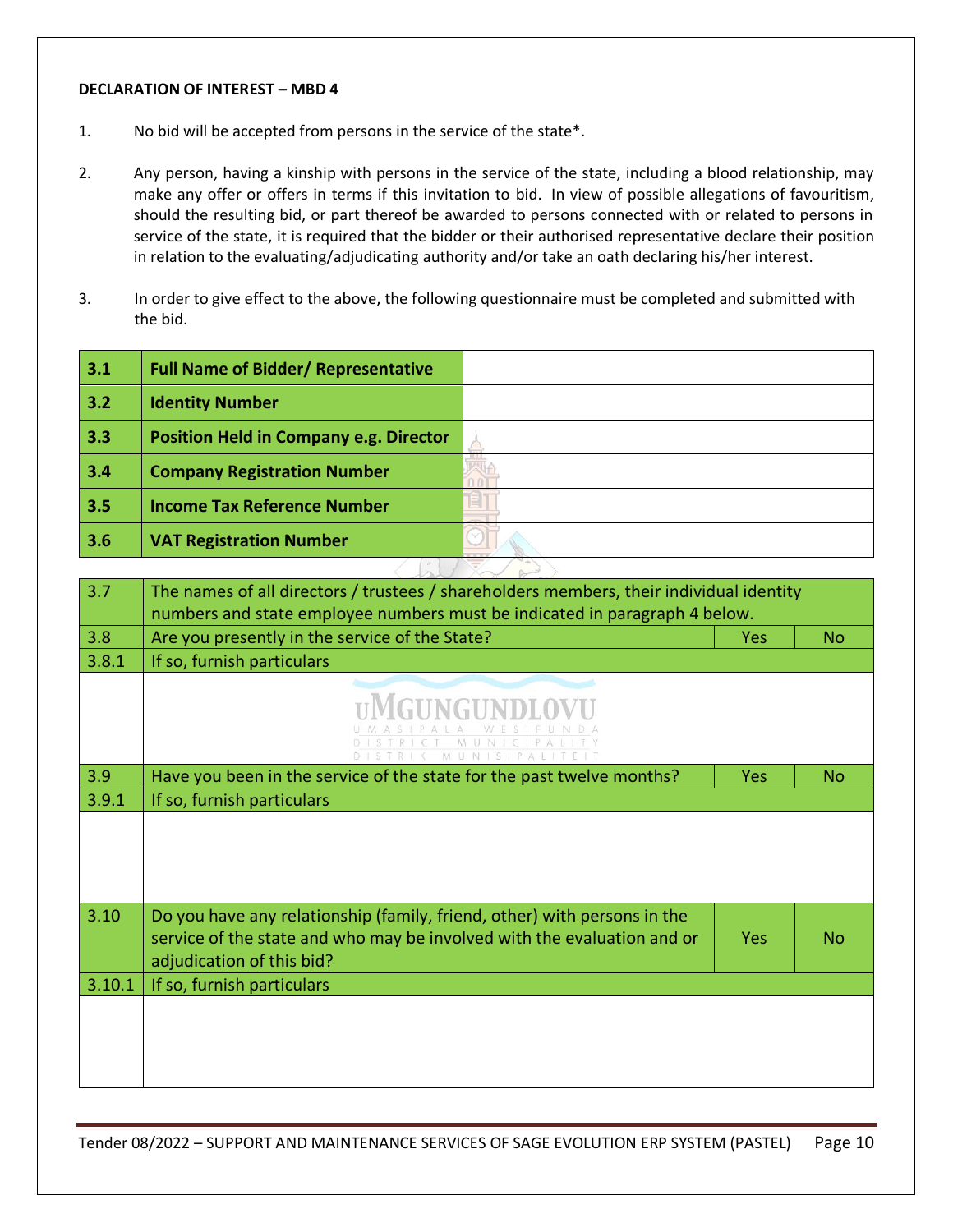| 3.11   | Are you aware of any relationship (family, friend, other) between bidder<br>and any persons in the service of the state who may be involved with the<br>evaluation and or adjudication of this bid?                                  | <b>Yes</b> | No        |
|--------|--------------------------------------------------------------------------------------------------------------------------------------------------------------------------------------------------------------------------------------|------------|-----------|
| 3.11.1 | If so, furnish particulars                                                                                                                                                                                                           |            |           |
|        |                                                                                                                                                                                                                                      |            |           |
| 3.12   | Are any of the company's director, managers, principal shareholders or<br>stakeholders in service of the state:                                                                                                                      | Yes        | <b>No</b> |
| 3.12.1 | If so, furnish particulars                                                                                                                                                                                                           |            |           |
|        |                                                                                                                                                                                                                                      |            |           |
| 3.13   | Are any spouse, child or parent of the company's director's trustees,<br>managers, principal shareholders or stakeholders in service of the state?                                                                                   | <b>Yes</b> | No        |
| 3.13.1 | If so, furnish particulars                                                                                                                                                                                                           |            |           |
|        |                                                                                                                                                                                                                                      |            |           |
| 3.14   | Do you or any of the directors, trustees, managers, principal<br>shareholders, or stakeholders of this company have any interest in any<br>other related companies or business whether or not they are bidding<br>for this contract? | <b>Yes</b> | No        |
| 3.14.1 | If so, furnish particulars                                                                                                                                                                                                           |            |           |
|        | DISTRICT MUNICIPALITY<br>DISTRIK MUNISIPALITEIT                                                                                                                                                                                      |            |           |

4. Full details of directors / trustees / members / shareholders.

| <b>Full Name</b> | <b>Identity Number</b> | <b>State Employee<br/>Number</b> |
|------------------|------------------------|----------------------------------|
|                  |                        |                                  |
|                  |                        |                                  |
|                  |                        |                                  |
|                  |                        |                                  |
|                  |                        |                                  |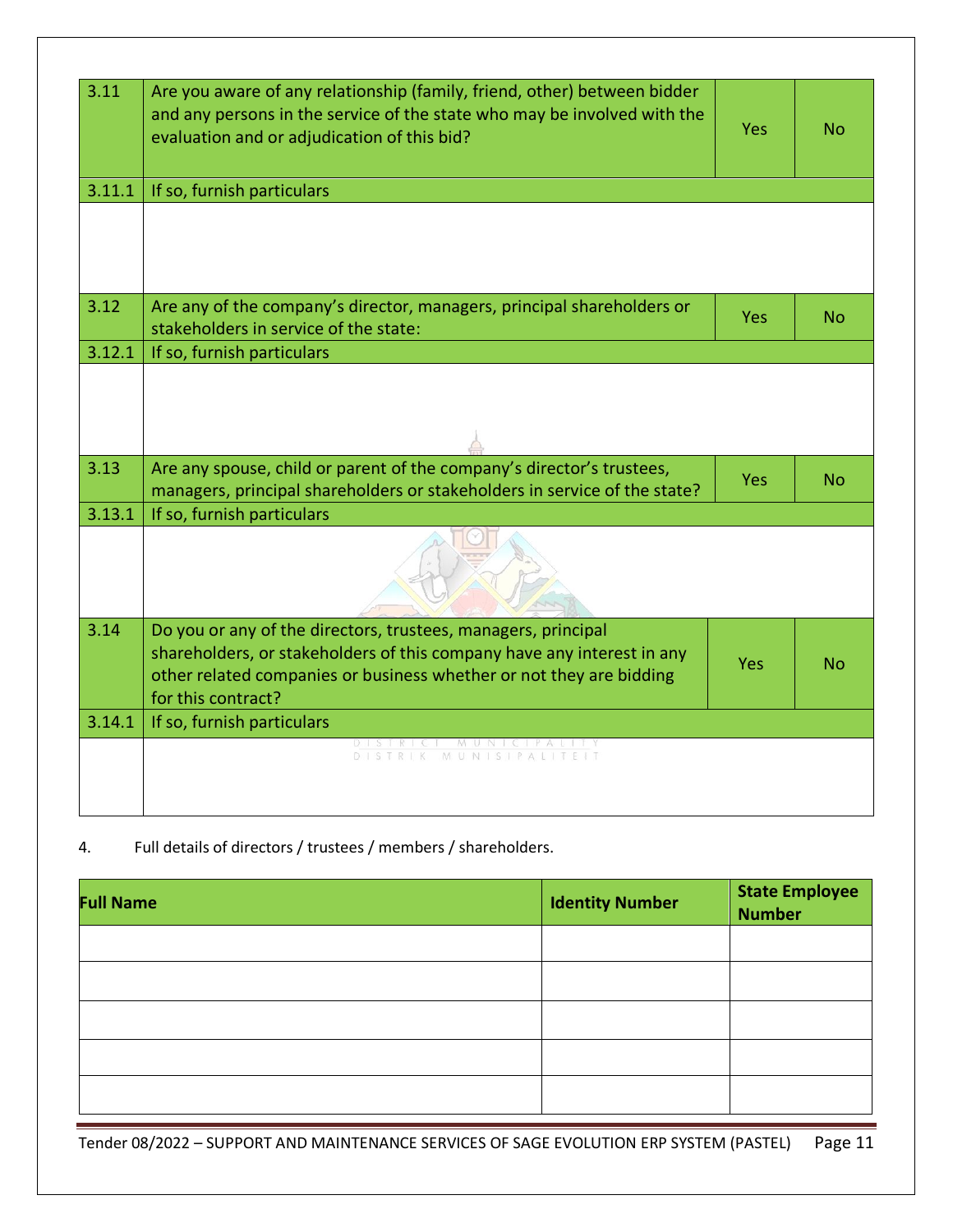# **\*MSCM Regulations: "in the service of the state" means to be –**

- (a) A member of
	- (i) any municipal council:
	- (ii) any provincial legislature: or
	- (iii) the national Assembly or the national Council of provinces:
- (b) a member of the board of directors of any municipal entity
- (c) an official of any municipality or municipal entity
- (d) an employee of any national or provincial department, national or provincial public entity or constitutional institution within the meaning of the Public Finance Management Act 1999 (Act N° 1 of 1999):
- (e) a member of the accounting authority of any national or provincial public entity: or
- (f) An employee of Parliament or a provincial legislature

# **5. DECLARATION**



I, the undersigned (name)

certify that the information furnished in paragraph 3 is correct.

I accept that the State may act against should this declaration prove to be false.



MGUNGUNDLOVU MUNICIP MUNISIPALIT

| <b>SIGNATURE</b>    | <b>NAME (PRINT)</b> |  |
|---------------------|---------------------|--|
| <b>CAPACITY</b>     | <b>DATE</b>         |  |
| <b>NAME OF FIRM</b> |                     |  |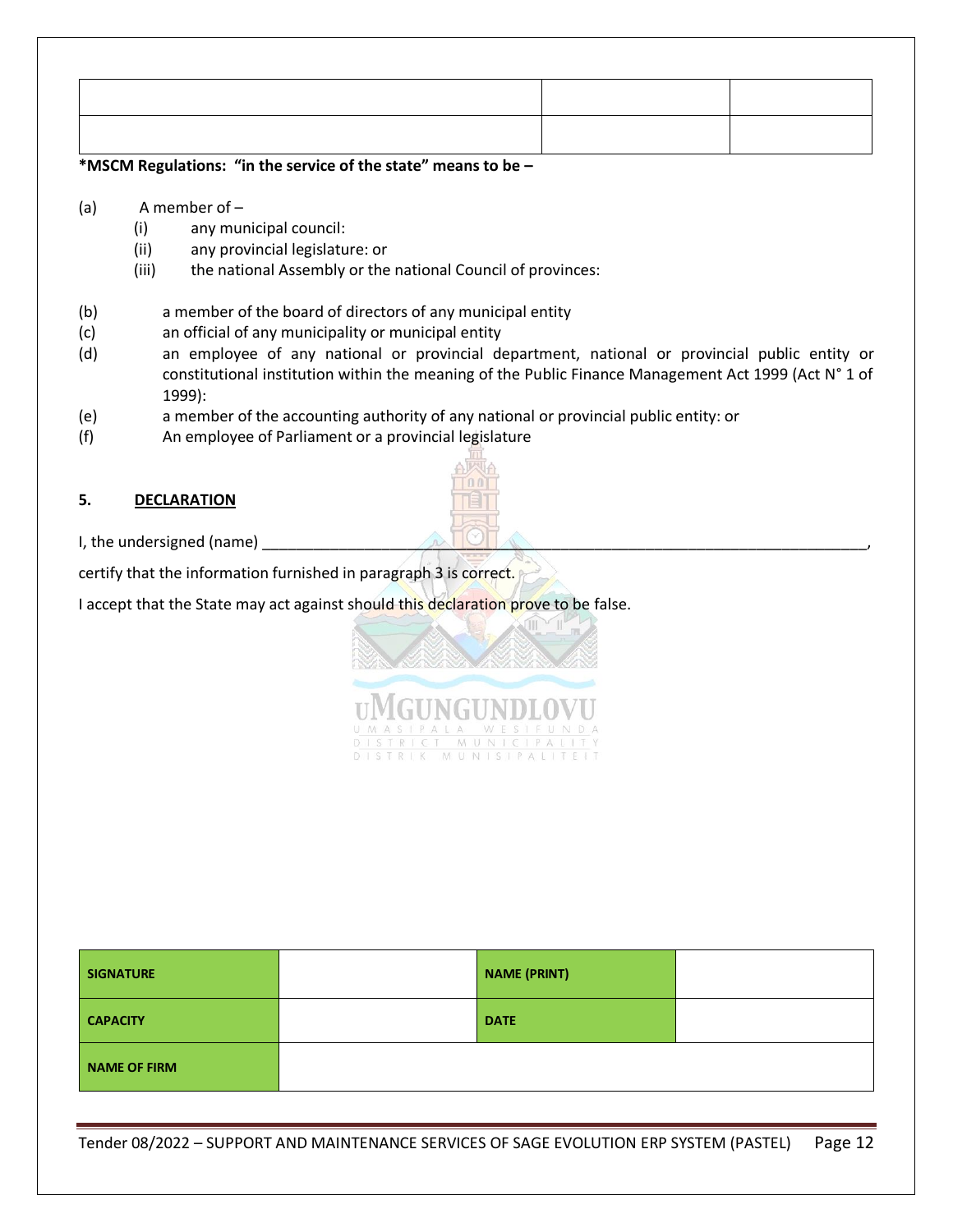### <span id="page-12-0"></span>**DECLARATION OF BIDDER'S PAST SUPPLY CHAIN MANAGEMENT PRACTICES – MBD 8**

- 1. This Municipal Bidding Document must form part of the bids invited.
- 2. It serves as a declaration to be used by municipalities and municipal entities in ensuring that when goods and services are being procured, all reasonable steps are taken to combat the abuse of the supply chain management system.
- 3. The bid of any bidder may be rejected if that bidder or any of its directors have:
	- (a) abused the municipality's / municipal entity's supply chain management system or committed an improper conduct in relation to such system;
	- (b) been convicted for fraud or corruption during the past five (5) years;
	- (c) wilfully neglected, reneged on or failed to comply with any government, municipal or other public sector contract during the past five (5) years, or
	- (d) been listed in the Register for Tender Defaulters in terms of Section 29 of the Prevention and Combating of Corrupt Activities Act (No. 12 of 2004)

# **4. In order to give effect to the above, the following questionnaire must be completed and submitted with the bid:**

| <b>Item</b> | <b>Question</b>                                                                                                                                                                                                                                                                                                                                                                                                                                         |            | <b>Response</b> |
|-------------|---------------------------------------------------------------------------------------------------------------------------------------------------------------------------------------------------------------------------------------------------------------------------------------------------------------------------------------------------------------------------------------------------------------------------------------------------------|------------|-----------------|
| 4.1         | Is the bidder or any of its directors listed on the National Treasury's database as a company<br>or person prohibited from doing business with the public sector?                                                                                                                                                                                                                                                                                       | <b>YES</b> | <b>NO</b>       |
|             | (Companies or persons who are listed on this database were informed in writing of this<br>restriction by the National Treasury after the <i>audi alteram partem</i> rule was applied)                                                                                                                                                                                                                                                                   |            |                 |
| 4.1.1       | If so, furnish particulars                                                                                                                                                                                                                                                                                                                                                                                                                              |            |                 |
| 4.2         | <b>TIMOTIVE</b><br>Is the bidder or any of its directors listed on the Register for Tender Defaulters in terms of<br>Section 29 of the Prevention and Combating Corrupt Activities Act (No. 12 of 2004)?<br>(To access this Register enter the National Treasury's website www.treasury.gov.za, click<br>on the icon "Register for Tender Defaulters" or submit your written request for a hard<br>copy of the Register to facsimile number 012-3265445 | <b>YES</b> | <b>NO</b>       |
| 4.2.1       | If so, furnish particulars                                                                                                                                                                                                                                                                                                                                                                                                                              |            |                 |
| 4.3         | Was the bidder or any of its directors convicted by a court of law (including a court of law<br>outside the Republic of South Africa) for fraud or corruption during the past five (5) years?                                                                                                                                                                                                                                                           | <b>YES</b> | <b>NO</b>       |
| 4.3.1       | If so, furnish particulars                                                                                                                                                                                                                                                                                                                                                                                                                              |            |                 |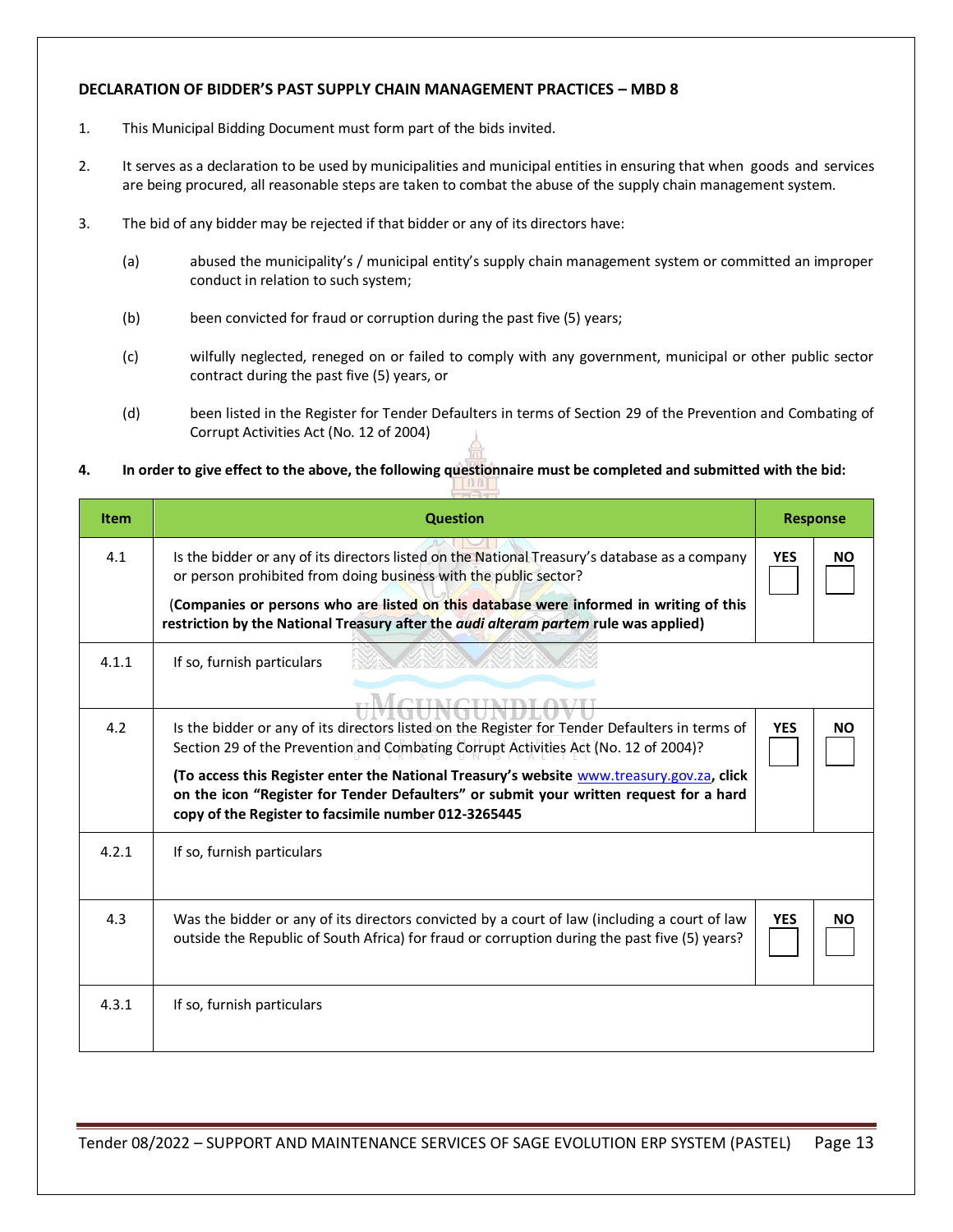| 4.4   | Does the bidder or any of its directors owe any municipal rates and taxed or municipal<br>charges to the municipality / municipal entity, or to any other municipality / municipal entity<br>that is in arrears for more than three (3) months? | <b>YES</b> | <b>NO</b> |
|-------|-------------------------------------------------------------------------------------------------------------------------------------------------------------------------------------------------------------------------------------------------|------------|-----------|
| 4.4.1 | If so, furnish particulars                                                                                                                                                                                                                      |            |           |
| 4.5   | Was any contract between the bidder and the municipality / municipal entity or any other<br>organ of the State terminated during the past five (5) years on account of failure to perform<br>on or comply with the contract?                    | <b>YES</b> | NO.       |
| 4.5.1 | If so, furnish particulars                                                                                                                                                                                                                      |            |           |

# **C E R T I F I C A T I O N**

 $1001$ I, THE UNDERSIGNED (Name) ………………………………………………………………..

CERTIFY THAT THE INFORMATION FURNISHED ON THIS DECLARATION FORM IS CORRECT.

I ACCEPT THAT THE STATE MAY ACT AGAINST ME SHOULD THIS DECLARATION PROVE TO BE FALSE.



MGUNGUNDLOVU CT MUNICIPALI<br>K MUNISIPALITE MUNICIP  $\overline{D \cup S \top R \cup K}$ 

| <b>SIGNATURE</b> | <b>NAME (PRINT)</b> |  |
|------------------|---------------------|--|
| <b>CAPACITY</b>  | <b>DATE</b>         |  |
| NAME OF FIRM     |                     |  |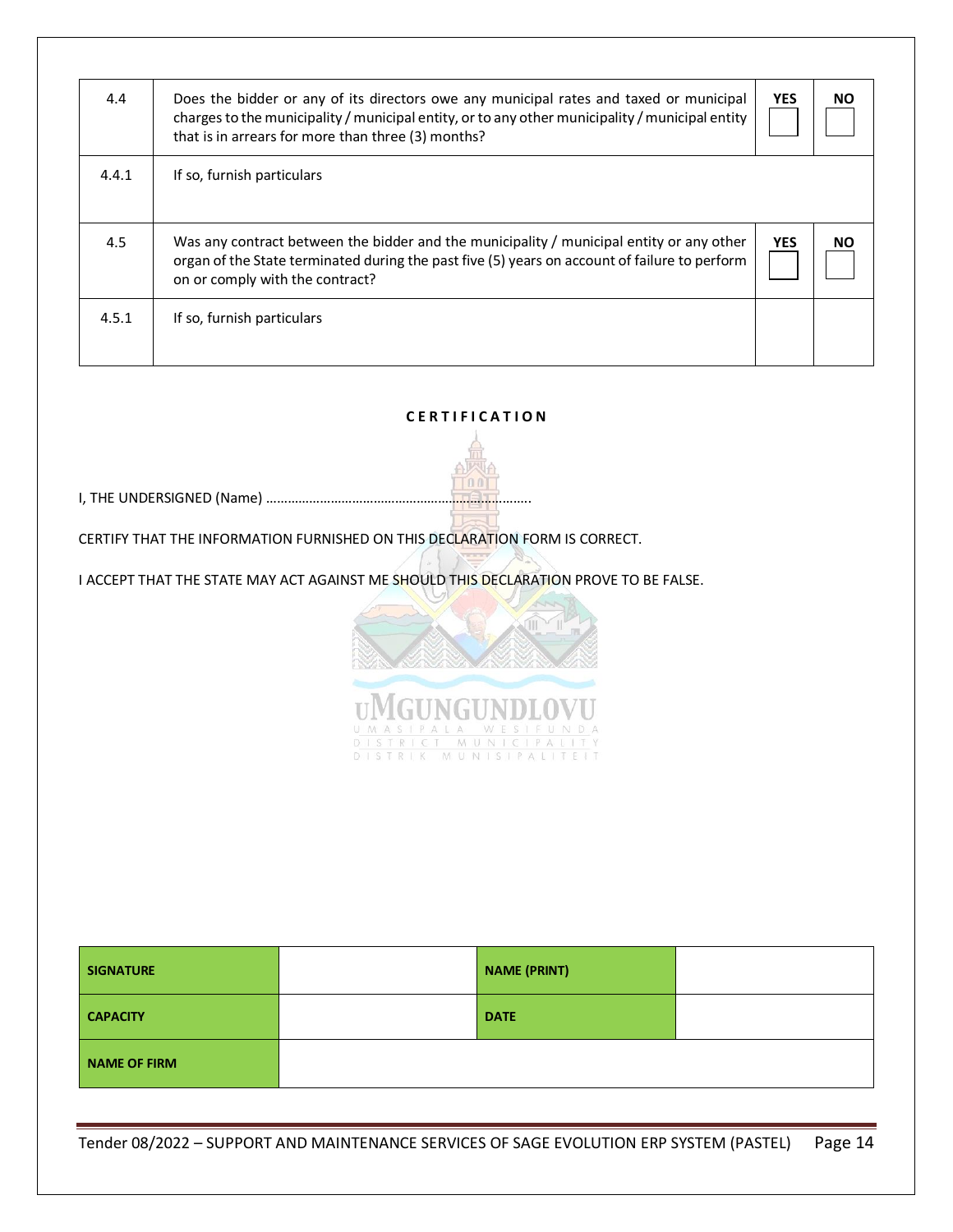### <span id="page-14-0"></span>**CERTIFICATE OF INDEPENDENT BID DETERMINATION – MBD 9**

- 1 This Municipal Bidding Document (MBD) must form part of all bids<sup>1</sup> invited.
- 2 Section 4 (1) (b) (iii) of the Competition Act No. 89 of 1998, as amended, prohibits an agreement between, or concerted practice by, firms, or a decision by an association of firms, if it is between parties in a horizontal relationship and if it involves collusive bidding (or bid rigging).² Collusive bidding is a *pe se* prohibition meaning that it cannot be justified under any grounds.
- 3 Municipal Supply Regulation 38 (1) prescribes that a supply chain management policy must provide measures for the combating of abuse of the supply chain management system, and must enable the accounting officer, among others, to:
	- a. take all reasonable steps to prevent such abuse;
	- b. reject the bid of any bidder if that bidder or any of its directors has abused the supply chain management system of the municipality or municipal entity or has committed any improper conduct in relation to such system; and
	- c. cancel a contract awarded to a person if the person committed any corrupt or fraudulent act during the bidding process or the execution of the contract.
- 4 This MBD serves as a certificate of declaration that would be used by institutions to ensure that, when bids are considered, reasonable steps are taken to prevent any form of bid-rigging.
- 5 In order to give effect to the above, the attached Certificate of Bid Determination (MBD 9) must be completed and submitted with the bid:

# **UMGUNGUNDLOVU**

**¹ Includes price quotations, advertised competitive bids, limited bids and proposals.**

**² Bid rigging (or collusive bidding) occurs when businesses, that would otherwise be expected to compete, secretly conspire to raise prices or lower the quality of goods and / or services for purchasers who wish to acquire goods and / or services through a bidding process. Bid rigging is, therefore, an agreement between competitors not to compete.**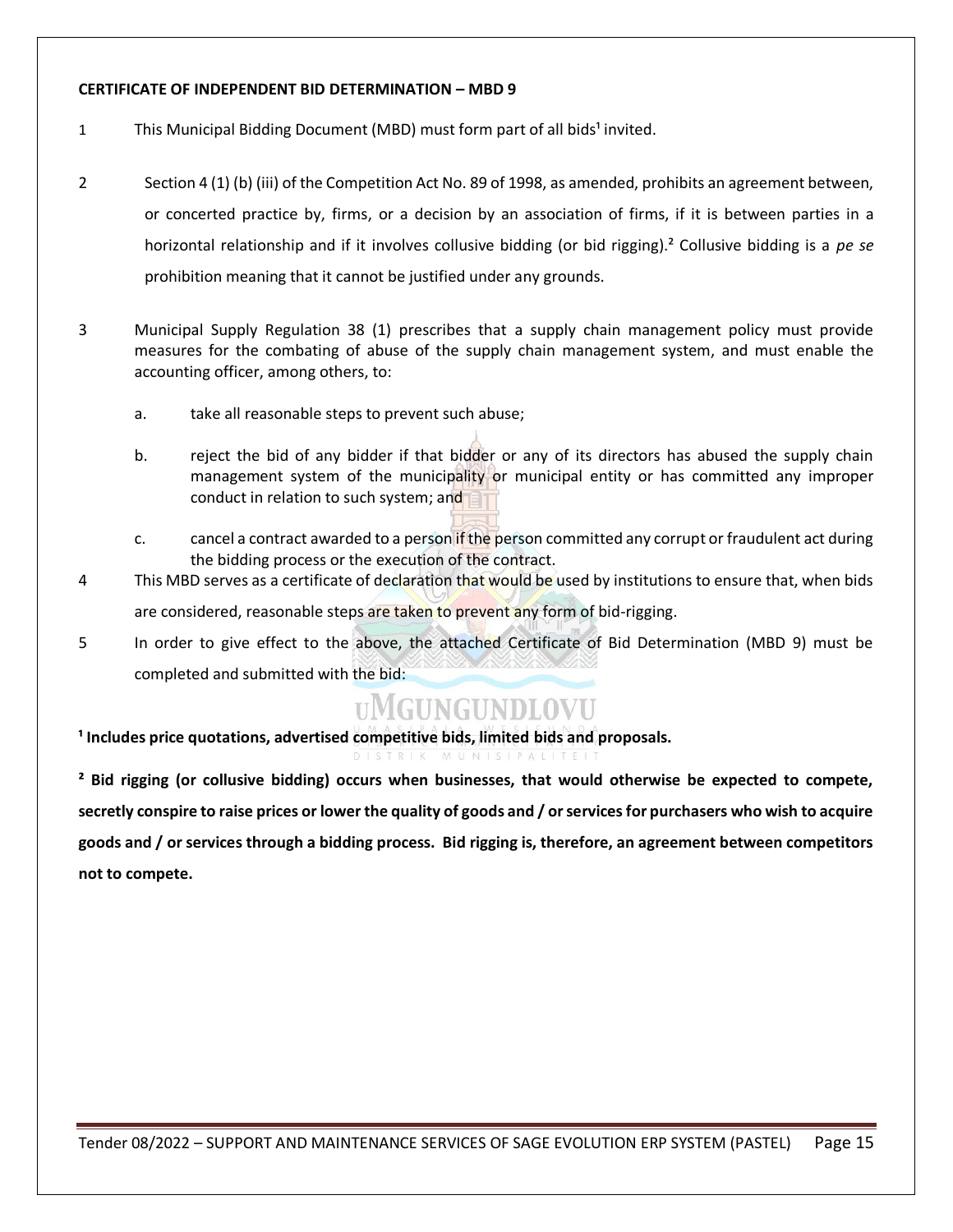

(a) has been requested to submit a bid in response to this bid invitation;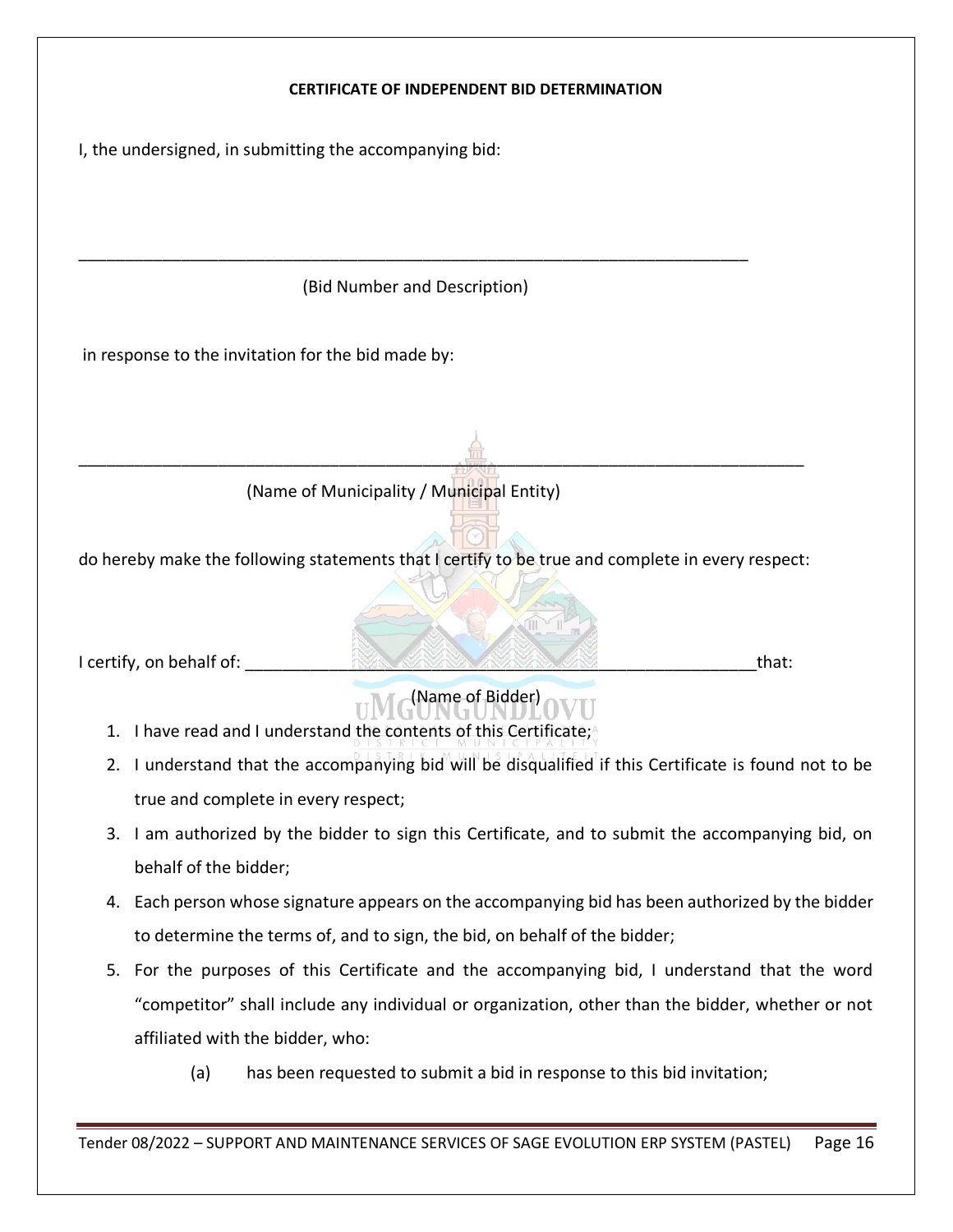- (b) could potentially submit a bid in response to this bid invitation, based on their qualifications, abilities or experience; and
- (c) provides the same goods and services as the bidder and/or is in the same line of business as the bidder
- 6. The bidder has arrived at the accompanying bid independently from, and without consultation, communication, agreement or arrangement with any competitor. However communication between partners in a joint venture or consortium<sup>3</sup> will not be construed as collusive bidding.
- 7. In particular, without limiting the generality of paragraphs 6 above, there has been no consultation, communication, agreement or arrangement with any competitor regarding:
	- (a) prices;
	- (b) geographical area where product or service will be rendered (market allocation)
	- (c) methods, factors or formulas used to calculate prices;
	- (d) the intention or decision to submit or not to submit, a bid;
	- (e) the submission of a bid which does not meet the specifications and conditions of the bid; or
	- (f) bidding with the intention not to win the bid.
- 8. In addition, there have been no consultations, communications, agreements or arrangements with any competitor regarding the quality, quantity, specifications and conditions or delivery particulars of the products or services to which this bid invitation relates.
- 9. The terms of the accompanying bid have not been, and will not be, disclosed by the bidder, directly or indirectly, to any competitor, prior to the date and time of the official bid opening or of the awarding of the contract.

# **³ Joint venture or Consortium means an association of persons for the purpose of combining their expertise, property, capital, efforts, skill and knowledge in an activity for the execution of a contract.**

10. I am aware that, in addition and without prejudice to any other remedy provided to combat any restrictive practices related to bids and contracts, bids that are suspicious will be reported to the Competition Commission for investigation and possible imposition of administrative penalties in terms of section 59 of the Competition Act No 89 of 1998 and or may be reported to the National Prosecuting Authority (NPA) for criminal investigation and or may be restricted from conducting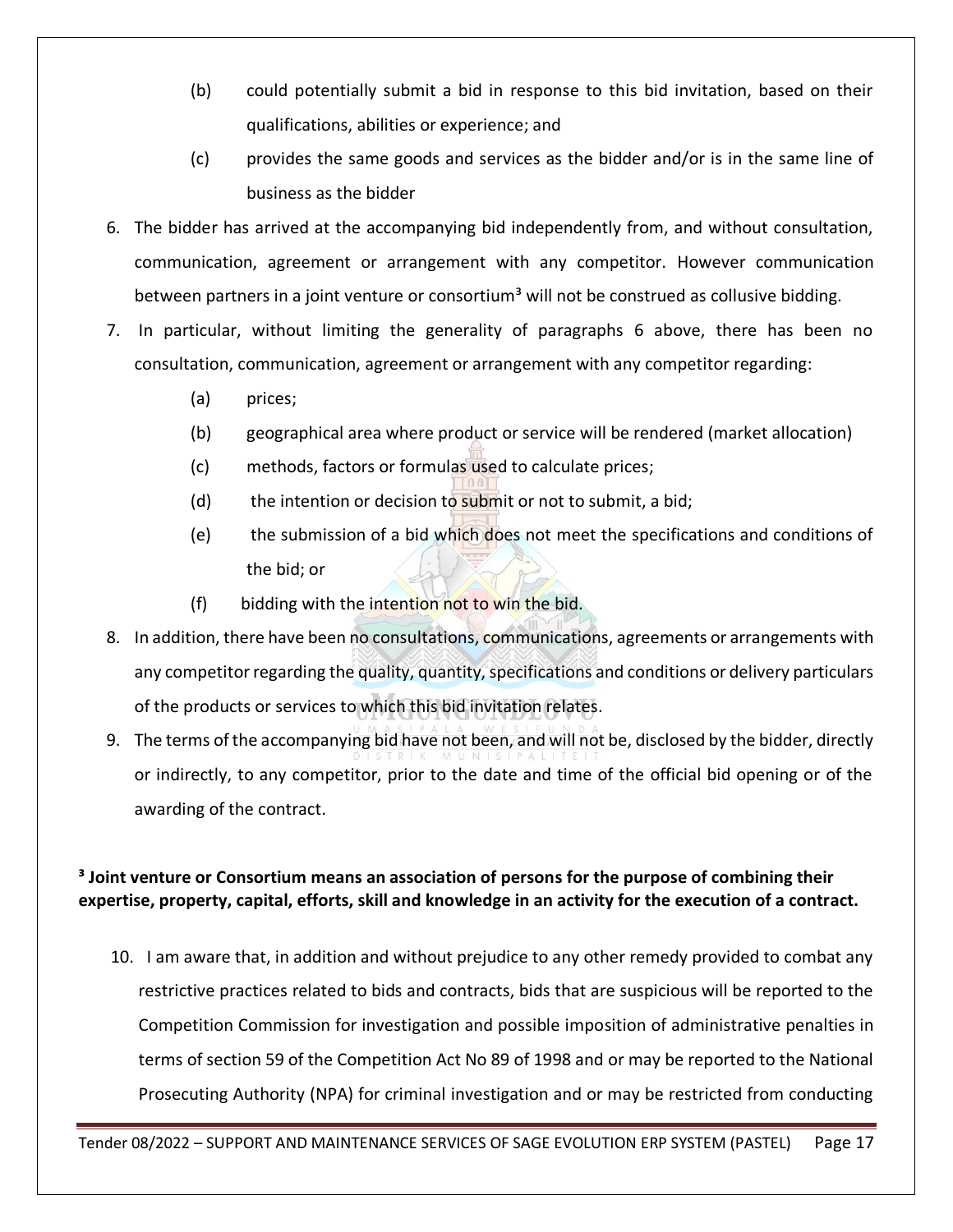business with the public sector for a period not exceeding ten (10) years in terms of the Prevention and Combating of Corrupt Activities Act No 12 of 2004 or any other applicable legislation.



| <b>SIGNATURE</b>    | <b>NAME (PRINT)</b> |  |
|---------------------|---------------------|--|
| <b>CAPACITY</b>     | <b>DATE</b>         |  |
| <b>NAME OF FIRM</b> |                     |  |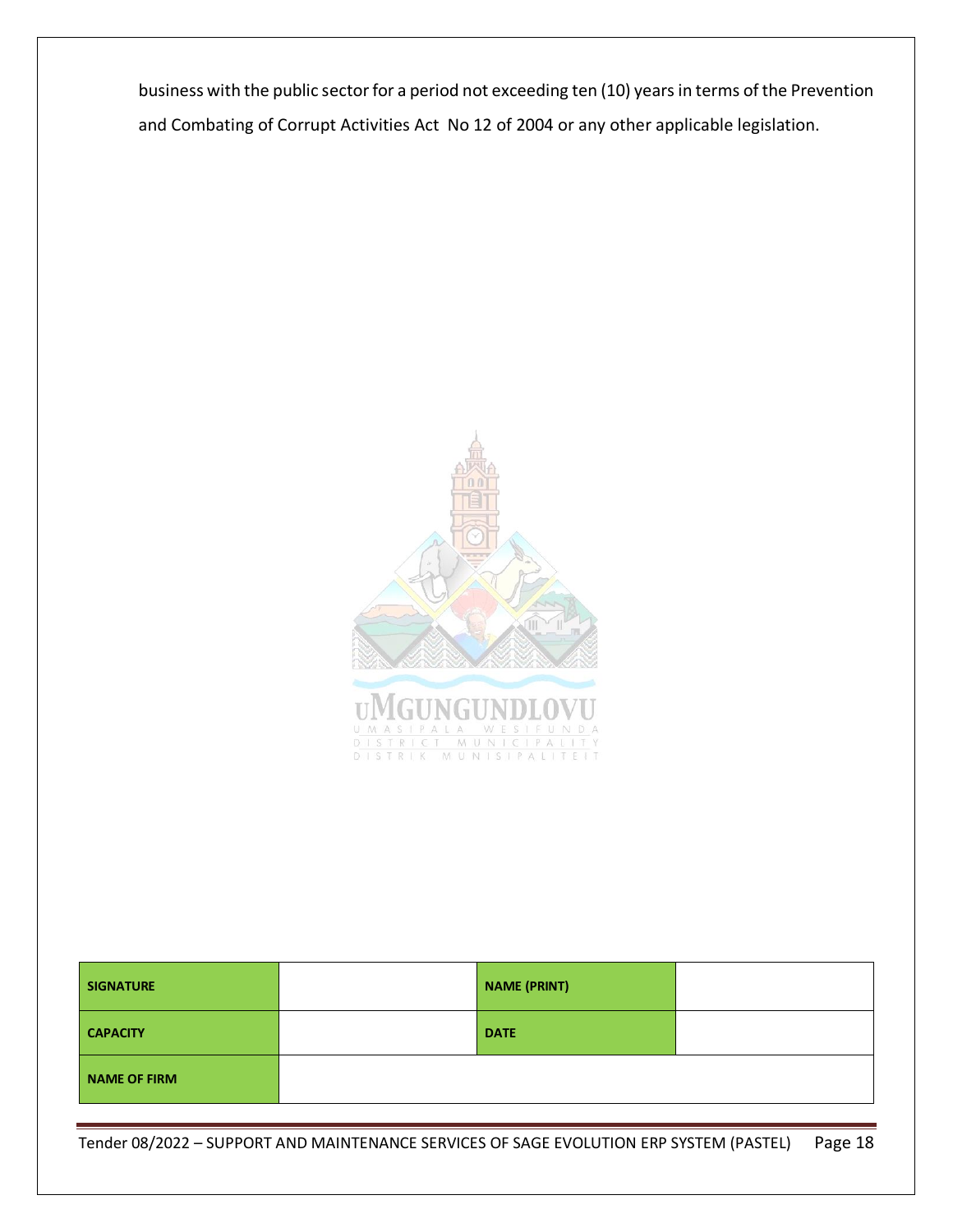### <span id="page-18-0"></span>**PROOF OF GOOD STANDING WITH MUNICIPAL ACCOUNTS**

The tenderer is to affix to this page either:

- 1) Proof that they are not in arrears for more than 90 days with municipal rates and taxes and municipal service charges. The latest municipal account is to be attached. **Attach latest municipal account statement behind this page. The statement must not be older than three months from the close of this tender.**; or
- 2) Signed copy of the **lease agreement** if the tenderer is currently leasing premises and not responsible paying municipal accounts **together with a letter from the landlord** (not older than three months) stating that no levies are in arrears (*only if applicable*); or
- 3) An affidavit signed and stamped by a Commissioner of Oaths stating that **the business** is not required to pay municipal charges and providing for the reasons thereof (*only if applicable*).

Note:

- Failure to affix such documentation as prescribed to this page shall result in this tender not being further considered for the award of the contract.
- Should this tender be considered for award of the contract, based on proof of submission and should proof of such submission be found to be invalid, erroneous or inaccurate, this tender will no longer be considered for the award of the contract.
- Statement must not be older than three months from the closing date of this tender.

**Attach latest municipal account statement behind this page. The statement must not be older than three months from the close of this tender.**



(Full name in block letters) the undersigned, certify that the information furnished on this declaration form is correct and that I / we have no undisputed commitments for municipal services towards a municipality in respect of which payment is overdue for more than 90 days (30 days if the tender price exceeds R10 Million).

| <b>SIGNATURE</b> | <b>NAME (PRINT)</b> |  |
|------------------|---------------------|--|
| <b>CAPACITY</b>  | <b>DATE</b>         |  |
| NAME OF FIRM     |                     |  |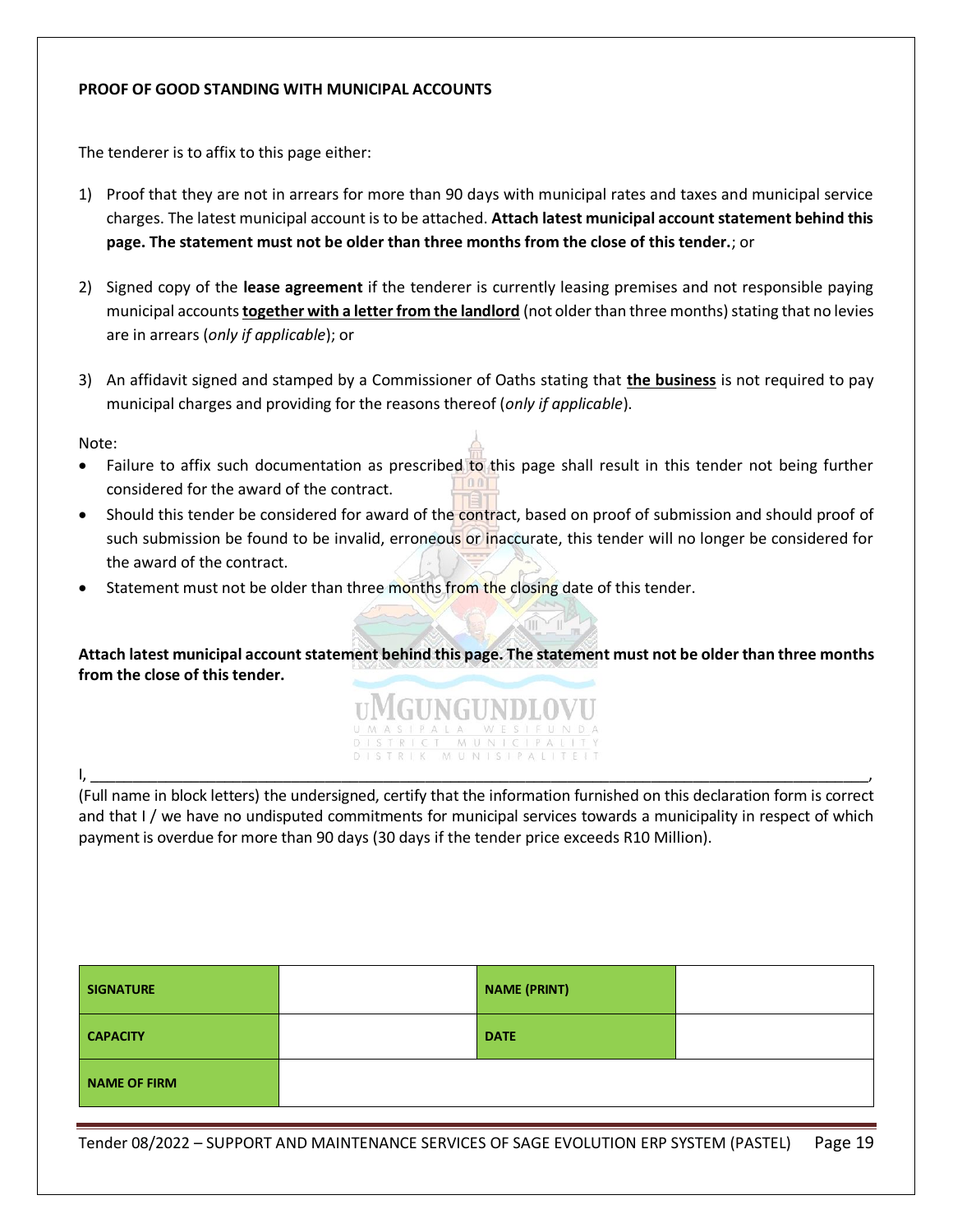### <span id="page-19-0"></span>**AUTHORITY FOR SIGNATORY**

Indicate the status of the tenderer by ticking the appropriate box hereunder. The tenderer must complete the certificate set out below for the relevant category.

| A                                                                      | В           |                                                                                      | D                      | Ε                        |  |  |
|------------------------------------------------------------------------|-------------|--------------------------------------------------------------------------------------|------------------------|--------------------------|--|--|
| <b>Company</b>                                                         | Partnership | <b>Joint Venture</b>                                                                 | <b>Sole Proprietor</b> | <b>Close Corporation</b> |  |  |
|                                                                        |             |                                                                                      |                        |                          |  |  |
| <b>Certificate for Company</b><br>Α.                                   |             |                                                                                      |                        |                          |  |  |
|                                                                        |             |                                                                                      |                        |                          |  |  |
|                                                                        |             |                                                                                      |                        |                          |  |  |
|                                                                        |             | hereby confirm that by resolution of the board (copy attached) taken on              |                        |                          |  |  |
|                                                                        |             |                                                                                      |                        |                          |  |  |
|                                                                        |             | for Contract No 08/2022 and any contract resulting from it on behalf of the company. |                        |                          |  |  |
| As witnesses:                                                          |             |                                                                                      |                        |                          |  |  |
|                                                                        |             |                                                                                      |                        |                          |  |  |
| 2.                                                                     |             |                                                                                      |                        |                          |  |  |
| <b>Certificate for Partnership</b><br>В.                               |             |                                                                                      |                        |                          |  |  |
| We, the undersigned, being the key partners in the business trading as |             |                                                                                      |                        |                          |  |  |
|                                                                        |             |                                                                                      |                        |                          |  |  |
|                                                                        |             |                                                                                      |                        |                          |  |  |
|                                                                        |             |                                                                                      |                        |                          |  |  |

Contract No 08/2022 and any contract resulting from it on our behalf.

| <b>Name</b> | <b>Address</b> | Signature | <b>Date</b> |
|-------------|----------------|-----------|-------------|
|             |                |           |             |
|             |                |           |             |
|             |                |           |             |

*Note: This certificate is to be completed and signed by all key partners upon whom rests the direction of the affairs of the Partnership as a whole.*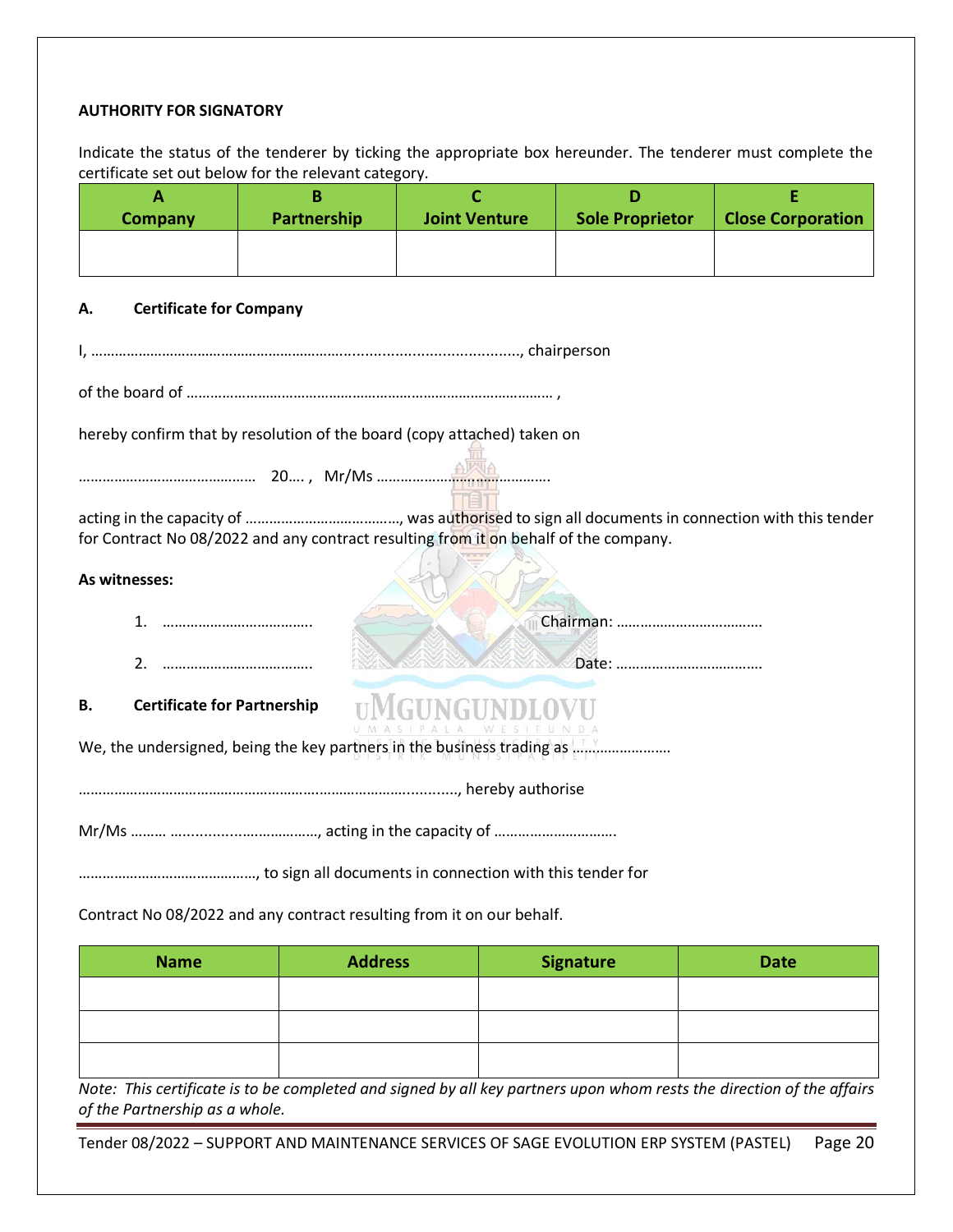# **C. Certificate for Joint Venture**

We, the undersigned, are submitting this tender offer in Joint Venture and hereby authorise Mr/Ms …………….........….…………………, authorised signatory of the company …………………………………………………………………, acting in the capacity of lead partner, to sign all documents in connection with this tender for Contract No. 08/2022 and any contract resulting from it on our behalf.

This authorisation is evidenced by the attached power of attorney signed by legally authorised signatories of all the partners to the Joint Venture.

| <b>Name of Firm</b>                            | <b>Address</b> | <b>Authorising Name and</b><br><b>Capacity</b> | <b>Authorising Signature</b> |
|------------------------------------------------|----------------|------------------------------------------------|------------------------------|
| Lead Partner:                                  |                |                                                |                              |
|                                                |                |                                                |                              |
|                                                |                |                                                |                              |
|                                                |                |                                                |                              |
| <b>Certificate for Sole Proprietor</b><br>D.   |                | mand that I am                                 |                              |
| As witnesses:                                  |                |                                                |                              |
| 1.                                             |                |                                                |                              |
| $\mathcal{L}$                                  |                |                                                |                              |
| <b>Certificate for Close Corporation</b><br>Ε. |                |                                                |                              |

We, the undersigned, being the key members in the business trading as ………………….

………….……….........….……………, hereby authorise Mr/Ms ……………………………..

acting in the capacity of ……………………………………., to sign all to sign all documents in connection with this tender for Contract No 08/2022 and any contract resulting from it on our behalf.

| <b>Name</b> | <b>Address</b> | <b>Signature</b> | <b>Date</b> |
|-------------|----------------|------------------|-------------|
|             |                |                  |             |
|             |                |                  |             |
|             |                |                  |             |
|             |                |                  |             |

*Note: This certificate is to be completed and signed by all key partners upon whom rests the direction of the affairs of the Partnership as a whole.*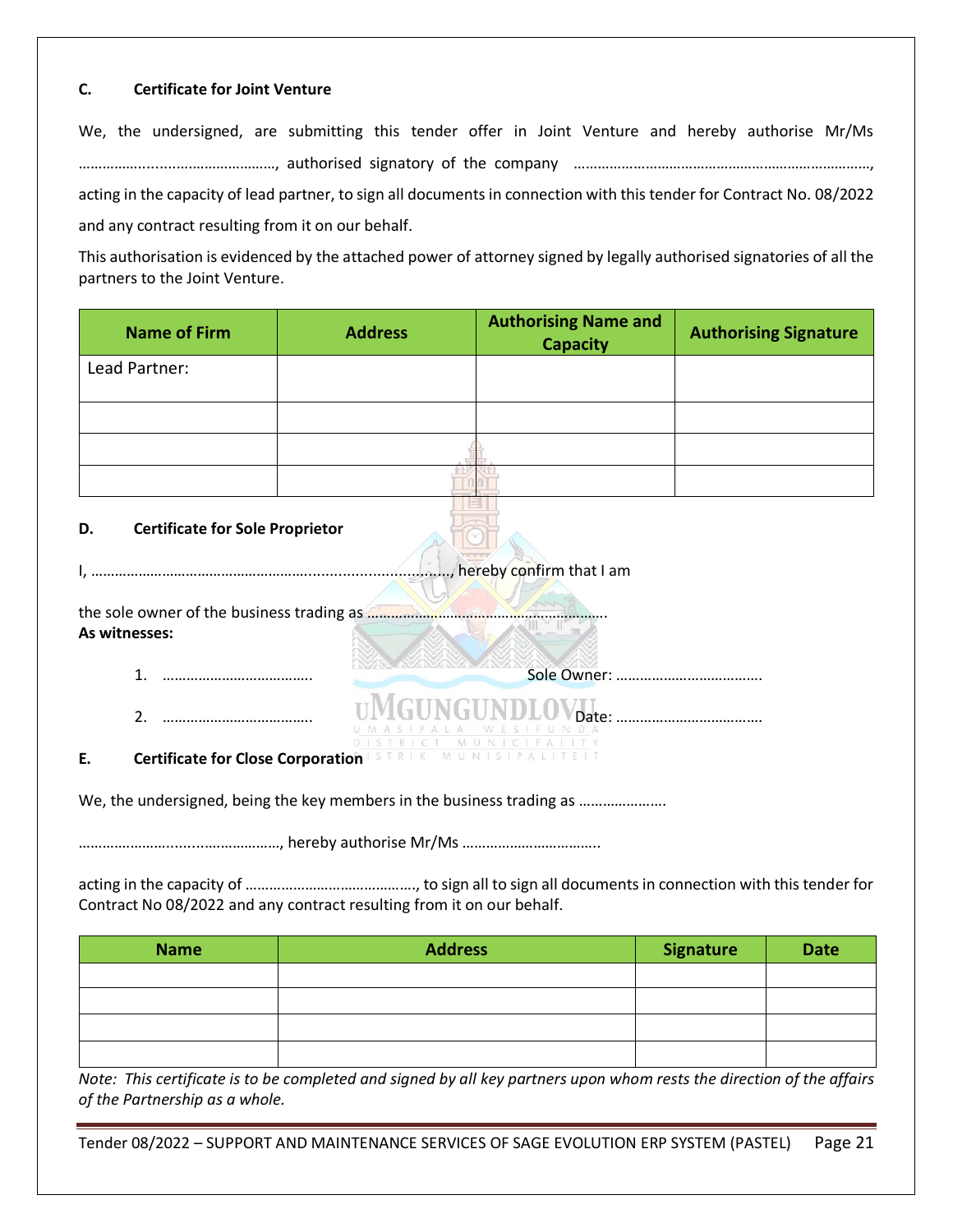#### <span id="page-21-0"></span>**BANKING DETAILS**

It is the policy of the uMgungundlovu District Municipality to pay all creditors by means of direct bank transfers. Please complete this information and acquire your banker's confirmation.

| <b>ACCOUNT HOLDER</b>        |             |
|------------------------------|-------------|
| <b>NAME OF BANK</b>          |             |
| <b>ACCOUNT NUMBER</b>        |             |
| <b>ACCOUNT TYPE</b>          |             |
| <b>BRANCH NAME</b>           |             |
| <b>BRANCH CODE</b>           |             |
| <b>BRANCH CONTACT PERSON</b> |             |
| <b>PHONE NUMBER</b>          | $X = B + I$ |
| <b>FAX NUMBER</b>            |             |

I/we hereby request and authorise the uMgungundlovu District Municipality to pay any amounts that may accrue to me/us to the credit of my/our bank account. GUNGUNDLOVU

I/we further undertake to inform the uMgungundlovu District Municipality in advance of any change in my/our bank details and accept that this authority may only be cancelled by me/us by giving thirty days' notice by prepaid registered post.

**Alternatively, the tenderer may submit a letter/declaration from his bank worded as above, providing the required details and signed by an appropriate Bank Official (attached behind this page).**

# **FOR BANK USE ONLY**

| I/we hereby certify that the details of our client's bank account<br>as indicated above is correct: |                     |
|-----------------------------------------------------------------------------------------------------|---------------------|
|                                                                                                     |                     |
|                                                                                                     |                     |
| <b>AUTHORISED SIGNATURE(S)</b>                                                                      | OFFICIAL DATE STAMP |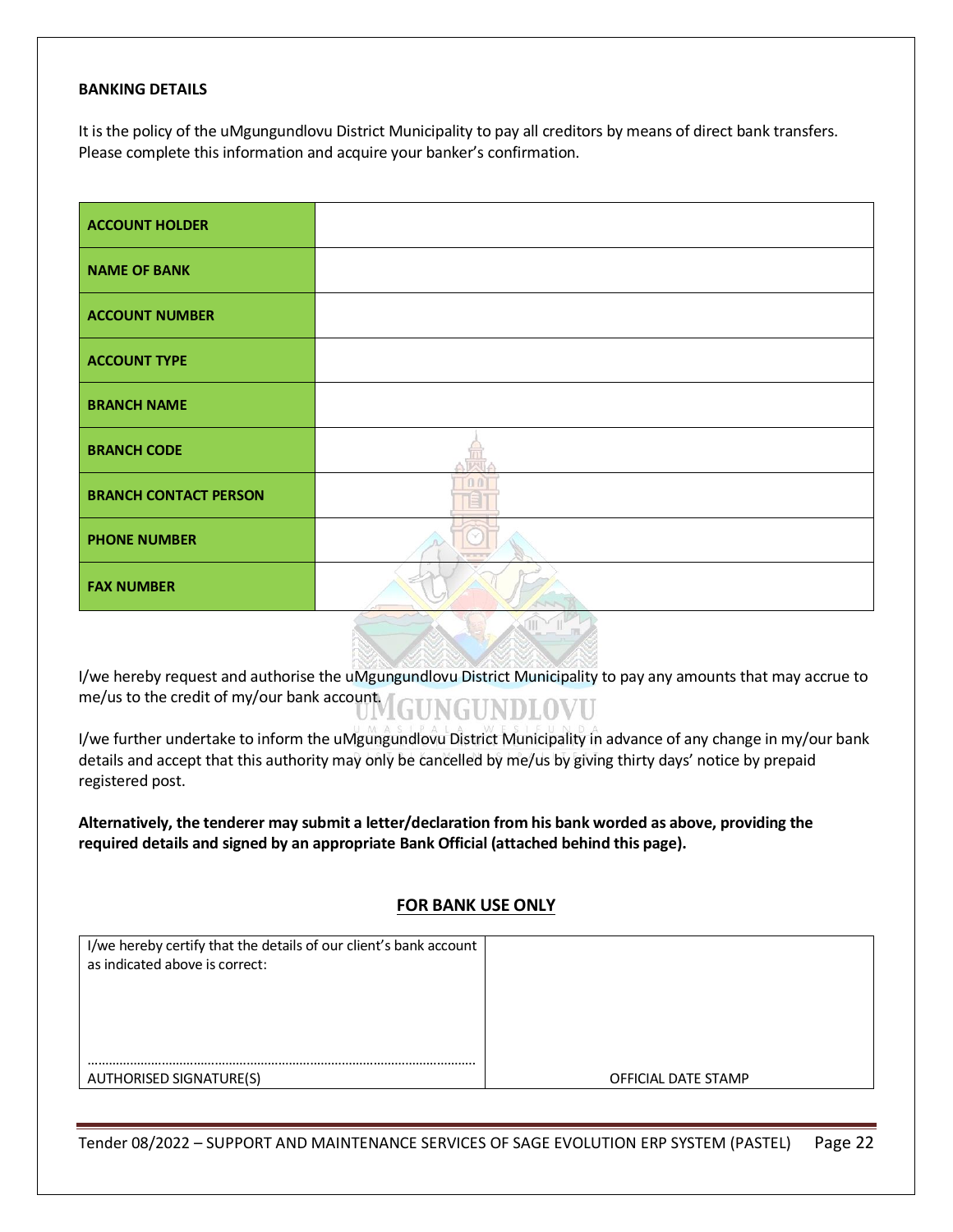### <span id="page-22-0"></span>**JOINT VENTURE AGREEMENT**

This returnable schedule is to be completed by joint ventures.

We, the undersigned, are submitting this tender offer in joint venture and hereby authorize Mr./Ms. ……………………………………….., authorised signatory of the company, close corporation or partnership ………………………………………………………………., acting in the capacity of lead partner, to sign all documents in connection with the tender offer and any contract resulting from it on our behalf.

| <b>NAME OF FIRM</b> | <b>ADDRESS</b>                                                                          | <b>DULY AUTHORISED SIGNATORY</b> |
|---------------------|-----------------------------------------------------------------------------------------|----------------------------------|
| Lead Partner        |                                                                                         | Signature:                       |
|                     |                                                                                         | Name:                            |
|                     |                                                                                         | Designation:                     |
|                     |                                                                                         | Signature:                       |
|                     |                                                                                         | Name:                            |
|                     |                                                                                         | Designation:                     |
|                     |                                                                                         | Signature:                       |
|                     |                                                                                         | Name:                            |
|                     |                                                                                         | Designation:                     |
|                     | <b>OTTAIOTTAINT</b><br>$\sqrt{N}$<br>$11 - A + B$ $A - C$ $B - C$<br>$\Gamma$ $\Lambda$ |                                  |

# *Note:*

DISTRICT MUNICIPALITY A copy of the Joint Venture Agreement showing clearly the percentage contribution of each partner to the Joint Venture shall be appended to this schedule.

Service providers intending to tender in the form of Joint Ventures/Consortiums must submit the following documentation together with the tender:

- 1. Original and valid tax clearance certificate of all parties of the Joint Venture/Consortium;
- 2. An undertaking duly signed by all parties of the Joint Venture/Consortium indicating their intention to enter into an agreement for the purposes of the contract and;
- 3. Bank rating of all parties of the Joint Venture/Consortium or the bank rating of the joint venture bank account– if applicable;
- 4. Letter of "Good standing" from the Entity's Financial Institution (Bank) of all parties of the Joint Venture/Consortium– if applicable;
- 5. Proof of good standing with municipal accounts of all parties of the Joint Venture/Consortium;
- 6. Declaration of interest of all parties of the Joint Venture/Consortium;
- 7. Declaration of bidder's past supply chain management practices of all parties of the Joint Venture/Consortium;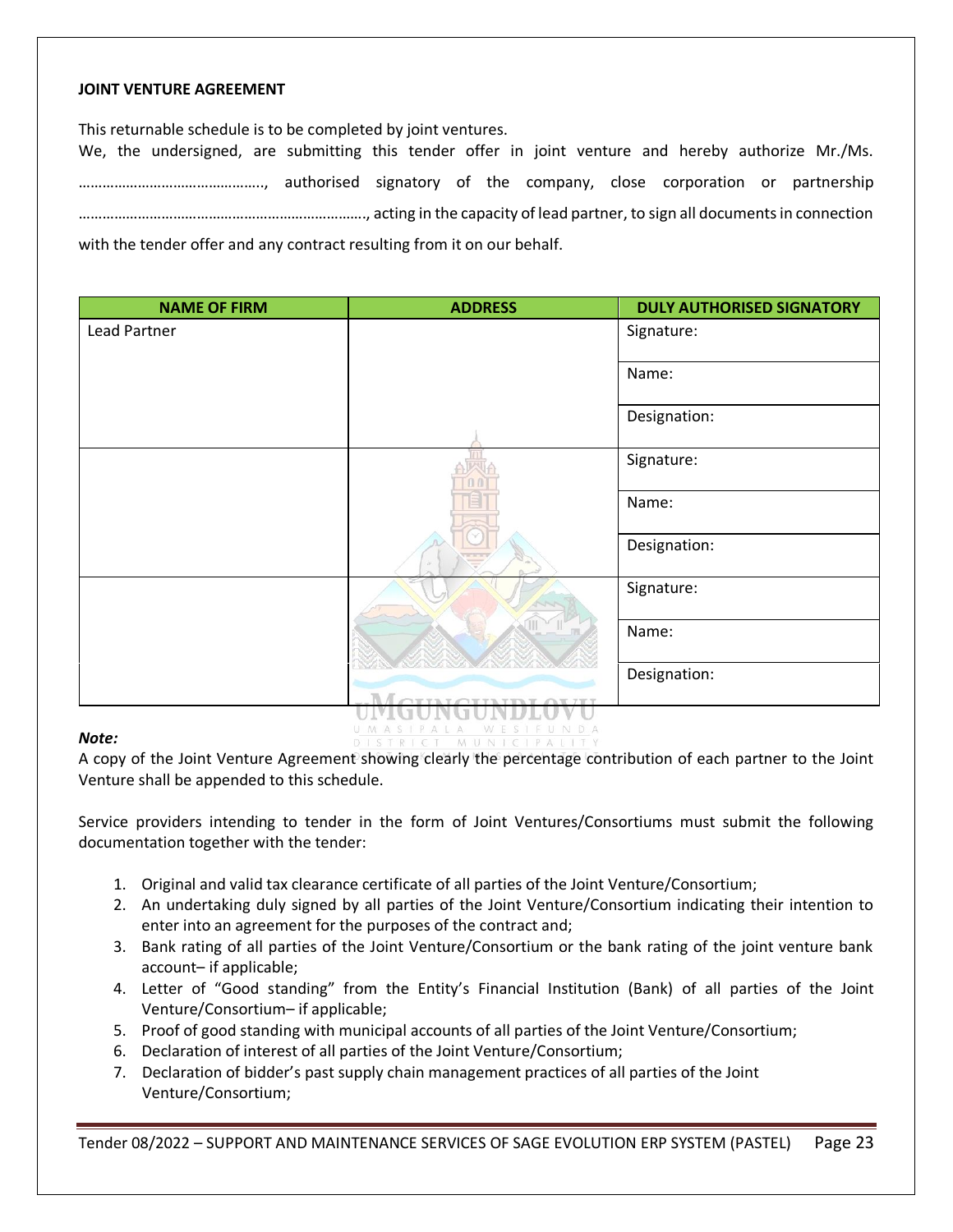8. Certificate of independent bid determination of all parties of the Joint Venture/Consortium.

Further to the above, the name of the Joint Venture/Consortium must appear on the relevant pages of the document. Failure to comply with these requirements shall lead to disqualification.



| <b>SIGNATURE</b>    | <b>NAME (PRINT)</b> |  |
|---------------------|---------------------|--|
| <b>CAPACITY</b>     | <b>DATE</b>         |  |
| <b>NAME OF FIRM</b> |                     |  |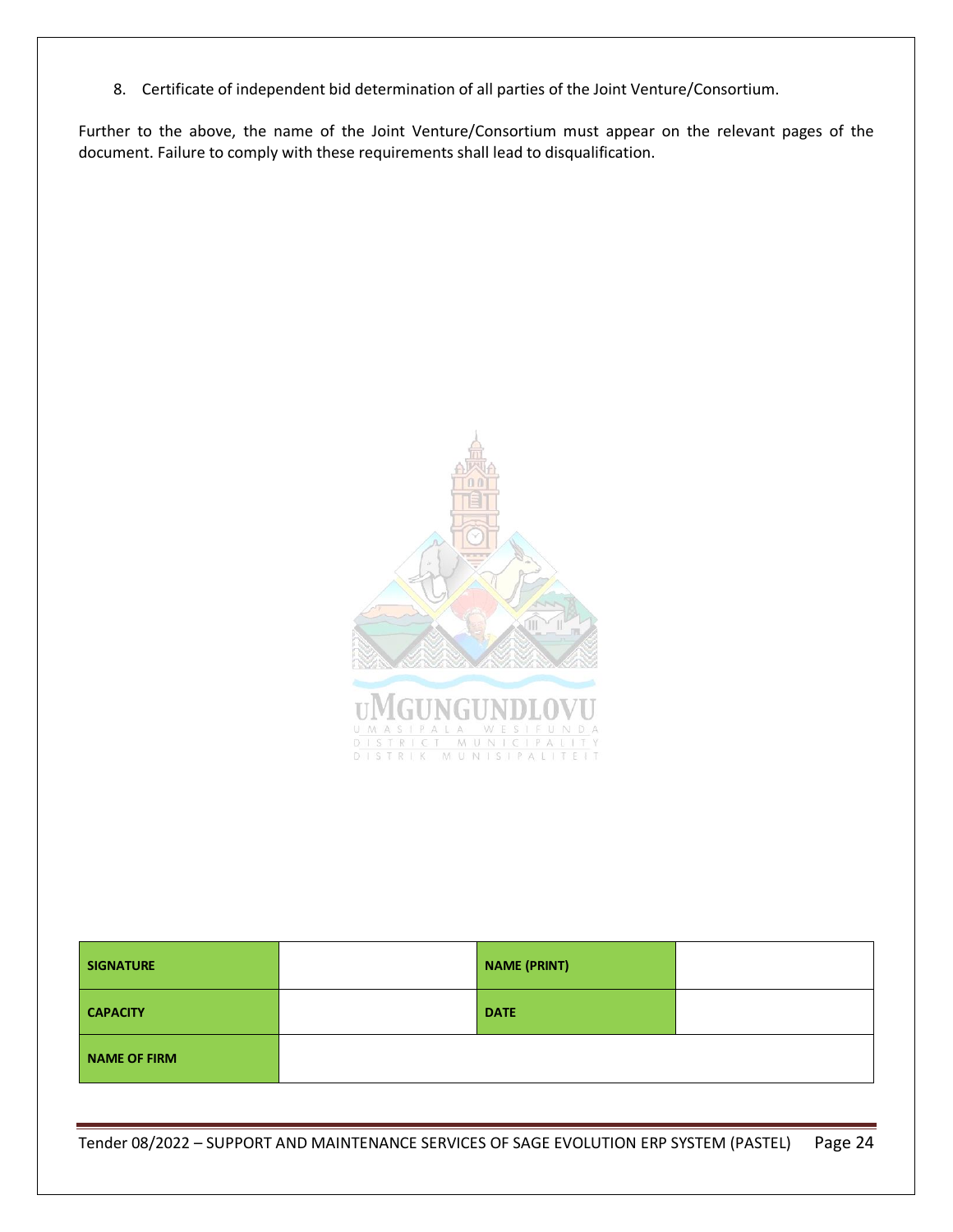# **SCHEDULE OF PROPOSED SUB-CONTRACTORS**

The Tenderer shall list below any Sub-Contractors he wishes to employ to carry out part(s) of the Work.

The acceptance of his tender shall not be construed as approval of all or any of the listed Sub-Contractors. Should any or all of the Sub-Contractors not be approved subsequent to acceptance of the tender, this shall in no way invalidate this tender. Furthermore, the tendered unit rates for the various items of work shall remain final and binding.

<span id="page-24-0"></span>

| No.            | <b>PROPOSED SUB-</b><br><b>CONTRACTORS</b>     | <b>PART OR TYPE</b><br><b>OF WORK</b> | <b>ADDRESS OF PROPOSED SUBCONTRACTOR</b> | <b>CONTACT DETAILS</b> | <b>VALUE OF WORK</b><br>(R) |
|----------------|------------------------------------------------|---------------------------------------|------------------------------------------|------------------------|-----------------------------|
|                |                                                |                                       |                                          |                        |                             |
| $\overline{2}$ |                                                |                                       |                                          |                        |                             |
| 3              |                                                |                                       |                                          |                        |                             |
| 4              |                                                |                                       | $\smile$                                 |                        |                             |
| 5              |                                                |                                       |                                          |                        |                             |
| 6              |                                                |                                       |                                          |                        |                             |
| ⇁              |                                                |                                       |                                          |                        |                             |
|                | TOTAL VALUE OF WORKS TO BE SUB-CONTRACTED<br>R |                                       |                                          |                        |                             |

#### DISTRICT MUNICIPALITY **Bidders are requested to furnish certified copies of the proposed subcontractor's CK Certificate, copy of latest municipal statement, as well as certified copies of the owners' Identity Documents along with this tender.**

SIGNED ON BEHALF OF TENDERER: ……………………………………………………………….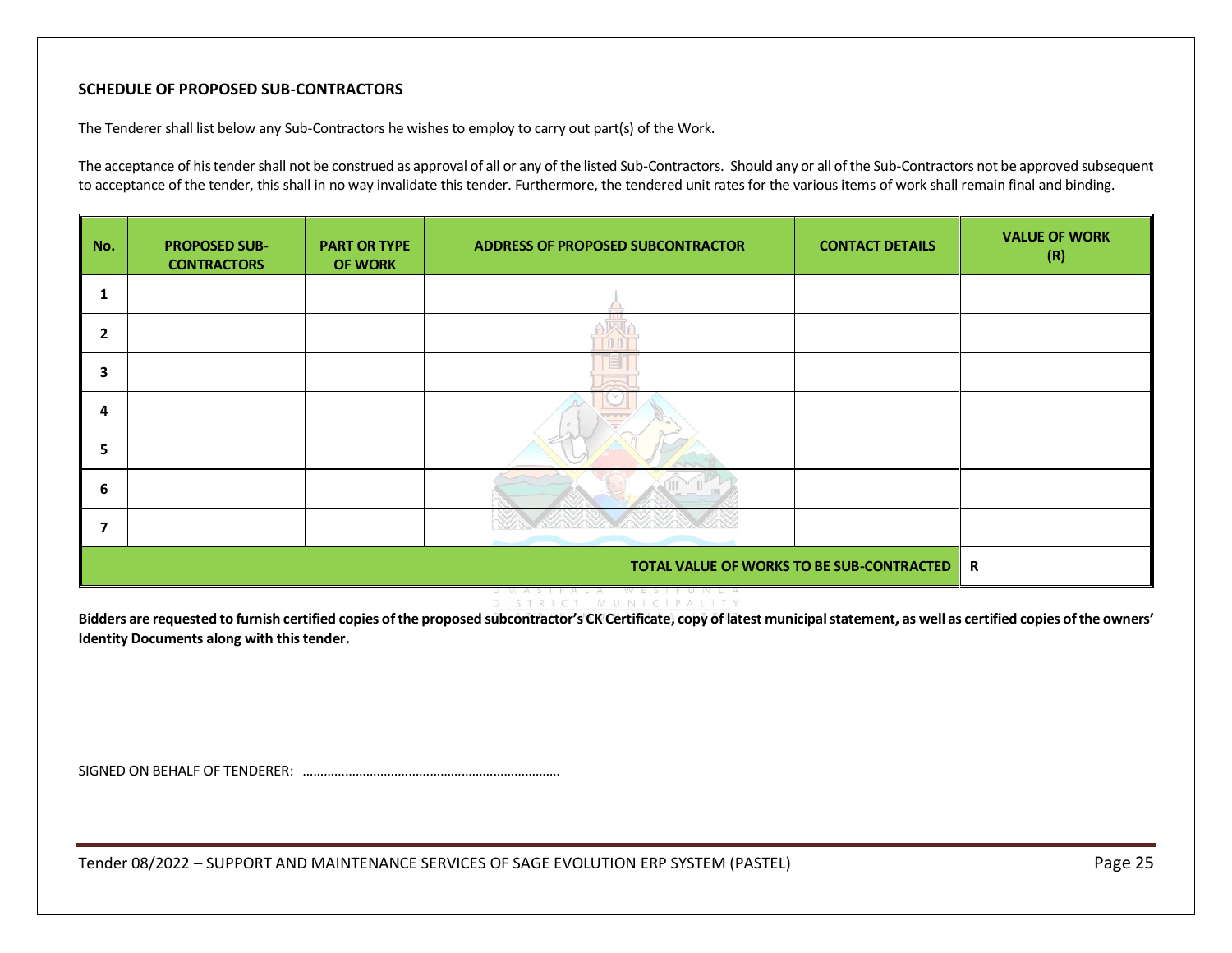#### **EXPERIENCE OF TENDERER**

The following is a statement of work of a similar nature (e.g., **from clients that are either Local/District municipalities or organs of state for provision of support and maintenance services: including new installations, upgrades, development, and related training) for the SAGE Evolution ERP system - Pastel**) successfully executed by myself / ourselves within the past 5 years.

<span id="page-25-0"></span>

| <b>EMPLOYER: CONTACT PERSON AND TELEPHONE NUMBER</b> | <b>DESCRIPTION OF WORK</b>                     | <b>VALUE OF WORK</b><br>(inclusive of VAT) | <b>COMPLETION</b><br><b>DATE</b> |
|------------------------------------------------------|------------------------------------------------|--------------------------------------------|----------------------------------|
| (Client)                                             |                                                |                                            |                                  |
| (Contact Person)                                     |                                                |                                            |                                  |
| (tel.)                                               |                                                |                                            |                                  |
| (email)                                              |                                                |                                            |                                  |
| (Client)                                             | <b>TULE</b>                                    |                                            |                                  |
| (Contact Person)                                     |                                                |                                            |                                  |
| (tel.)                                               |                                                |                                            |                                  |
| (email)                                              |                                                |                                            |                                  |
| (Client)                                             |                                                |                                            |                                  |
| (Contact Person)                                     |                                                |                                            |                                  |
| (tel.)                                               |                                                |                                            |                                  |
| (email)                                              |                                                |                                            |                                  |
| (Client)                                             |                                                |                                            |                                  |
| (Contact Person)                                     | SIEUNDA                                        |                                            |                                  |
| (tel.)                                               | MUNICIPALITY<br>MINISIPALITEIT<br><b>CTPEK</b> |                                            |                                  |
| (email)                                              |                                                |                                            |                                  |

**A separate schedule, clearly referenced, may be inserted here.**

Bidders must have specific experience and submit references letters (in a form of written proof/(s) on organization's letterhead including relevant contact person, nature of service, contract amount, commencement date, telephone number, fax number and email addresses) of similar work undertaken.

SIGNATURE: ..............................................…………....……... DATE: ……....................................

(Of person authorised to sign on behalf of the Tenderer)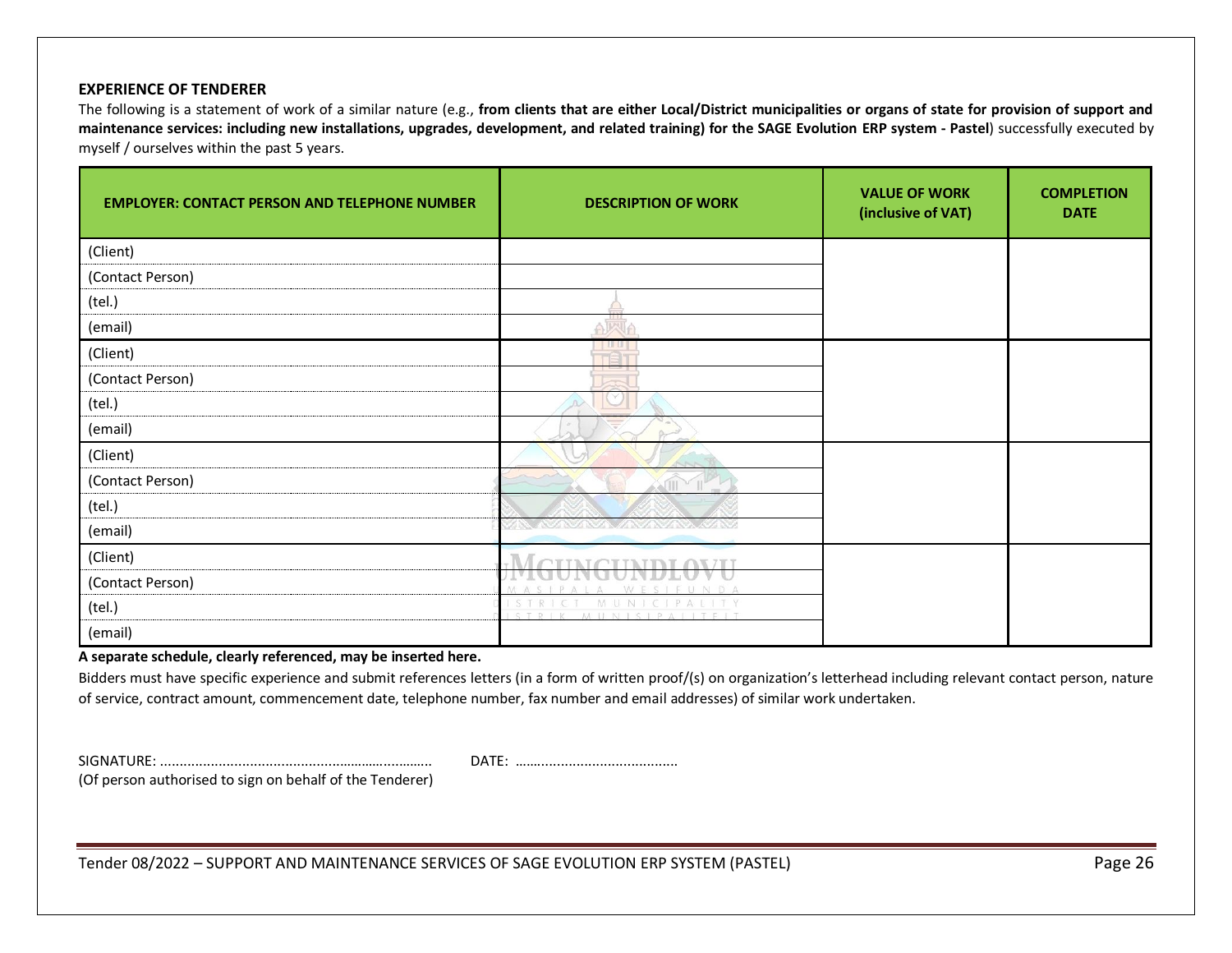# **EXPERIENCE OF TENDERER (Cont.)**

The following is a statement of work of a similar nature (e.g., **from clients that are either local/district municipalities or organs of state for provision of support and maintenance services: including new installations, upgrades, development, and related training) for the SAGE Evolution ERP system - Pastel**) successfully executed by myself / ourselves within the past 5 years:

| <b>EMPLOYER: CONTACT PERSON AND TELEPHONE NUMBER</b> | <b>DESCRIPTION OF WORK</b> | <b>VALUE OF WORK</b><br>(inclusive of VAT) | <b>COMPLETION</b><br><b>DATE</b> |
|------------------------------------------------------|----------------------------|--------------------------------------------|----------------------------------|
| (Client)                                             |                            |                                            |                                  |
| (Contact Person)                                     |                            |                                            |                                  |
| (tel.)                                               |                            |                                            |                                  |
| (email)                                              | $\Box$                     |                                            |                                  |
| (Client)                                             |                            |                                            |                                  |
| (Contact Person)                                     |                            |                                            |                                  |
| (tel.)                                               | <b>STATISTICS</b>          |                                            |                                  |
| (email)                                              |                            |                                            |                                  |
| (Client)                                             | THE <sub>1</sub>           |                                            |                                  |
| (Contact Person)                                     |                            |                                            |                                  |
| (tel.)                                               |                            |                                            |                                  |
| (email)                                              |                            |                                            |                                  |
| (Client)                                             |                            |                                            |                                  |
| (Contact Person)                                     |                            |                                            |                                  |
| (tel.)                                               |                            |                                            |                                  |
| (email)                                              |                            |                                            |                                  |

Bidders must have specific experience and submit references letters (in a form of written proof/(s) on organization's letterhead including relevant contact person, nature of service, contract amount, commencement date, telephone number, fax number and email addresses) of similar work undertaken.

SIGNATURE: ..............................................………….....……... DATE: …….................................... (of person authorised to sign on behalf of the Tenderer)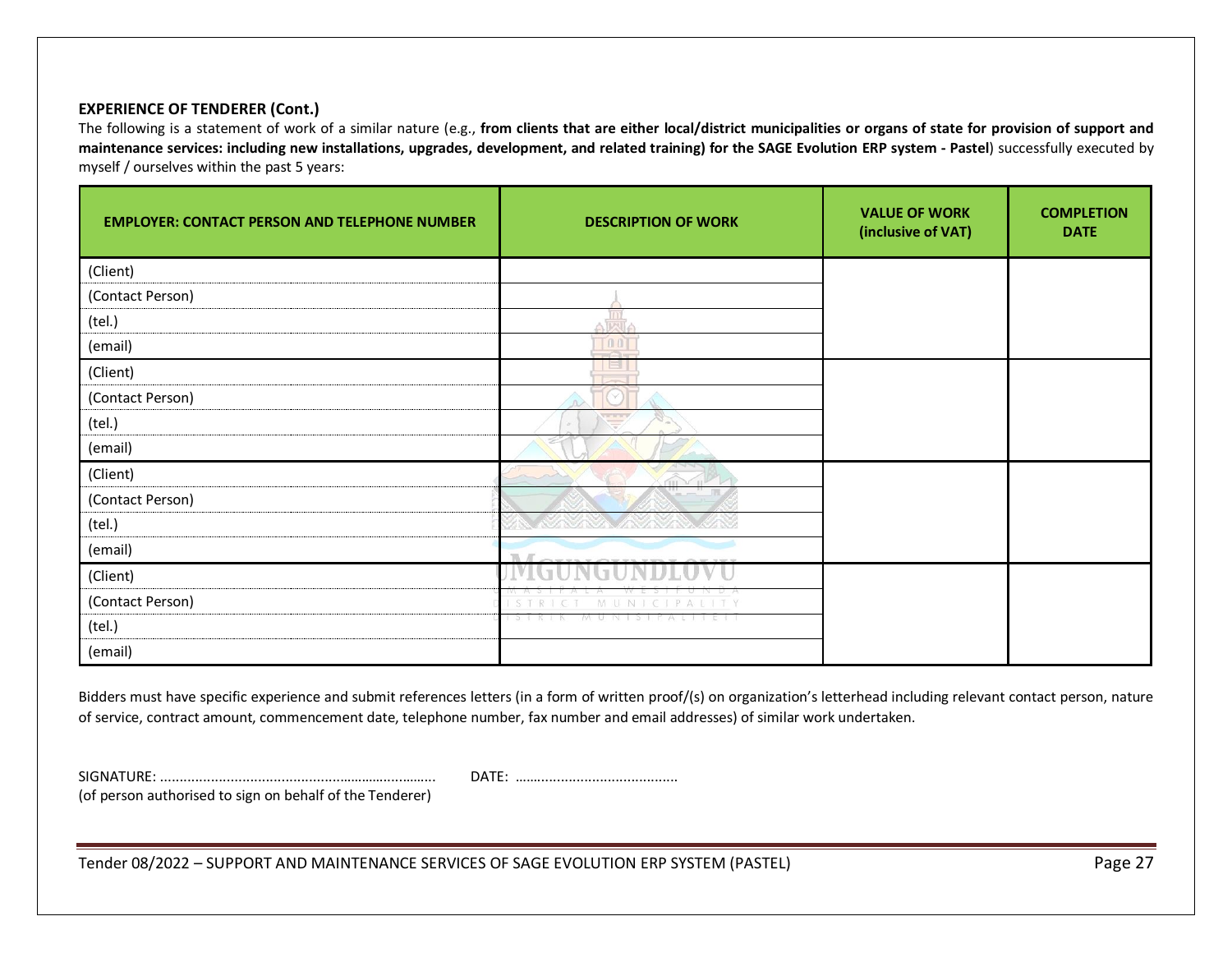#### <span id="page-27-0"></span>**REFERENCE LETTERS**

Bidders must have **specific experience** (i.e. *Tenderers are required to submit a minimum of five written references from clients that are either local/district municipalities or organs of state for provision of support and maintenance services (including new installations, upgrades, development and related training) for the SAGE Evolution system (Pastel). References must also indicate that the bidder has: Implemented SAGE Evolution (Pastel) successfully to a minimum five (5) municipalities and/or organs of state and explicitly state the turnaround times for maintenance and support*) successfully executed by myself / ourselves within the past 5 years) and submit references minimum of five (in a form of written proof/(s) on organization's letterhead including relevant contact person, nature of service, contract amount, commencement date, telephone number, fax number and email addresses) of similar work undertaken.

Reference Letters must make reference to the nature of the works or services undertaken as well as the total value of the works executed by the bidder.

Reference Letters are to be signed by the referee (either the Director/Manager of the firm/entity or their delegated official) and dated.

**Bidders are to note that appointment letters/purchase orders will not be accepted in lieu of reference letters.** 

Attach Letters of Reference to this page.



| <b>SIGNATURE</b>    | <b>NAME (PRINT)</b> |  |
|---------------------|---------------------|--|
| <b>CAPACITY</b>     | <b>DATE</b>         |  |
| <b>NAME OF FIRM</b> |                     |  |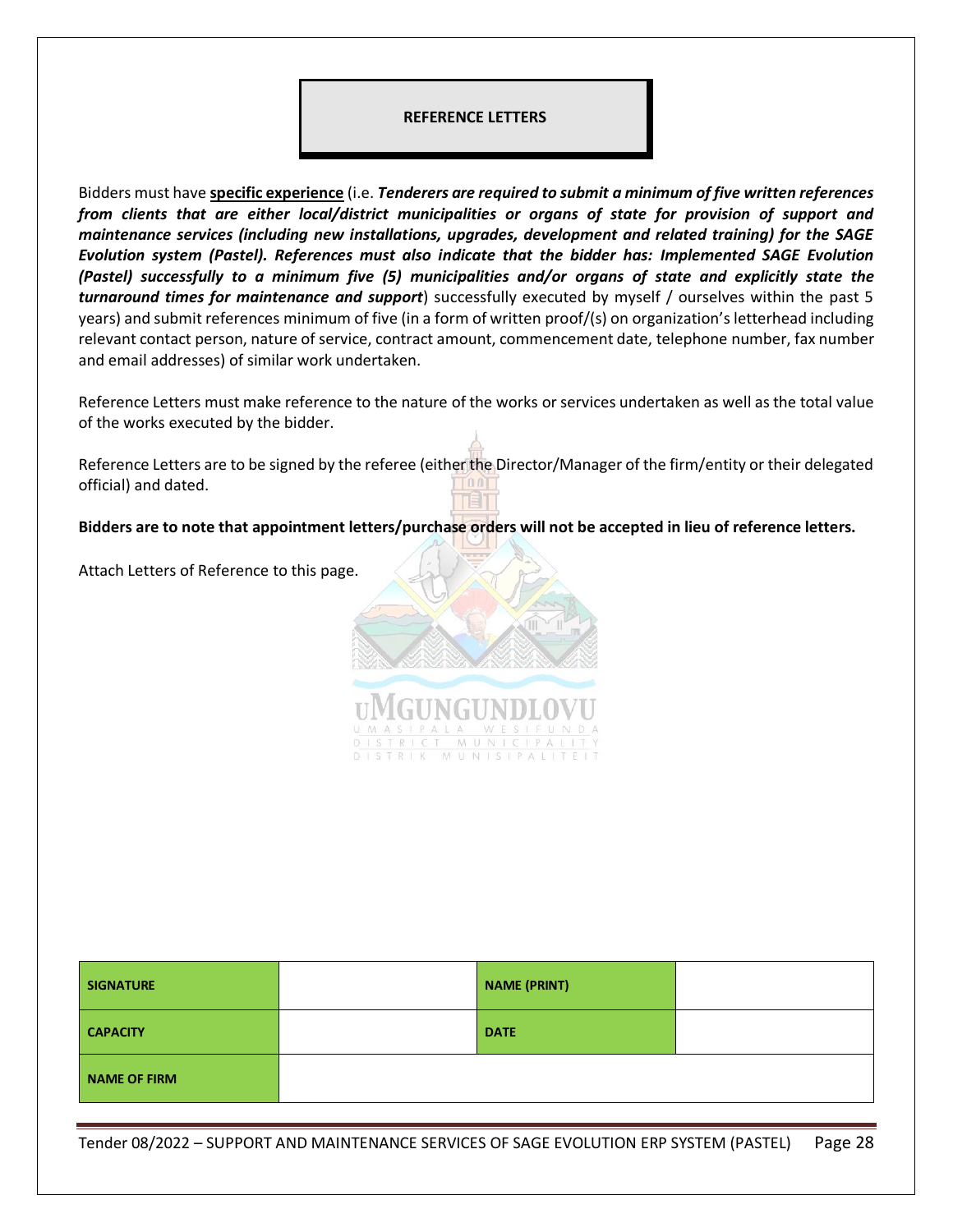### <span id="page-28-0"></span>**RECORD OF ADDENDA**

We confirm that the following communications received from the employer before the submission of this tender offer, amending the tender documents, have been taken into account in this tender offer.

Communications regarding the revision of this tender document can also be viewed on the following websites: [www.etenders.gov.za](http://www.etenders.gov.za/) or [www.umdm.gov.za](http://www.umdm.gov.za/) under SCM > Tender.

|    | <b>Date</b> | <b>Title or Details</b> |
|----|-------------|-------------------------|
| 1. |             |                         |
| 2. |             |                         |
| 3. |             |                         |
| 4. |             |                         |
| 5. |             |                         |

Attach additional pages if more space is required.

**Failure to acknowledge any addendum released by uMgungundlovu District Municipality may result in your tender submission being declared non-responsive.**

| <b>SIGNATURE</b>    | <b>NAME (PRINT)</b> |  |
|---------------------|---------------------|--|
| <b>CAPACITY</b>     | <b>DATE</b>         |  |
| <b>NAME OF FIRM</b> |                     |  |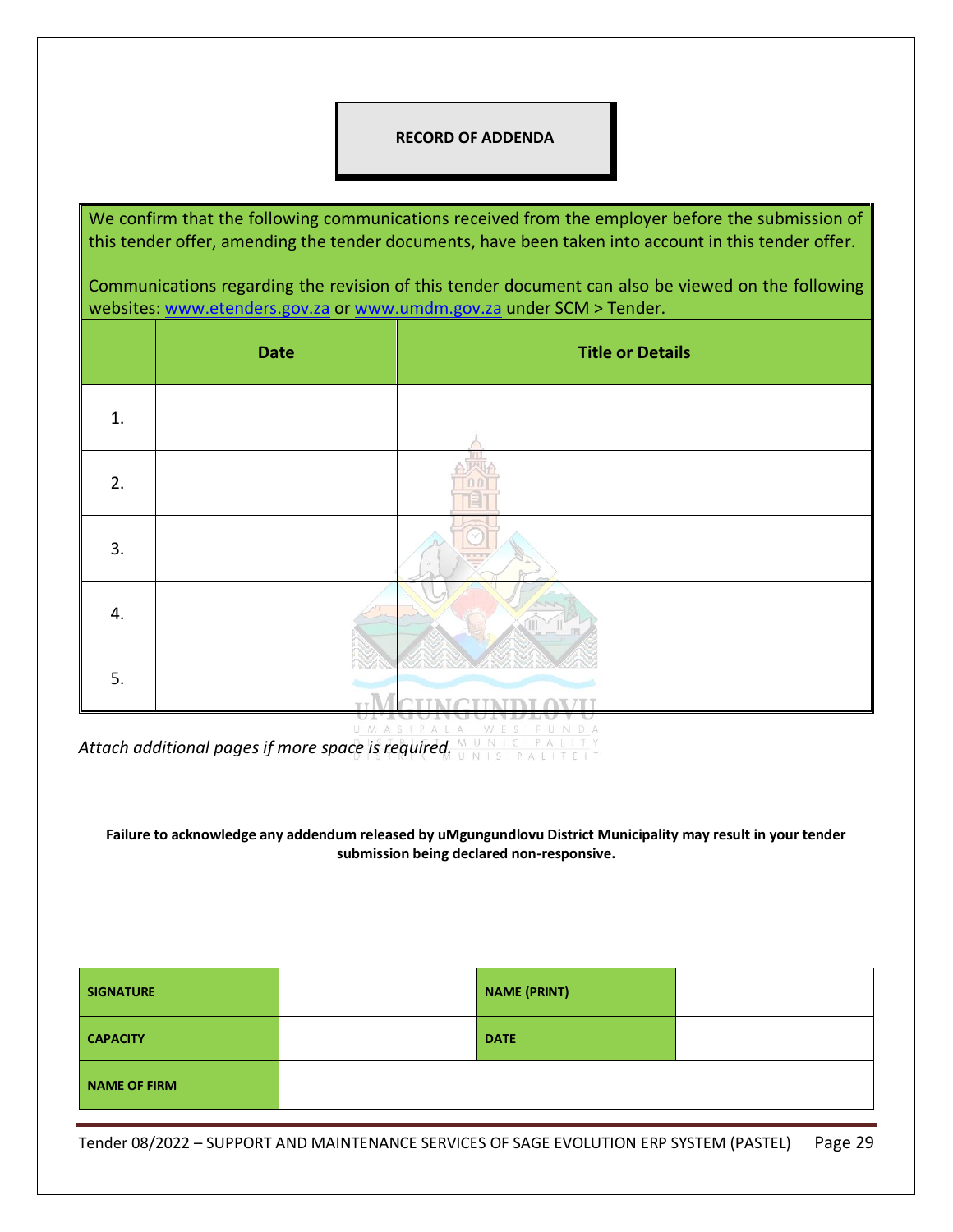# <span id="page-29-0"></span>**ELIGIBILITY CRITERIA**

Tender offers will only be accepted if:

- 1. The tenderer must be compliant in their tax matters with the South African Revenue Services (SARS).
- 2. Tenderer have attended a compulsory briefing session.
- 3. The Form of Offer is completed and signed.
- 4. The tenderer or any of its directors/shareholders is not listed on the Register of Tender Defaulters in terms of the Prevention and Combating of Corrupt Activities Act of 2004 person prohibited from doing business with the public sector.
- 5. The tenderer has not:
	- i. abused the Employer's Supply Chain Management System; or
	- ii. failed to perform on any previous contract and has been given a written notice to this effect.
- 6. The tenderer is registered on the Central Supplier Database.
- 7. The tenderer is not in arrears for more than 90 days (30 days if the tender price exceeds R10 Million) with municipal rates and taxes and municipal service charges. The latest municipal account is to be attached. The statement must not be older than three months from the closing date of this tender. Alternatively, if the tenderer is currently leasing premises and is not responsible for the payment of municipal services, a copy of the Lease Agreement together with a letter/statement from the Landlord confirming that there are no levies outstanding must be attached.
- 8. Tenderers submits the certified copy of vendor certificate / certificate of partnership with SAGE Evolution (Pastel).
- 9. Tenderers submits the certified copy of SAGE Evolution (Pastel) training partnership/vendor qualifications.
- 10. Tenderers submits certified copy of Qualifications and CVs of the five (5) key personnel to be allocated to this project. All copies of qualifications must be certified.
- 11. Tenderers submits a minimum of five written references from clients that are either Local/District municipalities or organs of state for provision of support and maintenance services (including new installations, upgrades, development, and related training) for the SAGE Evolution system (Pastel). References must also indicate that the bidder has: Implemented SAGE Evolution (Pastel) successfully to a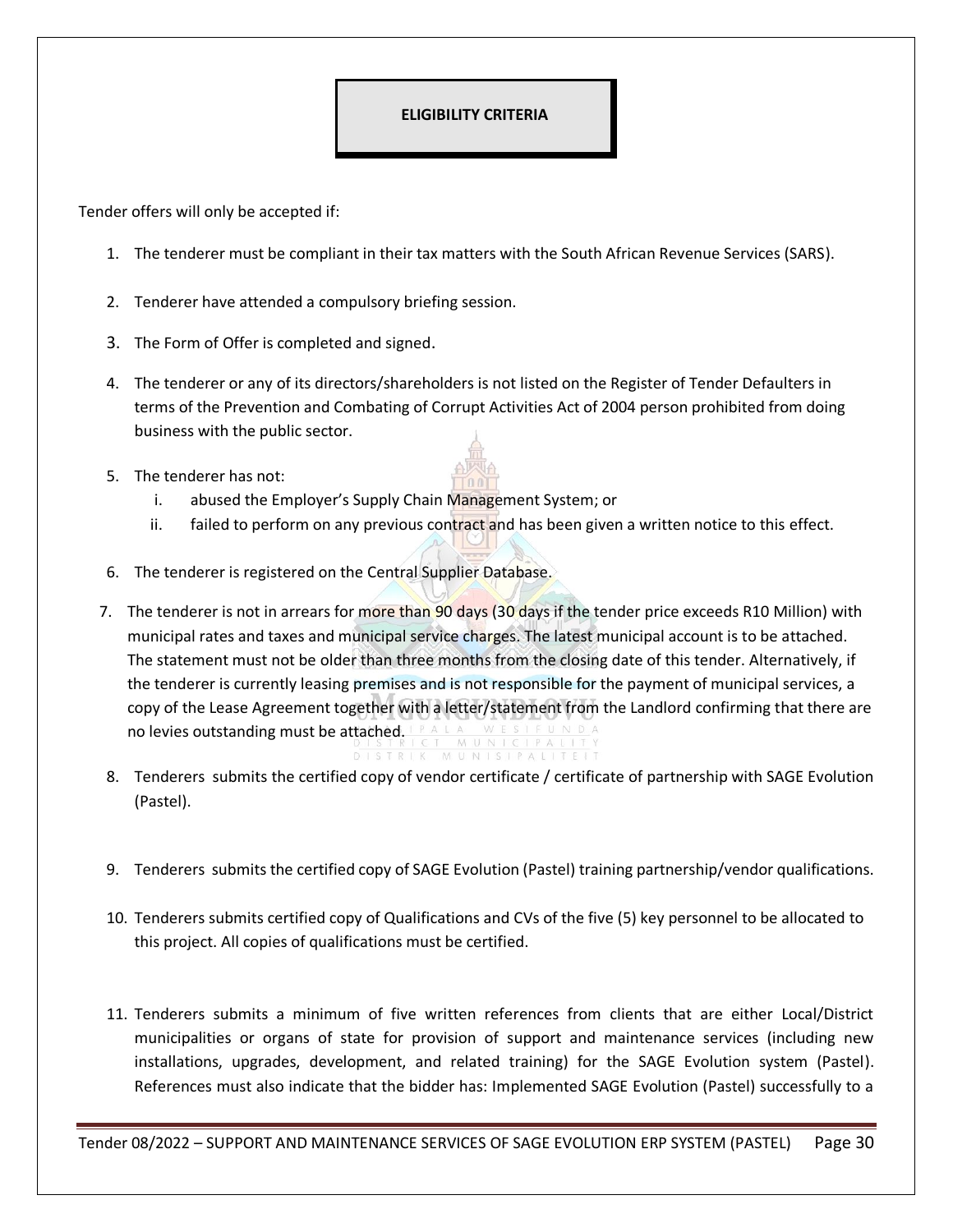minimum five (5) municipalities and/or organs of state and explicitly state the turnaround times for maintenance and support.

- 12. The following schedules are fully completed and signed:
	- i. Invitation to bid MBD 1
	- ii. Declaration of interest MBD 4
	- iii. Declaration of bidder's past supply chain management practices
	- iv. Certificate of independent bid determination MBD 9
	- v. Proof of good standing with municipal accounts
	- vi. Authority for signatory
	- vii. Joint venture agreement (if applicable)
	- viii. Record of addenda

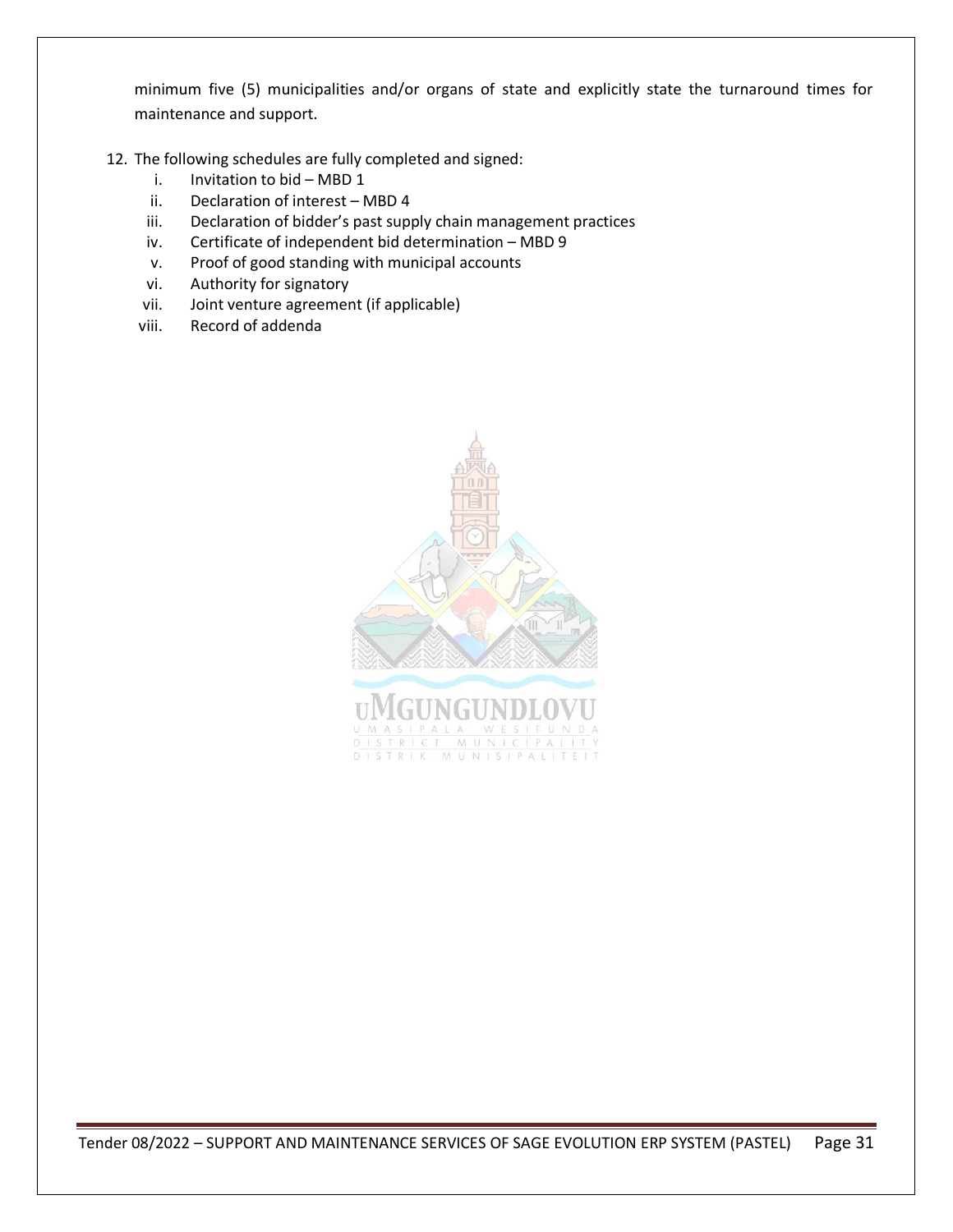#### <span id="page-31-0"></span>**FUNCTIONALITY TEST**

Service Providers that qualified pre-evaluation in terms eligibility criteria will then be evaluated in terms of functionality evaluation before evaluated on price as follows:

| No.          | <b>Evaluation Criteria</b>                                                                                                                                                                                                                                                                                                                                                                                                                                                                                                                                                                                                                                                                                                                                             |                   |                                 | <b>Weight</b>                                 |
|--------------|------------------------------------------------------------------------------------------------------------------------------------------------------------------------------------------------------------------------------------------------------------------------------------------------------------------------------------------------------------------------------------------------------------------------------------------------------------------------------------------------------------------------------------------------------------------------------------------------------------------------------------------------------------------------------------------------------------------------------------------------------------------------|-------------------|---------------------------------|-----------------------------------------------|
| 1.           | Proof of partnership with SAGE Evolution (Pastel)                                                                                                                                                                                                                                                                                                                                                                                                                                                                                                                                                                                                                                                                                                                      |                   |                                 | 30                                            |
| 2.           | Proof of SAGE Evolution (Pastel) training partnership /vendor<br>qualification                                                                                                                                                                                                                                                                                                                                                                                                                                                                                                                                                                                                                                                                                         |                   |                                 | 20                                            |
| 3.<br>4.     | 5 Key Personnel<br><b>Consultant - Revenue Management Technical Support</b><br>i.<br><b>Consultant - Budget and Reporting Technical Support</b><br>ii.<br>Consultant - Supply Chain Management Technical Support<br>iii.<br>Consultant - Asset Management Technical Support<br>iv.<br>Consultant - Expenditure Management Technical Support<br>V.<br>CVs of personnel who will be directly involved in providing the<br>services together with proof of their competency in<br>implementing Sage Evolution ERP system (Pastel) and interfacing<br>modules.<br>References from at least five (5) contactable clients where you<br>have conducted Sage Evolution (Pastel) maintenance and<br>support services in the last five (5) years. (Local/District municipalities |                   |                                 | 15<br>35                                      |
|              | or organs of state)                                                                                                                                                                                                                                                                                                                                                                                                                                                                                                                                                                                                                                                                                                                                                    |                   |                                 |                                               |
|              | <b>Total Points</b>                                                                                                                                                                                                                                                                                                                                                                                                                                                                                                                                                                                                                                                                                                                                                    |                   |                                 | 100                                           |
| No.          | <b>CRITERIA</b>                                                                                                                                                                                                                                                                                                                                                                                                                                                                                                                                                                                                                                                                                                                                                        | <b>SUB-POINTS</b> | <b>MAXIMUM</b><br><b>POINTS</b> | <b>EVIDENCE</b>                               |
| 1.           | Proof of partnership/vendor with SAGE<br>Evolution (Pastel)                                                                                                                                                                                                                                                                                                                                                                                                                                                                                                                                                                                                                                                                                                            |                   | 30                              | Certified Copy of<br>Certificate              |
| 2.           | Proof of SAGE Evolution (Pastel) training<br>partnership / vendor qualification                                                                                                                                                                                                                                                                                                                                                                                                                                                                                                                                                                                                                                                                                        |                   | 20                              | Certified Copy of<br>Certificate              |
| 3.           | 5 Key Personnel                                                                                                                                                                                                                                                                                                                                                                                                                                                                                                                                                                                                                                                                                                                                                        | 3                 | 15                              | CVs and<br>Qualifications                     |
| 4.           | References from at least five (5)<br>clients<br>(Local/District<br>contactable<br>municipalities or organs of state)                                                                                                                                                                                                                                                                                                                                                                                                                                                                                                                                                                                                                                                   | $\overline{ }$    | 35                              | Reference letters<br>from previous<br>clients |
| <b>TOTAL</b> |                                                                                                                                                                                                                                                                                                                                                                                                                                                                                                                                                                                                                                                                                                                                                                        |                   | 100                             |                                               |

**Note: A bidder/s that scores less than 70 points out of 100 in respect of functionality will be regarded as submitting a non-responsive bid and will be disqualified.**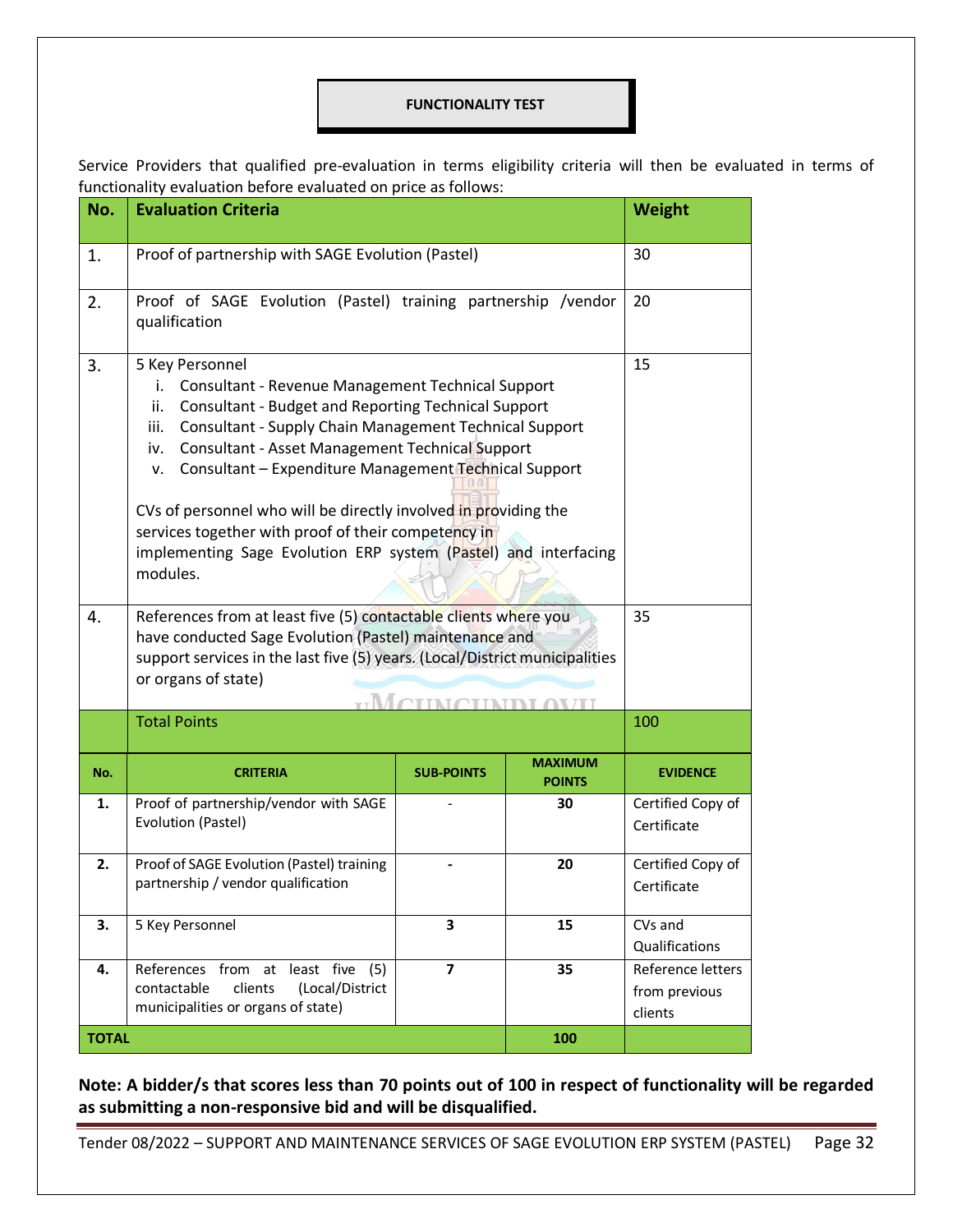#### <span id="page-32-0"></span>**COMPANY PROFILE**

Bidders are required to submit a Company Profile that records evidence of previous work which substantiate their ability to undertake specific tasks.

The Company Profile must include the following items:

- ➢Company Registration Documents
- ➢Latest Financial Statements
- ➢VAT Registration Certificate
- ➢Proof of Experience in the Industry
- ➢Proof of Locality of Registered Offices
- ➢Letter of Good Standing (COIDA) and proof of good standing with the Unemployment Insurance Fund (UIF) if applicable
- ➢OHSA Policy
- ➢Quality Management Plan (if any)
- ➢Proof of partnership with SAGE Evolution (Pastel)
- ➢Proof of SAGE Evolution (Pastel) training partnership /vendor qualification
- ➢Tenderers submits certified copy of Qualifications and CVs of the five (5) key personnel to be allocated to this project. All copies of qualifications must be certified



Please note that all copies of qualifications must be certified. Copies of certified documents will not be accepted.

#### **Attach Company Profile to this page.**

| <b>SIGNATURE</b>    | <b>NAME (PRINT)</b> |  |
|---------------------|---------------------|--|
| <b>CAPACITY</b>     | <b>DATE</b>         |  |
| <b>NAME OF FIRM</b> |                     |  |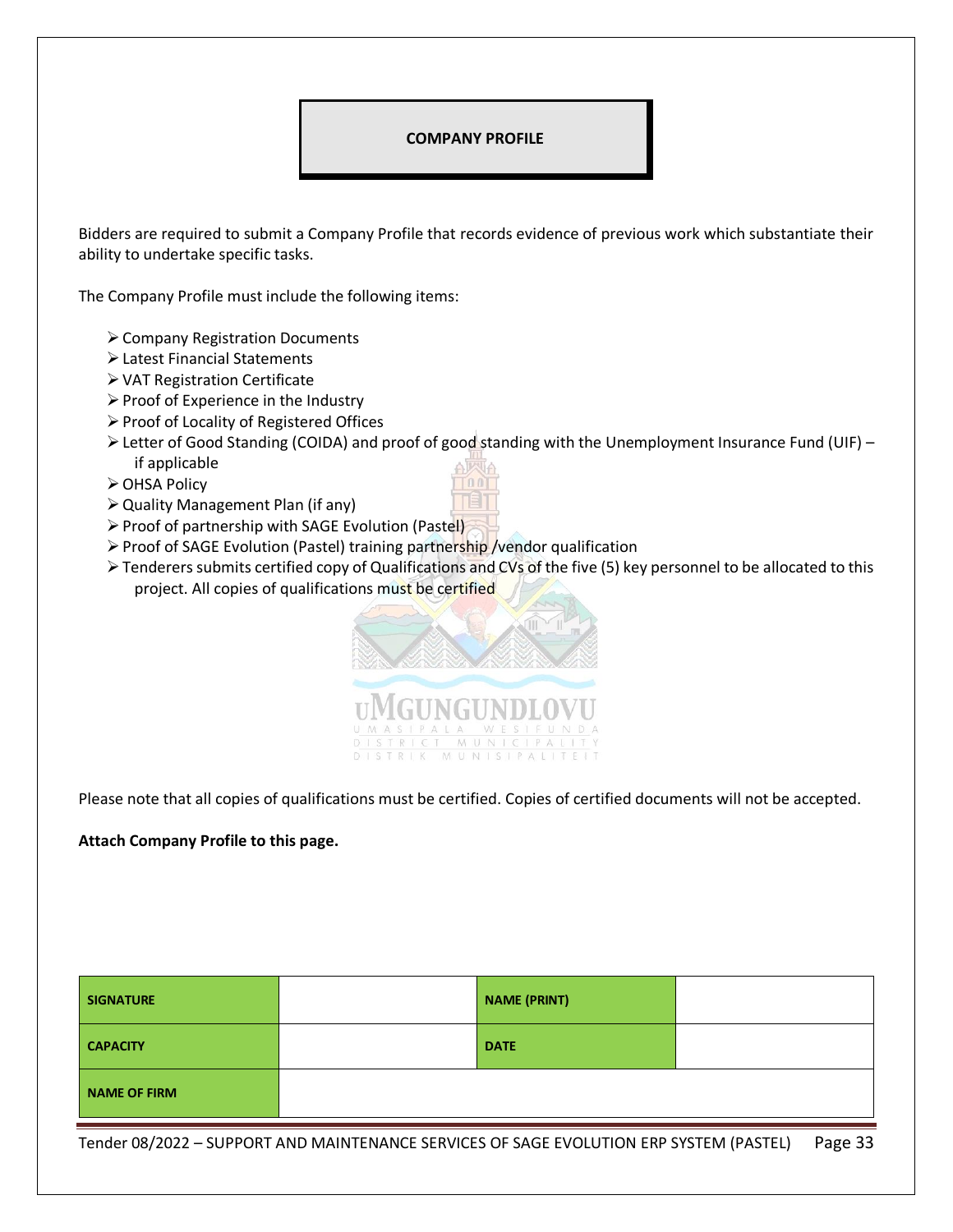#### <span id="page-33-0"></span>**CENTRAL SUPPLIER DATABASE REGISTRATION**

| Name of Tenderer       |  |
|------------------------|--|
| <b>Supplier Number</b> |  |

**No awards will be made to a tenderer who is not registered on the Central Supplier Database (CSD).**

The establishment of a Central Supplier Database (CSD) will result in one single database to serve as the source of all supplier information for all spheres of government. The purpose of centralising government's supplier database is to reduce duplication of effort and cost for both supplier and government while enabling electronic procurement processes.

UMGUNGUNDLOVU

MUNICIP <u>CT MUNICIPALI</u><br>K MUNISIPALITE

Registration on the Central Supplier Database must be done online via the website:

<https://secure.csd.gov.za/>

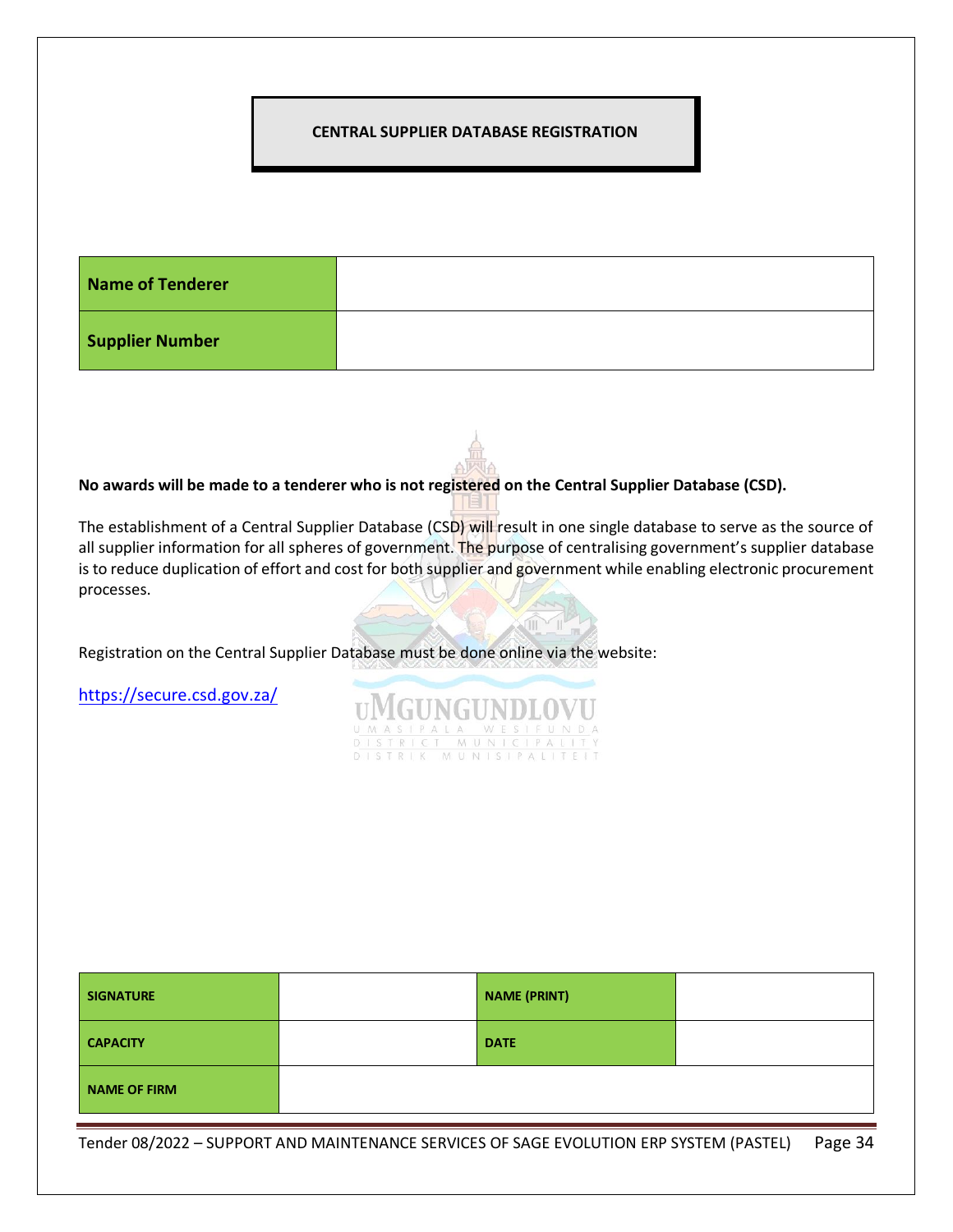### **NOTICE OF COMPULSORY BRIEFING SESSION**

<span id="page-34-0"></span>A compulsory briefing session will be held on **13 June 2022 at 10h00.**

The meeting point for the Briefing Session will be at the Council Chambers, 242 Langalibalele Street, Pietermaritzburg.

#### **Compulsory Briefing Session Certificate**

It is hereby certified that I have attended the Compulsory Briefing Session and have satisfied myself of the conditions and circumstances which may influence the Works and the cost thereof.

*(Print clearly*)

| <b>NAME OF REPRESENTATIVE</b>   |                                                             |
|---------------------------------|-------------------------------------------------------------|
| <b>ON BEHALF OF TENDERER</b>    |                                                             |
| <b>ADDRESS</b>                  |                                                             |
|                                 | <b>TIMGUNGUNDLOVU</b>                                       |
| <b>TELEPHONE NUMBER</b>         | MUNIC<br>P<br>A I I<br>D.<br><b>MUNISIPALITEIT</b><br>$D -$ |
| <b>SIGNATURE (FOR TENDERER)</b> |                                                             |

# **\_\_\_\_\_\_\_\_\_\_\_\_\_\_\_\_\_\_\_\_\_\_\_\_\_\_\_\_\_\_\_\_\_\_\_\_\_\_\_\_\_\_\_\_\_\_\_\_\_\_\_\_\_\_\_\_\_\_\_\_\_\_\_\_\_\_\_\_\_\_\_\_\_\_\_\_\_\_\_\_\_\_\_\_\_\_ FOR OFFICIAL USE ONLY**

| <b>I CONFIRM THAT THE TENDERER WAS</b><br><b>PRESENT AT THE COMPULSORY</b><br><b>BRIEFING SESSION</b> | <b>OFFICIAL DATE STAMP</b> |  |  |
|-------------------------------------------------------------------------------------------------------|----------------------------|--|--|
| Tender 08/2022 - SUPPORT AND MAINTENANCE SERVICES OF SAGE EVOLUTION ERP SYSTEM (PASTEL)<br>Page 35    |                            |  |  |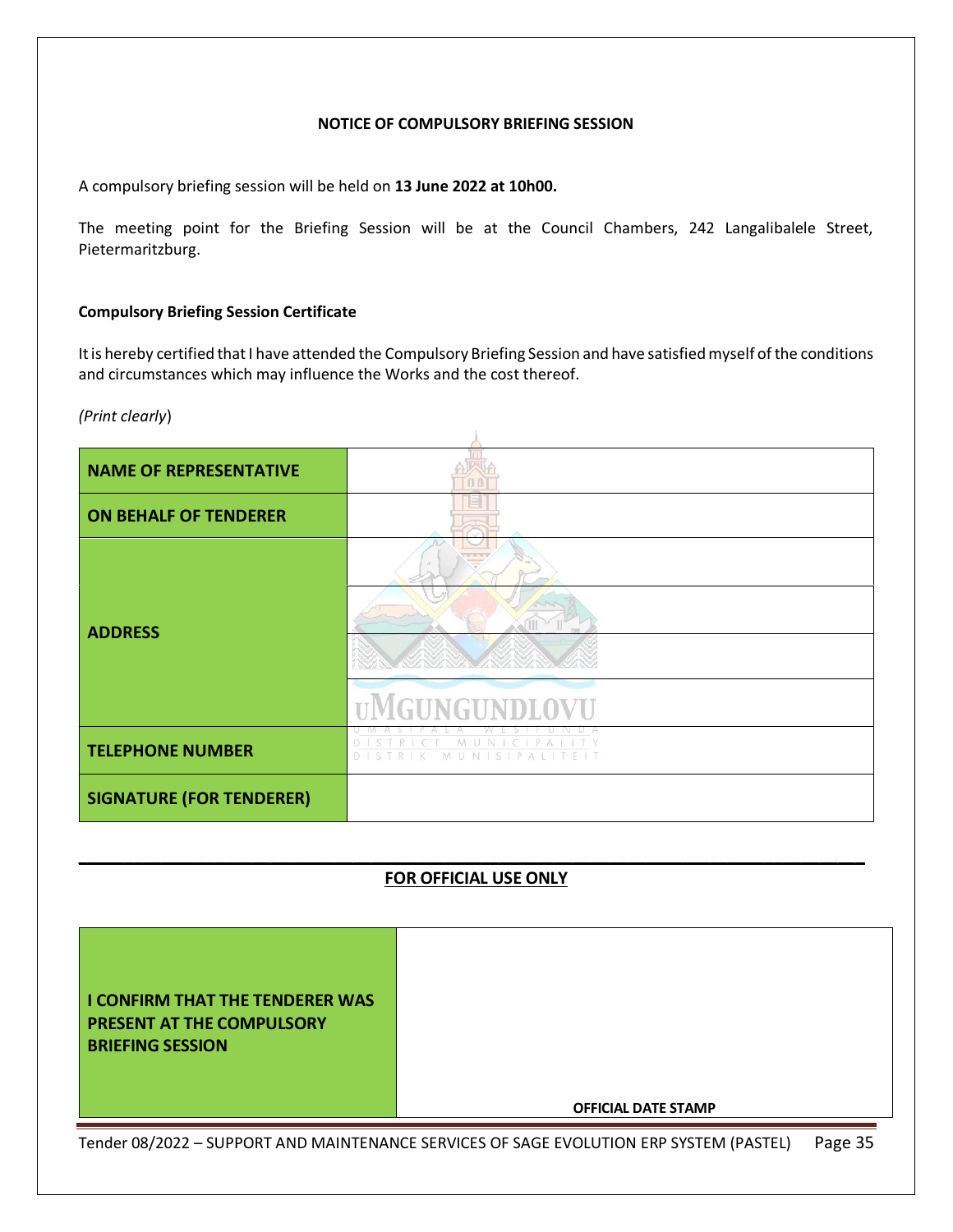# <span id="page-35-0"></span>**SCOPE OF WORKS**

To provide support and maintenance services (including new installations, upgrades, development, and related training) for the uMgungundlovu District Municipality SAGE Evolution ERP system for the period of three (3) years.

# **1. MSCOA SUPPORT**

The Municipal Standard Chart of Accounts provides for a uniform and standardised financial transaction classification framework for local government. The object of the mSCOA regulations is to provide for a national standard for the uniform recording and classification of municipal budget and financial information at a transaction level by prescribing a standard chart of accounts for municipalities and municipal entities.

The successful bidder must assist the municipality in complying with the Municipal Standard Chart of Accounts Regulations and the relevant MFMA Circulars. This includes inter alia:

- a) Review of Municipal Projects as per IDP within mSCOA Budget Compilation Tool
- b) Review of MSCOA compliance within Draft MTREF Budgets as compiled by Municipal Departments
- c) Review Tariff Setting of Municipality
- d) Support the municipality to achieve mSCOA compliance
- e) mSCOA Training and Support
- f) Assistance with training of reports submitted to authorities

# **2. IT INFRASTRUCTURE**

# **UMGUNGUNDLOVU**

The current ERP is hosted on an on prem Virtual Machine running of Widows Server 2012. Council would like for the ERP Server to be upgraded, isolated from other network servers toward high availability of Financial Management Information Systems as follows.

- a) Supply and Maintain IT Infrastructure to house the System (Cloud or On Premise)
- b) Supply Test Environment for System Upgrades and Changes
- c) Ensure High Availability and Disaster Recovery for Supplied/ Hosted Infrastructure

# **3. BUSINESS PROCESS INTEGRATION**

The Municipality wishes to enhance its existing Revenue, Expenditure and Budget Management Processes by Automating the customer facing services, integrating Debt Management and ensure accurate Customer Database information and as such require the successful Bidder to supply / integrate the following capabilities and features to the SAGE Evolution ERP.

- ➢ GPS integrated Customer Addressing Inputs (Customer Database)
- ➢ Debtors Management Module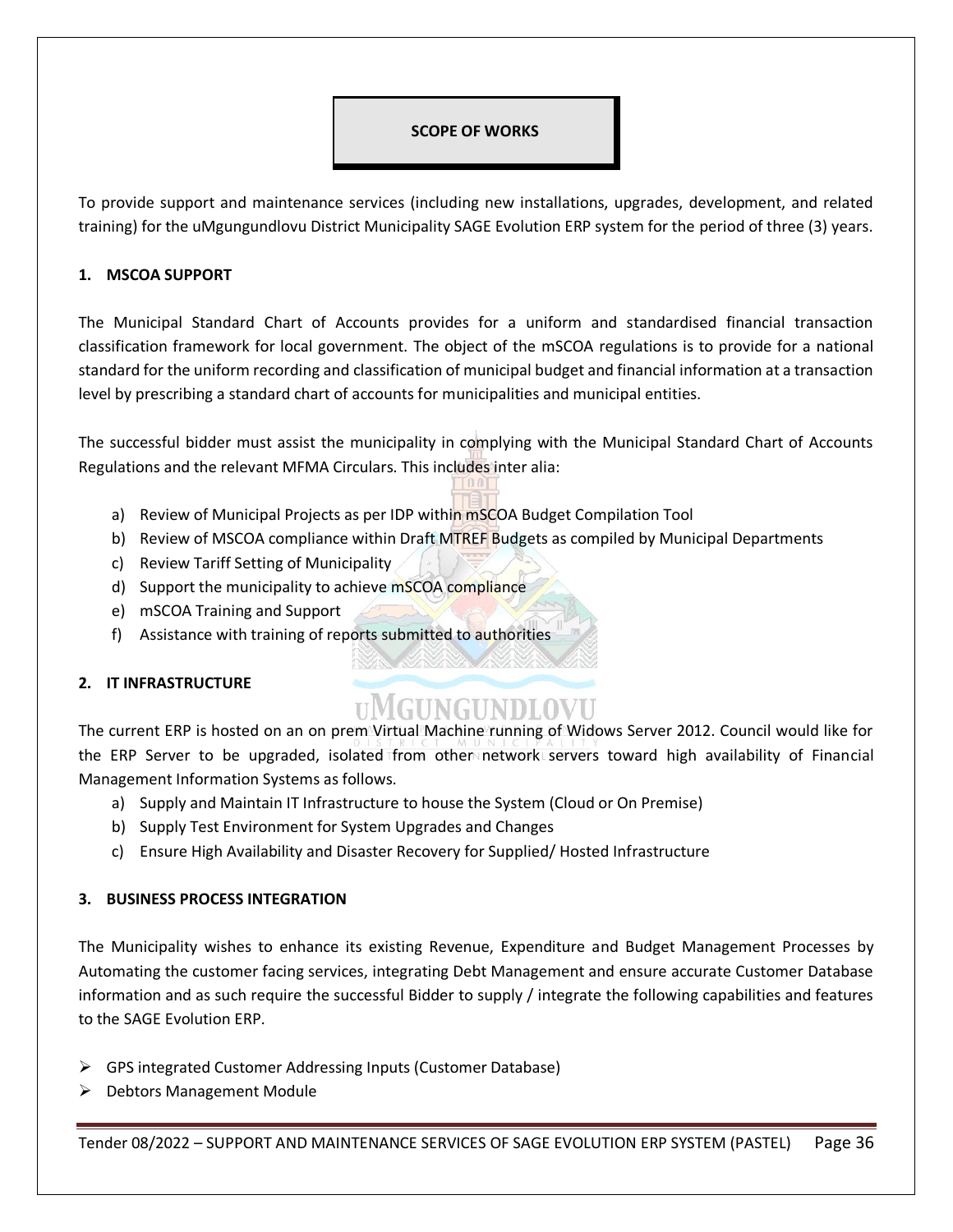- ➢ IDP (Projects) Management
- ➢ Budget Management
- ➢ Cash Management
- ➢ Grant Management
- $\triangleright$  Supply Chain Management
- $\triangleright$  Billing and Receipting
- ➢ General Ledger
- ➢ Inventory Management
- ➢ Asset Management
- ➢ Human Resources and Payroll Management
- ➢ Creditors Management
- ➢ Performance Management
- ➢ Inventory Management
- ➢ Contracts Management

# **4. BUSINESS PROCESS AUTOMATION**

Council would like to automate the revenue business processes for purposes of improved operational efficiencies. The successful bidder is required to integrate the following with the ERP system

- Platform for electronic payment for services (Viewing, Downloading and Payments)
- Supply and maintenance of 2 x self-service payment stations (to be located at Customer Care Centers)
- Emailing and SMS of Statements.

#### **5. MAINTENANCE SERVICES**

The objective of Financial Management Information Systems Support and Maintenance is to reduce the cost associated with Systems Support, ensure that systems are an enabler to service delivery and accelerated DISTRIK operational efficiencies.

As such the following support and maintenance deliverables are expected (these will form part of the SLA)

- 5.1 Annual Business Process Mapping and Workflow Maintenance
	- 5.1.1 Enhancements to the SAGE Evolution ERP (Pastel) that result in improved performance, reliability, and usability in a changing environment.
	- 5.1.2 Upgrades of SAGE Evolution ERP (Pastel) versions that have either become unsupported due to technology changes or multiple system features are consolidated and implemented as a new version of the application.
	- 5.1.3 Modifications of SAGE Evolution ERP (Pastel) where errors occur during operational processing, diagnostics are performed, and errors are resolved by fixing the program code ("bug" fixes).
	- 5.1.4 SAGE Evolution (Pastel) Database check-ups and testing.
	- 5.1.5 Supplying system and database security management
	- 5.1.6 Supplying break-fix services
	- 5.1.7 Performing software health checks and reporting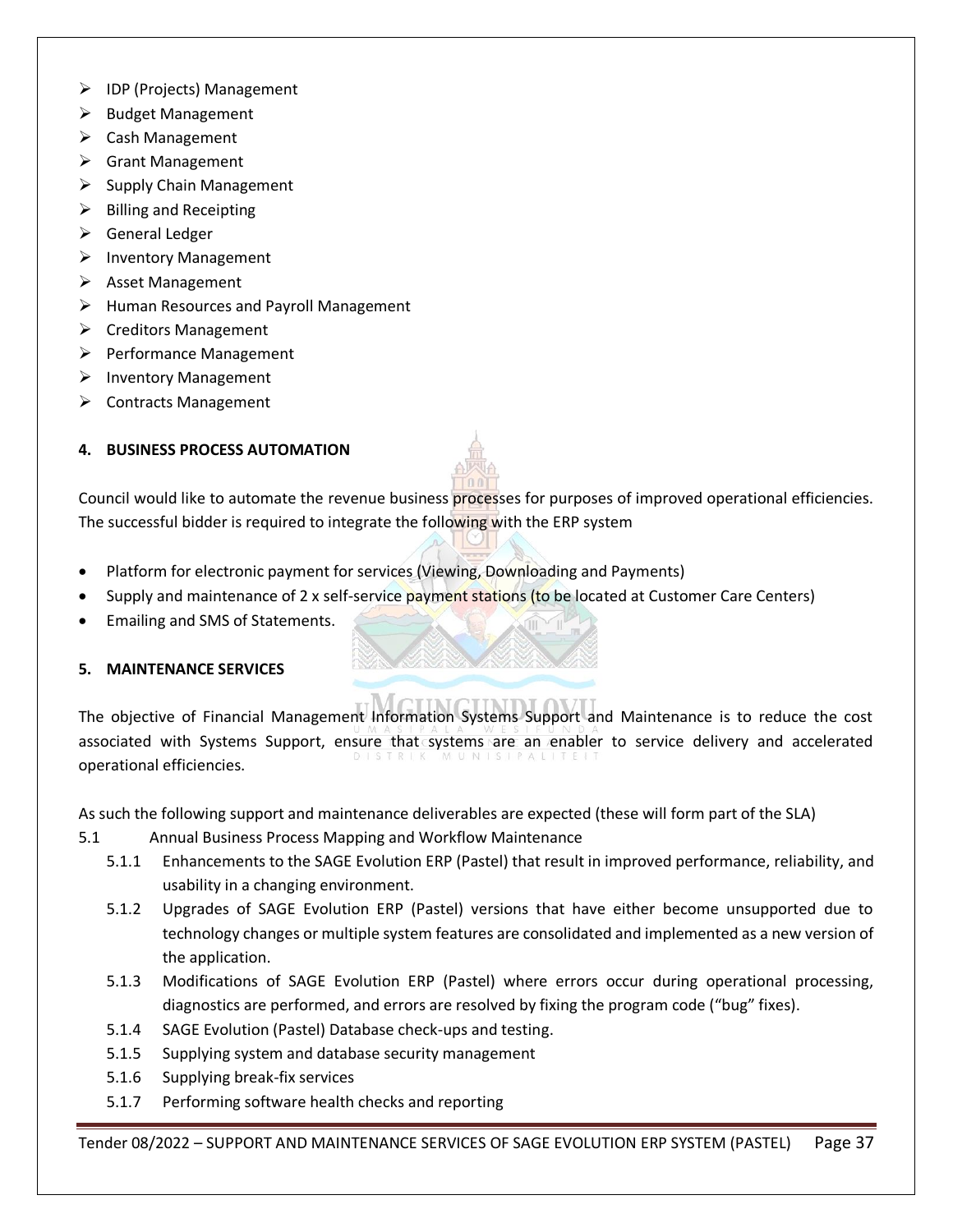# 5.1.8 Performing software documentation maintenance

# **6. SUPPORT SERVICES**

The municipality requires functional, technical, and troubleshooting support services for the SAGE Evolution ERP (Pastel) system environment and interfacing applications which comprises:

- ➢ 99% Uptime of Services 2-hour turnaround time on resolution of logged incidents
- ➢ Providing a telephonic, e-mail and remote support service throughout the maintenance period. If this support is to be provided by way of a help desk, turnaround time for incident resolution will be defined through an agreed SLA between uMgungundlovu District Municipality and the selected service provider
- ➢ Monthly Technical Support to comprise of inter alia
	- a) Database Administration Support (Ensure Customer Database Integrity and updating Customer Database)
	- b) Municipal Billing Support (Ensure Billing Procedures Integrity and Valuation Roll
	- c) Business Intelligence Centre (BIC) reporting support
	- d) Monthly system reporting support
	- e) Providing support for functional issues encountered during the operational usage of the relevant SAGE Evolution modules
- ➢ Workflow design, development, and maintenance
- ➢ The municipality envisages a requirement of 32 hours on-site technical support per month based on previous experience

# **UMGUNGUNDLOVU**

- $\triangleright$  Ensuring full system disaster recovery capability for the system and databases that include backup, testing and restoration in accordance with policies prevalent in the Institution
- $\triangleright$  Installing and managing system and database reporting software
- ➢ Supply and facilitate Annual ERP Software licence
- $\triangleright$  Recommending of new products or add-on modules to the system to ensure that uMgungundlovu District Municipality is functioning effectively and efficiently
- $\triangleright$  Installing and managing system and database reporting software
- ➢ Installing software upgrades and security patches for the Sage Evolution versions as and when available in consultation with management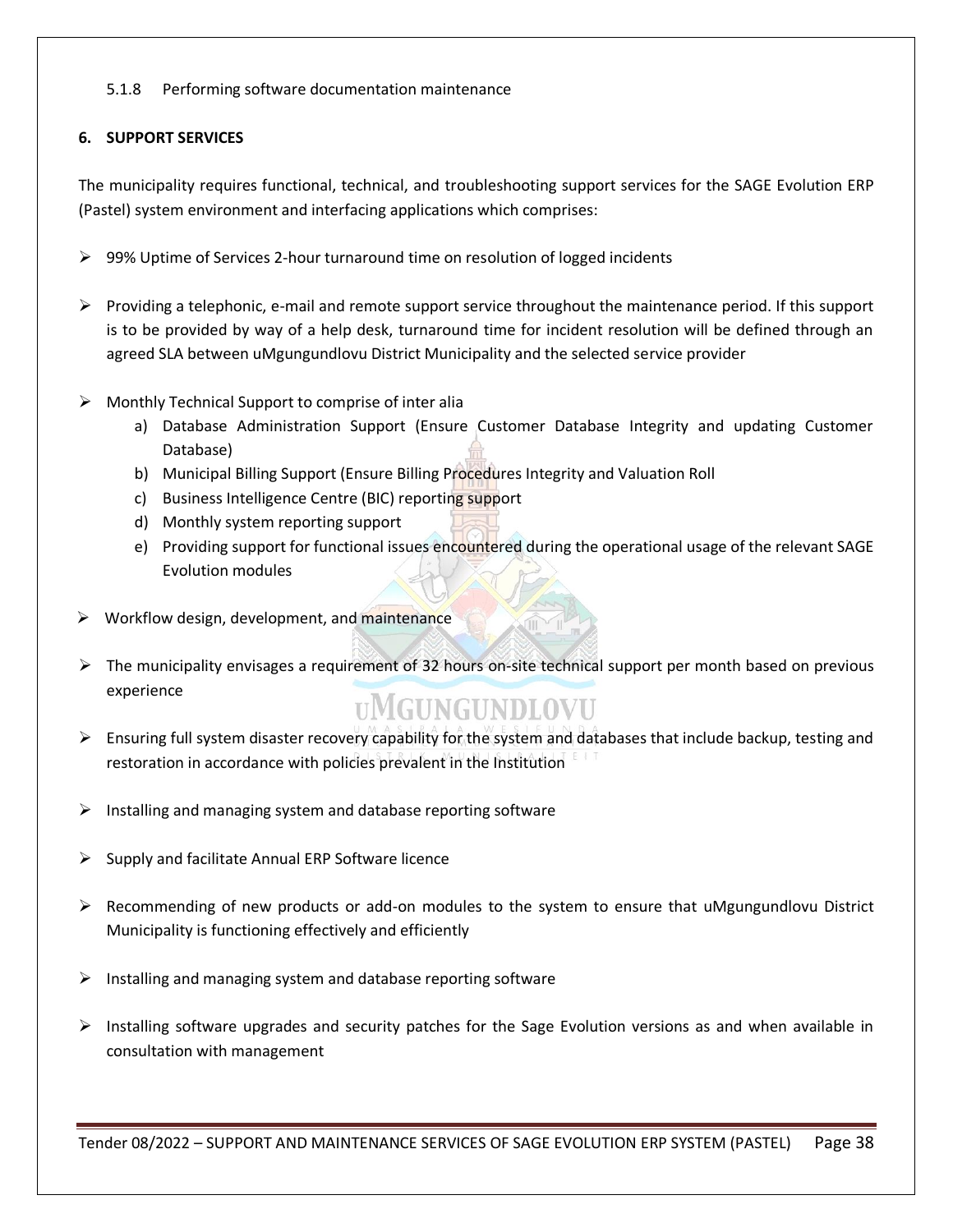- $\triangleright$  Applying modifications to the system where there are errors occurring during operational processing, perform diagnosis and resolve errors accordingly
- $\triangleright$  Implementing interfaces with other systems that are used by uMgungundlovu District Municipality
- $\triangleright$  Training of users and application administrators as required (Including Annual refresher training)
- $\triangleright$  Providing end- user manuals and updates based on system changes
- $\triangleright$  Performing any other services that may be required in the ordinary course of business relating to the subject matter/ scope of works.
- ➢ Standard Monthly Reporting should include
	- o Audit Logs of Agents Activities
	- o System Change Logs
	- o Log of System errors identified and resolved
- The successful bidder will be required to sign a SLA with the following:
	- Discounted Pre-purchased hours for use on on-site support and services and other projects
	- Response time required
	- General maintenance and preventative maintenance of UMDM sites
	- Eliminate downtime reduce cost of ownership
	- Telephonic and remote support.
	- Invoice will show every hour converted to a value used to reduce the retained pre-purchased value
	- On an annual basis ensure the registration is renewed for all users on the system
	- The Service Level Agreement terms and conditions shall include the expiration and modification.
	- Include the standard consulting rates as per level of position and the disbursement rate.

# **7. DURATION OF SERVICE**

# UMGUNGUNDLOVU

- ➢ The support and maintenance contract will be for 36 months (3 years) period subject to regular performance reviews.
- ➢ Consultants must have an office which is based in Kwa-Zulu Natal.
- $\triangleright$  Consultants must provide CV's with traceable references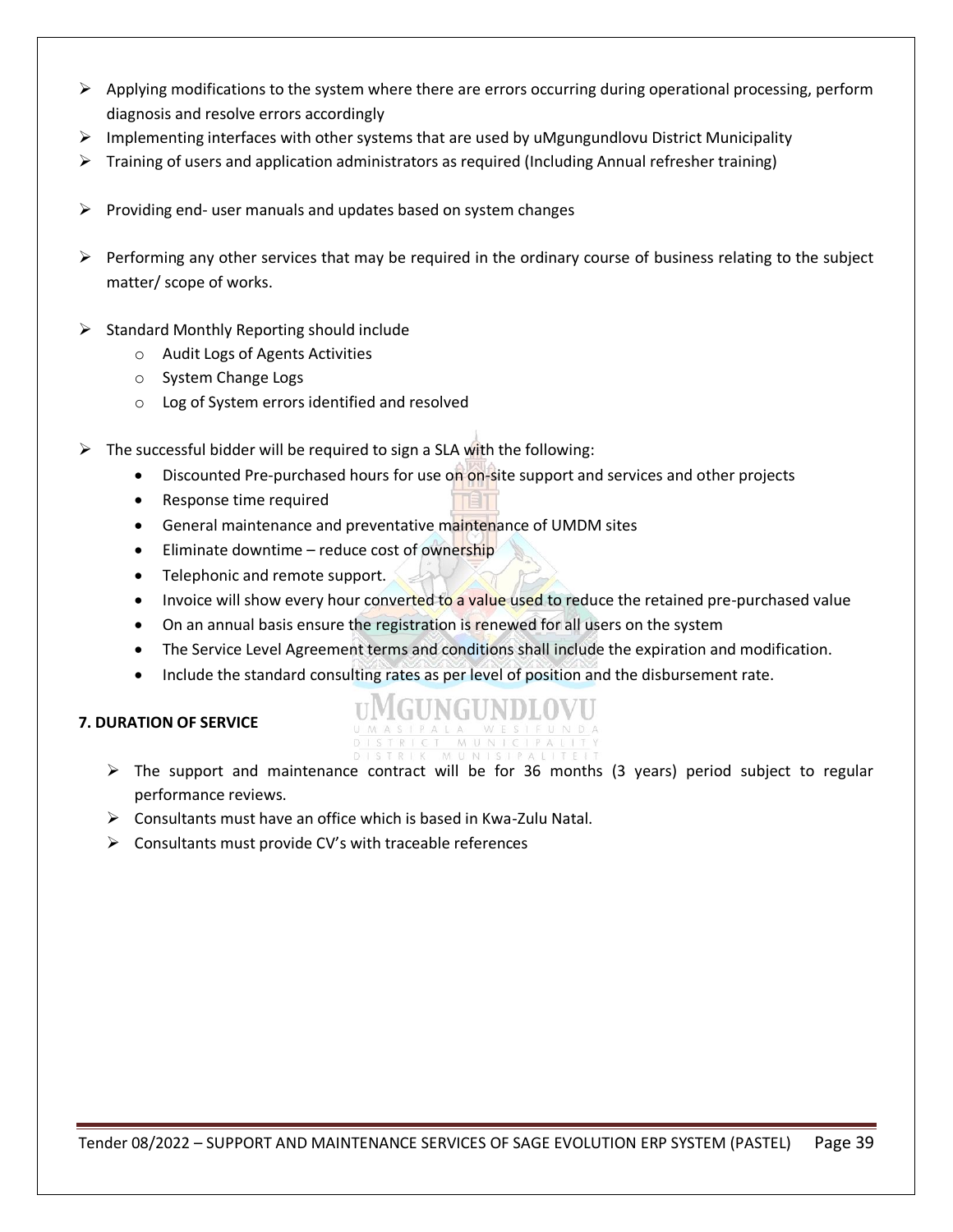# **8. CANCELLATION OF CONTRACT**

uMDM reserves the right to cancel the contract in the event of one or more of the following circumstances:

- Serious discrepancy in the provision of the required services by the bidder.
- Breach by the vendors of any of the terms and conditions of the tender.
- Any action by the bidder which is in breach of law or accepted practices in the commercial transactions.
- If the Vendor goes into liquidation voluntarily or otherwise.



| <b>SIGNATURE</b> | <b>NAME (PRINT)</b> |  |
|------------------|---------------------|--|
| <b>CAPACITY</b>  | <b>DATE</b>         |  |
| NAME OF FIRM     |                     |  |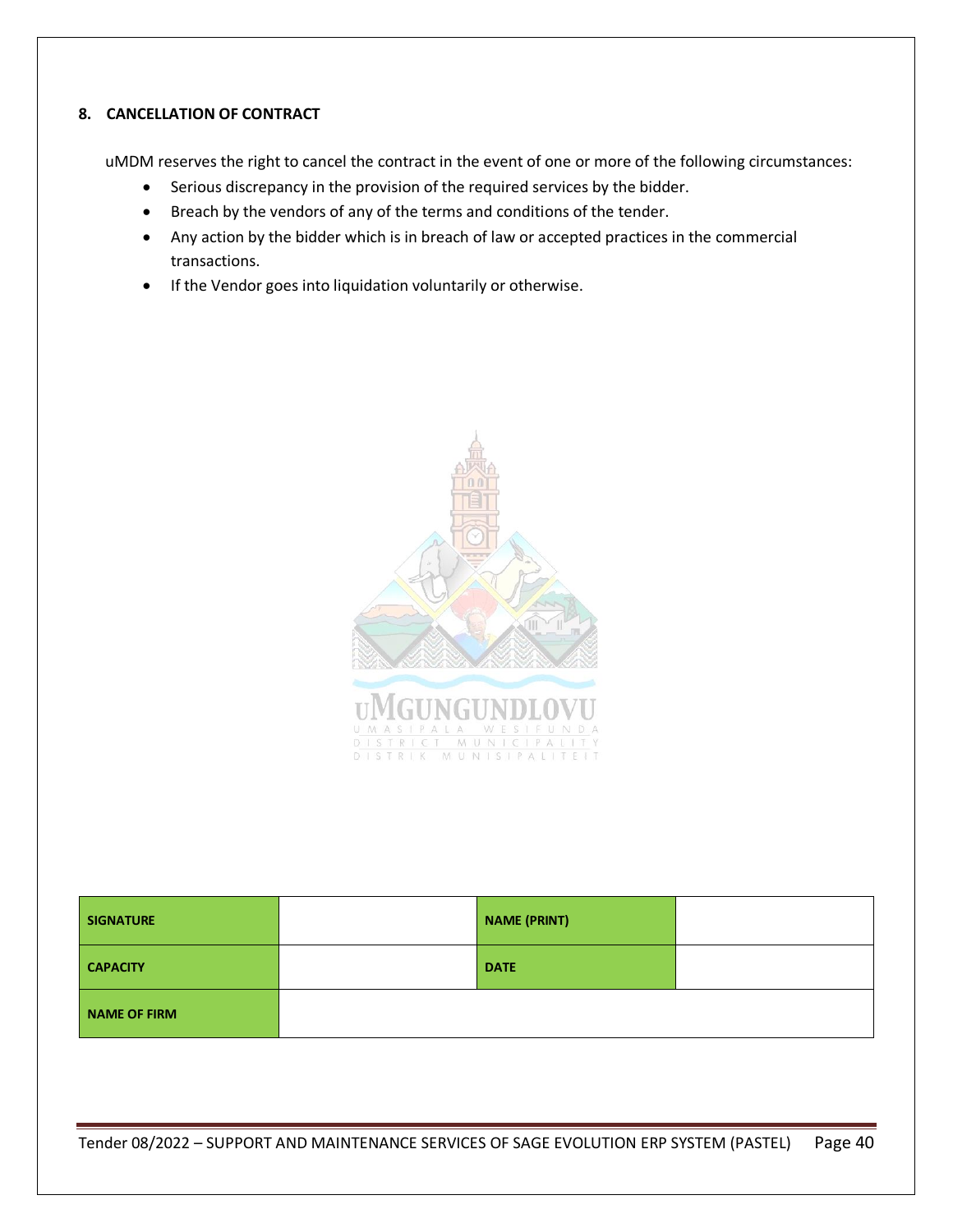# **PRICING SCHEDULE**

Rate per hour

| <b>Person and Position</b>                                | Rate/hour<br>Year 1 | Rate/hour<br>Year <sub>2</sub> | Rate/hour<br>Year <sub>3</sub> |
|-----------------------------------------------------------|---------------------|--------------------------------|--------------------------------|
| Consultant - Revenue Management Technical<br>Support      |                     |                                |                                |
| Consultant - Budget and Reporting Technical<br>Support    |                     |                                |                                |
| Consultant - Supply Chain Management Technical<br>Support |                     |                                |                                |
| Consultant - Asset<br>Management<br>Technical<br>Support  |                     |                                |                                |
| Consultant - Expenditure Management Technical<br>Support  |                     |                                |                                |
| <b>SUB TOTAL</b>                                          |                     |                                |                                |
| <b>VAT</b>                                                | UNISIPALI           | 王王王                            |                                |
| <b>TOTAL</b>                                              |                     |                                |                                |

NB: The rate should not include travelling costs - details of how such costs will be billed should be provided separately.

Kindly clearly indicate a price breakdown of the rates.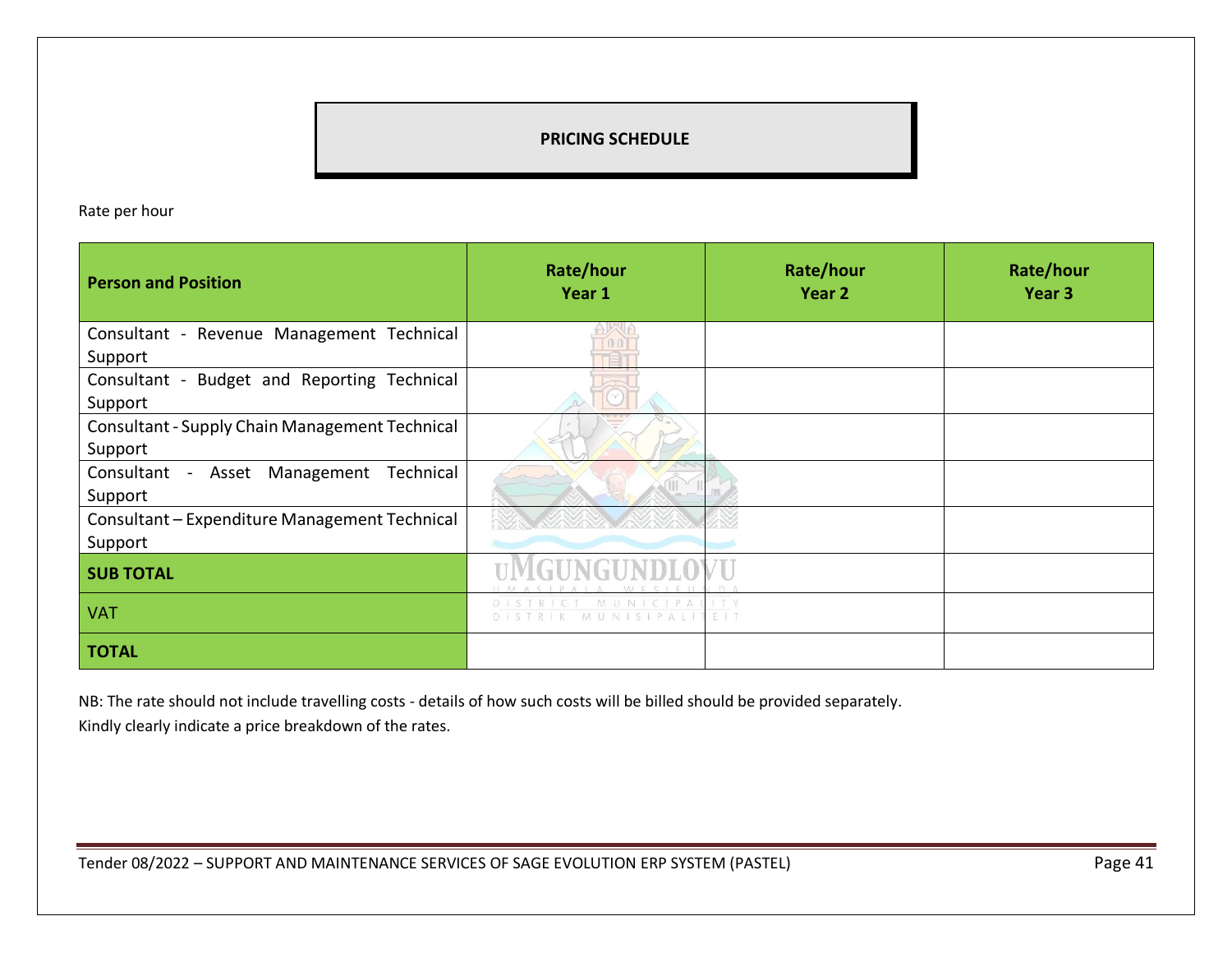| <b>Disbursements</b> | Year 1 | Year 2 | Year 3 |
|----------------------|--------|--------|--------|
| Rate per kilometre   |        |        |        |
| Accommodation rate   |        |        |        |

Failure to comply with the pricing table will lead to immediate disqualification.

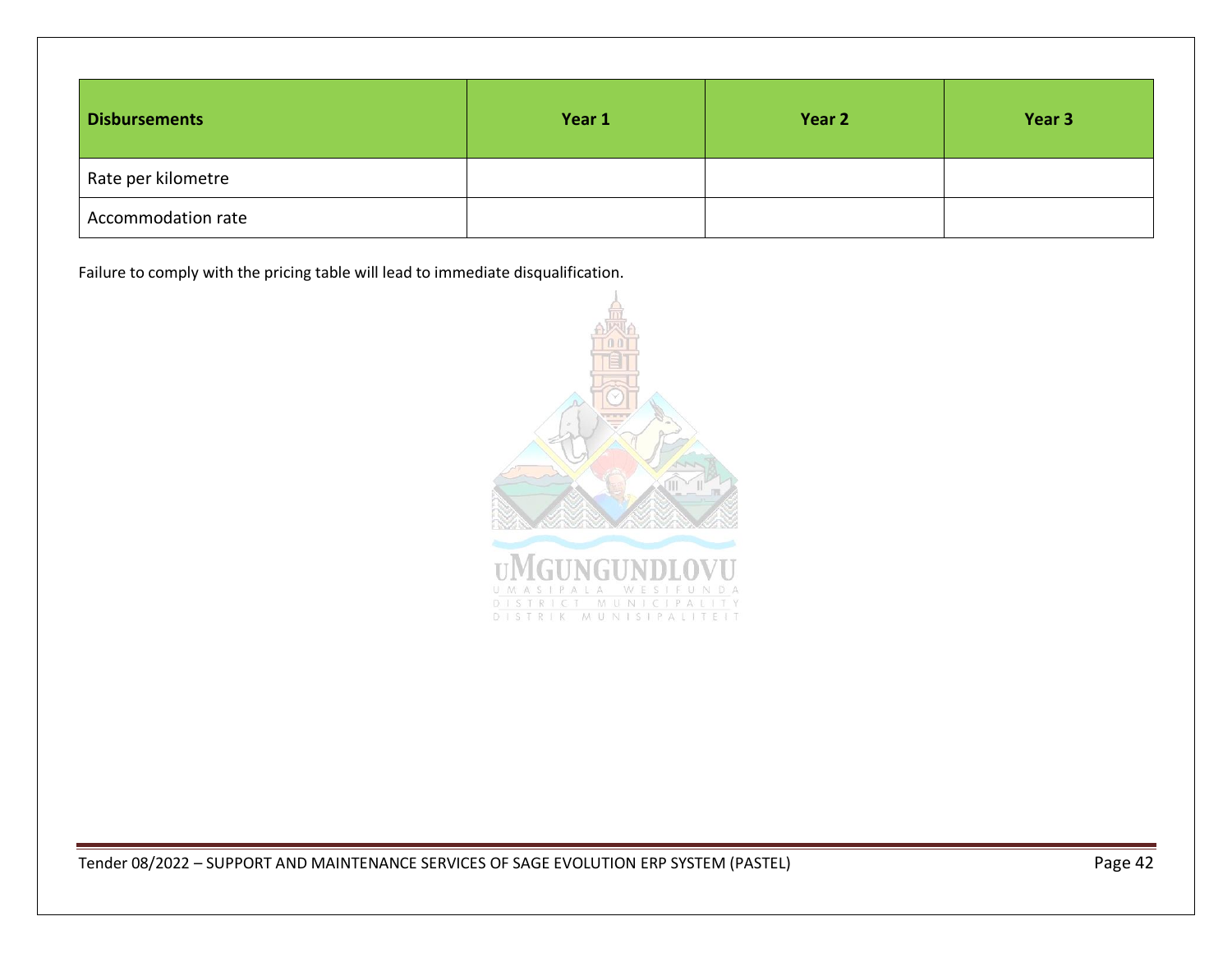# **MONTHLY PRICING SCHEDULE**

| <b>Deliverable</b>                                                               | <b>Hours per</b><br><b>Month</b><br>(estimated) | <b>Price incl. VAT</b><br><b>Rate Year 1</b> | <b>Price incl. VAT</b><br><b>Rate Year 2</b> | <b>Price incl. VAT</b><br><b>Rate Year 3</b> |
|----------------------------------------------------------------------------------|-------------------------------------------------|----------------------------------------------|----------------------------------------------|----------------------------------------------|
| <b>Configuration and Maintenance</b><br>(Including the training of system users) | Fixed fee                                       | $\overline{\phantom{a}}$                     |                                              |                                              |
| Support (Including the training of system<br>users)                              | 32 hours                                        |                                              |                                              |                                              |

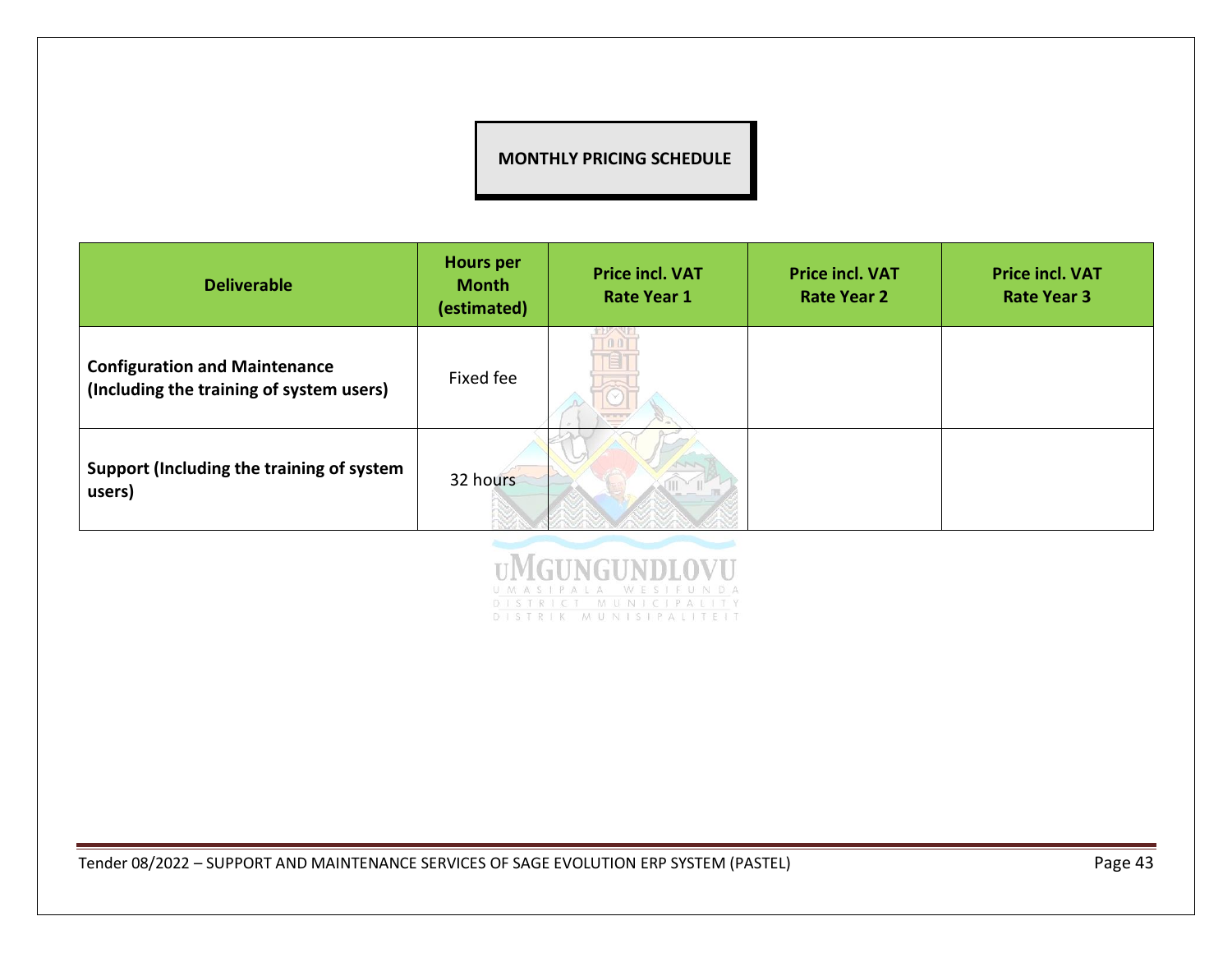# **ANNUAL PRICING SCHEDULE**

| <b>DESCRIPTION</b>                                                                              | <b>YEAR 1</b>           | <b>YEAR 2</b> | <b>YEAR 3</b> |
|-------------------------------------------------------------------------------------------------|-------------------------|---------------|---------------|
|                                                                                                 | <b>MAINTENANCE</b>      |               |               |
| Configuration and Maintenance (Including the training of<br>system users) - FIXED FEE INCL. VAT | $\overline{\mathsf{R}}$ | $\mathbf R$   | $\mathbf R$   |
| ESTIMATED MINIMUM NO. OF HOURS PER YEAR                                                         | 384                     | 384           | 384           |
| SUBTOTAL (= Year 1 + Year 2 and Year 3)<br>1)                                                   | $\mathbf R$             |               |               |
|                                                                                                 | <b>SUPPORT</b>          |               |               |
| RATE PER MONTH INCL. VAT (20h x hourly rate)<br>DISTR                                           | R MUNISIPALI            | $\mathbf R$   | $\mathbf R$   |
| <b>MONTHS REQUIRED</b>                                                                          | X 12 months             | X 12 months   | X 12 months   |
| 2)<br>SUBTOTAL (= Year 1 + Year 2 and Year 3)                                                   |                         |               |               |
| NET COST=SUBTOTAL 1 + SUBTOTAL 2 (To be taken to Contract Form on page 7)                       |                         | R             |               |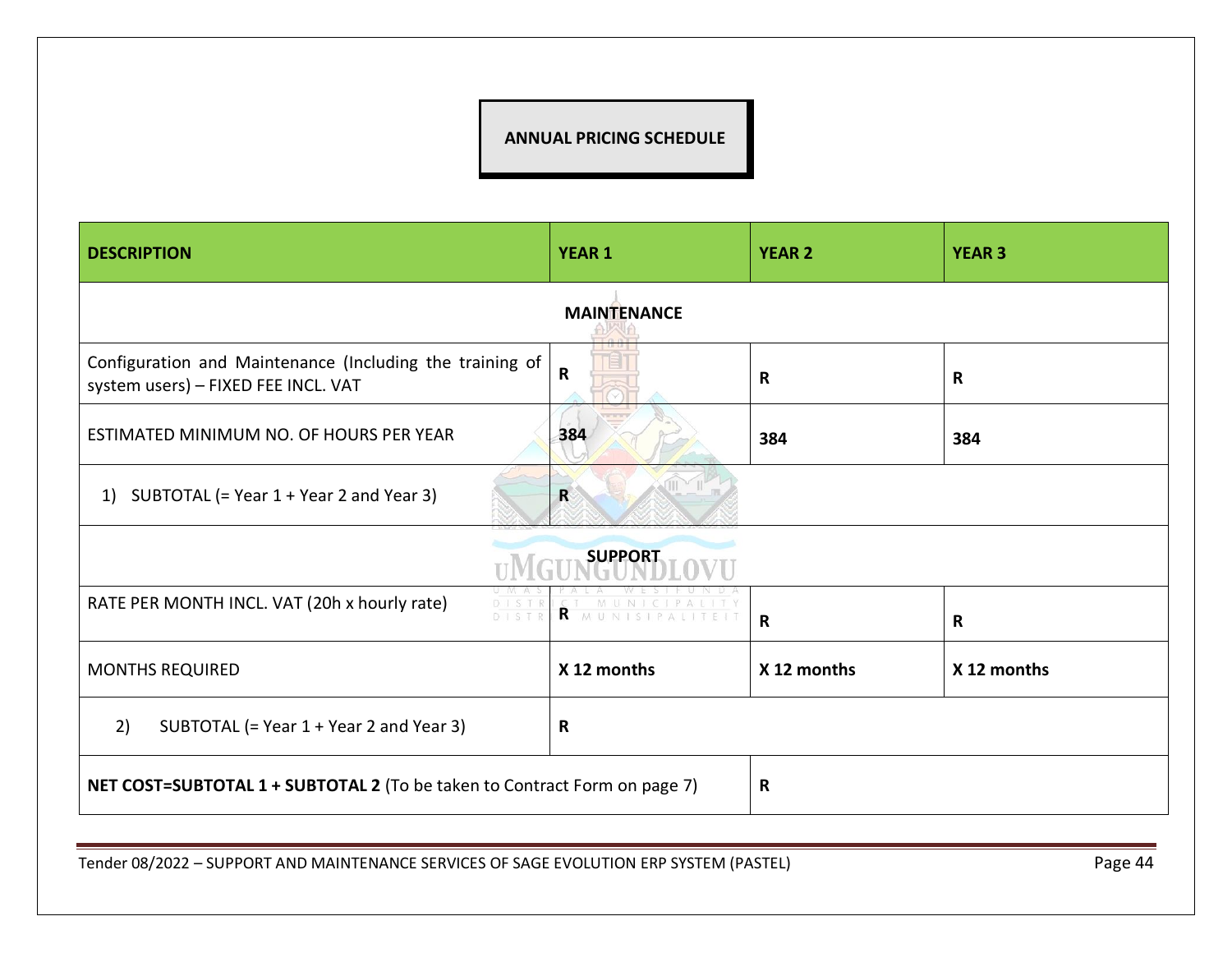# **PRICES MUST BE FIXED FOR THE DURATION OF THE CONTRACT, NO OTHER FEES WILL BE ENTERTAINED OTHER THAN THOSE THAT ARE DECLARED ABOVE.**

| <b>SIGNATURE</b>    |                                                                        | <b>NAME (PRINT)</b> |  |
|---------------------|------------------------------------------------------------------------|---------------------|--|
| <b>CAPACITY</b>     |                                                                        | <b>DATE</b>         |  |
| <b>NAME OF FIRM</b> |                                                                        |                     |  |
|                     | UMASIPALA WESIFUNDA<br>DISTRICT MUNICIPALITY<br>DISTRIK MUNISIPALITEIT |                     |  |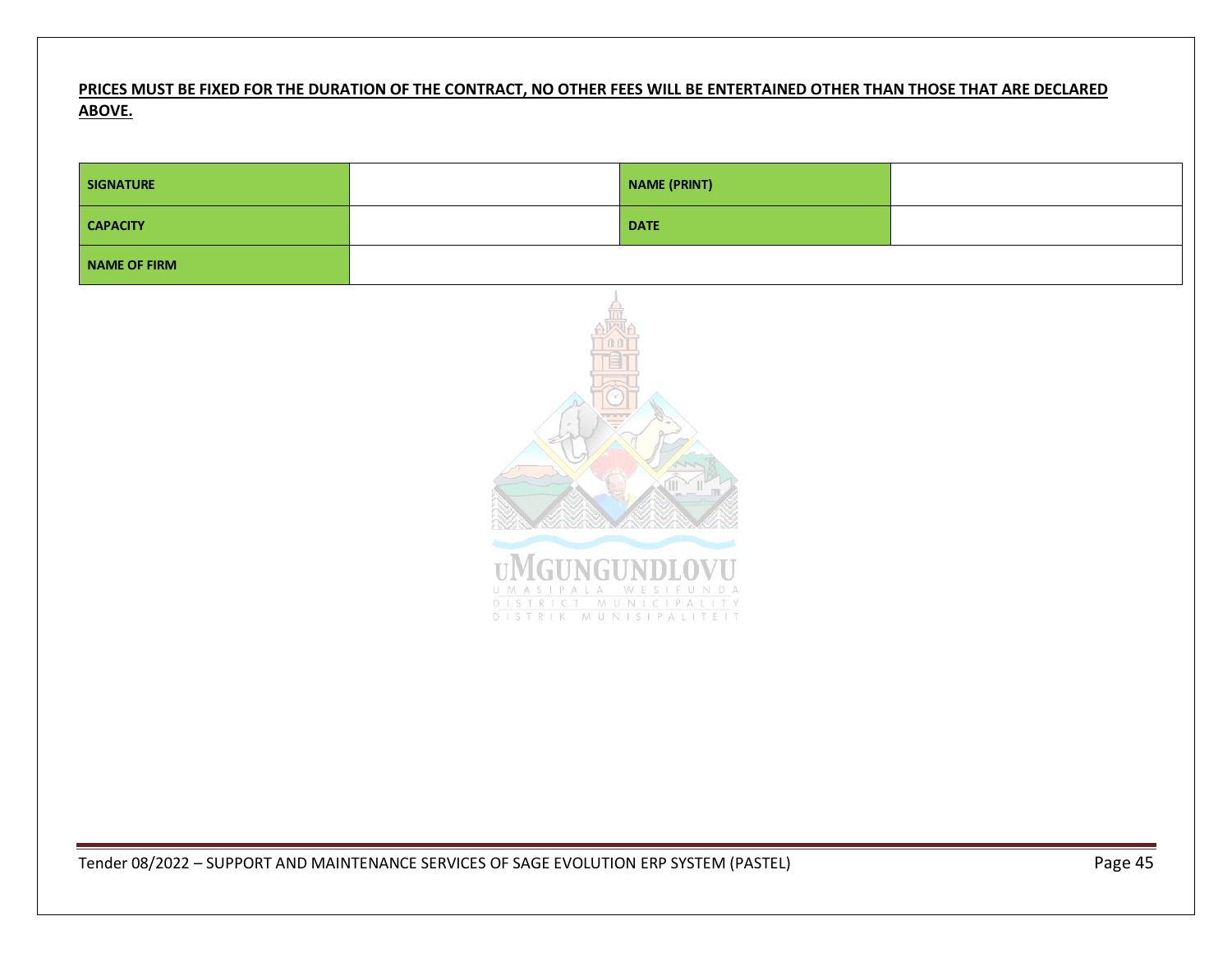# <span id="page-45-0"></span>**GENERAL CONDITIONS OF TENDER**

#### **1. General Conditions of Contract**

This Bid is subject to the General Conditions of Contract (GCC) 2010 and, if applicable, any other Special Conditions of Contract.

#### **2. Submission of Tenders**

Sealed tenders, with the "Tender Number and Title" clearly endorsed on the envelope, must be deposited in the tender box indicated at the offices of the uMgungundlovu District Municipality, 242 Langalibalele Street, Pietermaritzburg.

All literature must be securely attached to the tender. The Council shall not be held liable for any loss or damages sustained due to the service provider's failure to comply with this condition.

If a courier service company is being used for delivery of the tender document, the tender description must be endorsed on the delivery note/courier packaging and the courier must ensure that documents are placed / deposited into the tender box. The uMDM will not be held responsible for any tender document which is not timeously delivered, mislaid or incorrectly delivered due to the negligence of the courier company or any other party involved in the delivery of the tender document.

#### Please note:

- $\triangleright$  Tenders that are deposited in the incorrect box will not be considered.
- ➢ Telegraphic or faxed tenders will not be accepted.
- $\triangleright$  The use of correction fluid/tape on the bid documents is not allowed. If there is an error, draw a line through it, initial next to it and make the correction directly above /below/next to it.
- $\triangleright$  All bids must be submitted in writing on the official forms supplied (not to be re-typed)
- ➢ All prices shall be quoted in South African currency.

#### **3. Quality Assurance**

# **UMGUNGUNDLOVU**

Any defects, patent or latent, which are attributable to poor workmanship, will be rectified by the bidder at own cost and time and all costs relating to the correction of defects will be expressly and separately noted on billing documentation.

#### **4. Brand Name**

- i. Special brands, where named, are used to indicate the standard of quality desired. Tenderer's equal/similar item will be considered, provided that the Tenderer specifies brand name(s) and submits full specifications. If the full set of specifications of the alternative item is not submitted, the item will not be evaluated and will not be considered for award.
- ii. In the event the Municipality elects to accept an alternative item purported to be equal/similar by the Tenderer, the Municipality may request the tenderer to provide samples of the alternative offer for testing and inspection. Acceptance of the item(s) will be conditional on such inspection and testing after receipt.
- iii. If, in the sole judgment of the Municipality, the item is determined not to be equal/similar, the item shall be collected by the Bidder and not be considered for award.
- iv. The samples must be within 30 days of notification. The samples will be discarded if not collected within 30 days and the Municipality will not be accountable for any loss suffered by the bidder due to the discarding of the samples.
- v. If a tenderer wishes to have an equal/similar item considered they must declare it first.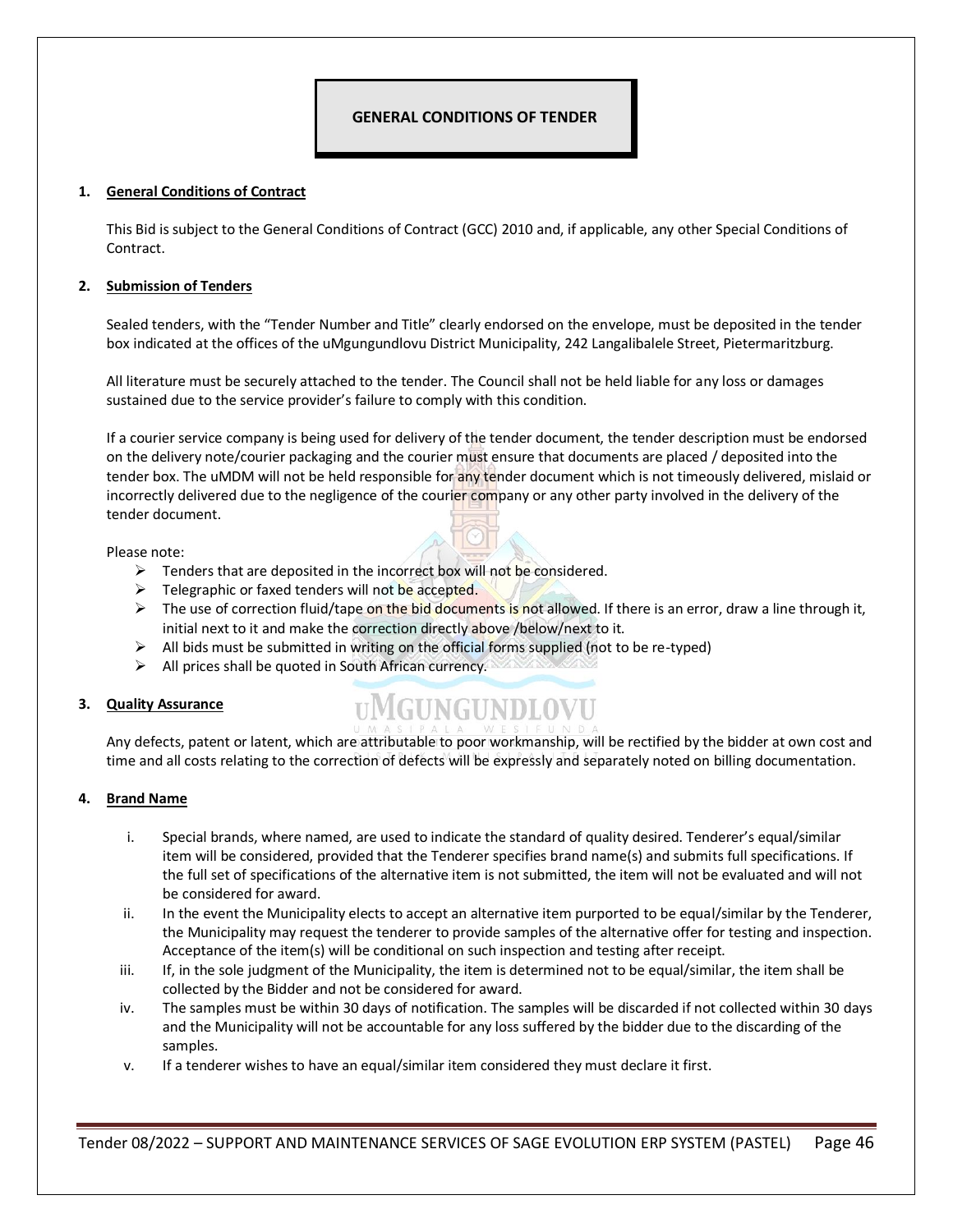#### **5. Validity Period**

Bids shall remain valid for ninety (90) days after the tender closure date.

#### **6. Renewal of Contract**

The Municipality may exercise its option to renew this agreement, with a financial escalation clause, in line with the latest CPI statistics, which will commence at the end of the contract period, and the terms thereof for a further period not exceeding 6 (six) months at a time, upon giving 30 days' notice to the Service Provider of its intention to exercise that option.

#### **7. Quantities of Specific Items**

If tenders are called for a specific number of items, the Municipality reserves the right to change the number of such items to be higher or lower. The successful bidder will then be given an opportunity to evaluate the new scenario and inform the Municipality if it is acceptable. If the successful bidder does not accept the new scenario, it will be offered to the second-placed bidder. The process will be continued to the Municipality's satisfaction.

#### **8. Intellectual Property Rights**

Copyright, patent rights and other similar rights in any works or products created as a result of the performance of this proposal and its assignments will vest in and are hereby transferred to uMgungundlovu District Municipality (uMDM), unless specifically agreed otherwise, in the form of individual written Agreement signed by both parties. For this purpose only, all works created in terms of this proposal and the assignments thereof will be deemed to have been created under the control and direction of uMDM.

#### **9. Disbursements, Travel And Subsistence**

No bidder will be refunded any cost or disbursements incurred in respect of the project, save where the prior written approval of uMDM has been obtained in respect of such expenditure.

Any authorized disbursements will be refunded at the reasonable and actual cost determined by uMDM. Any expenditure incurred by the successful bidder in respect of authorized travel for the project will be refunded in accordance with the uMDM travel policy as applicable from time to time. The rates payable for the use of private vehicles will be the prevailing rates quoted by the Automobile Association of South Africa

All claims in respect of authorized disbursements (travel and subsistence costs) must be substantiated by documentary evidence such as receipts and logs of kilometres travelled.

All expenses incurred by the bidder for the proposal and presentations are the responsibility of the bidder and will not be reimbursed by uMDM.

#### 10. **Certified Copies**

The tenderer shall, where required in terms of the tender document submit with the proposal, certified copies of all certificates specified. Failure to do so may render the proposal liable to rejection on the grounds of being incomplete. Copies of certified documents will not be accepted.

#### 11. **Bids Exceeding R10 Million**

If the tendered value exceeds R10 million (VAT included), bidders are required to furnish:

i. if the bidder is required by law to prepare annual financial statements for auditing, their audited annual financial statements: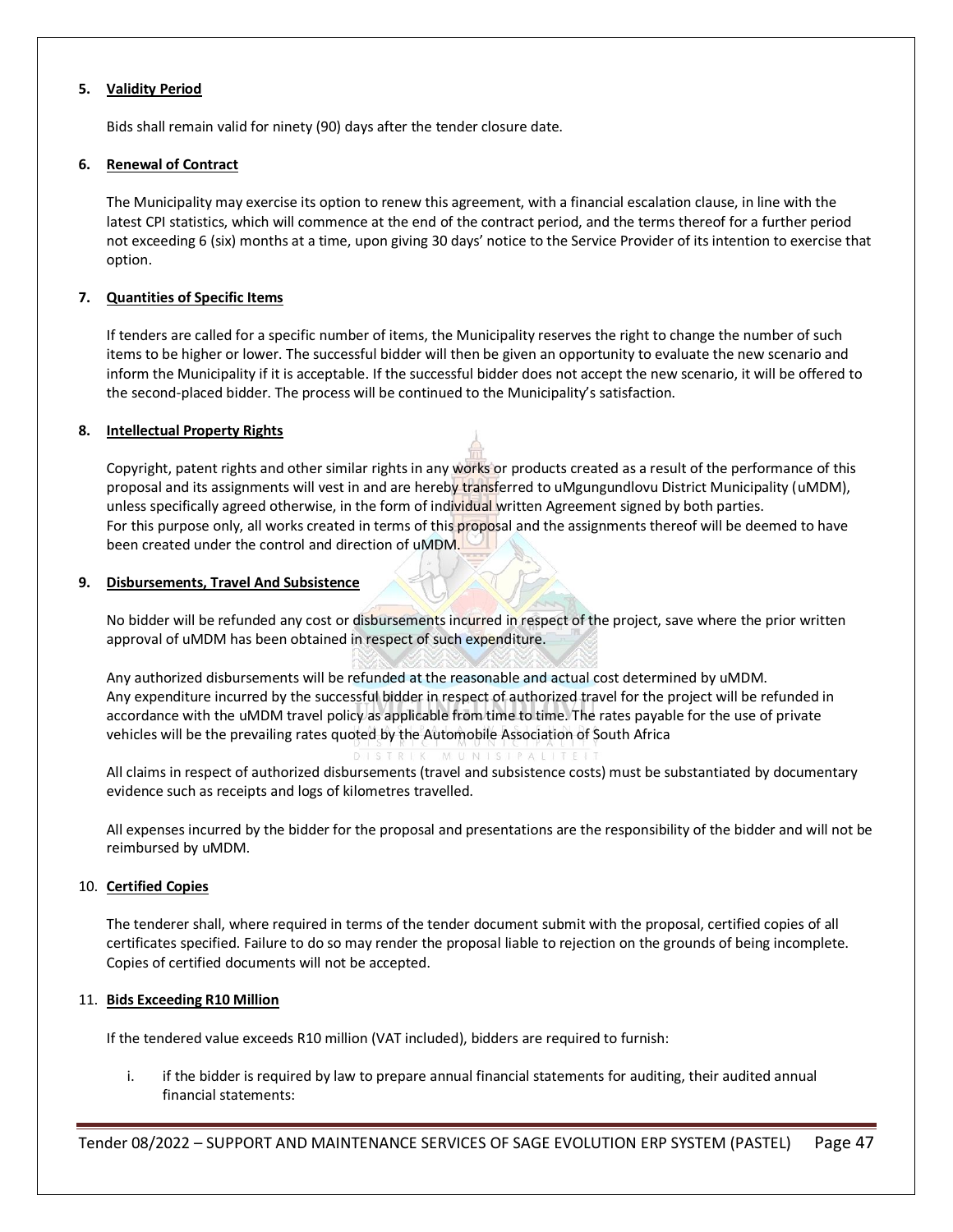- $\triangleright$  for the past three years; or
- $\triangleright$  since their establishment if established during the past three years;
- ii. a certificate signed by the bidder certifying that the bidder has no undisputed commitments for municipal services towards a municipality or other service provider in respect of which payment is overdue for more than 30 days;
- iii. particulars of any contracts awarded to the bidder by an organ of state during the past five years, including particulars of any material non-compliance or dispute concerning the execution of such contract
- iv. a statement indicating whether any portion of the goods or services are expected to be sourced from outside the Republic, and, if so, what portion and whether any portion of payment from the municipality or municipal entity is expected to be transferred out of the Republic; and
- v. Disputes must be settled by means of mutual consultation, mediation (with or without legal representation), or, when unsuccessful, in a South African court of law.

#### 12. **Acceptance or Rejection of a Tender**

The Municipality reserves the right to withdraw any invitation to tender and/or to re-advertise or to reject any tender or to accept a part of it. The Municipality does not bind itself to accepting the lowest tender.

#### 13. **Completion of Tender Documents**

The original tender document must be completed fully in black ink and signed by the authorised signatory to validate the tender.

Tender documents may not be retyped. Retyped documents will result in the disqualification of the tender. The complete original tender document must be returned. Missing pages will result in the disqualification of the tender.

No unauthorised alteration of this set of tender documents will be allowed. Any unauthorised alteration will disqualify the tender automatically. Any ambiguity has to be cleared with contact person for the tender before the tender closure.

#### 14. **Site / Information Meetings**

Site or information meetings, if specified, are compulsory. Bids will not be accepted from bidders who have not attended compulsory site or information meetings. Bidders that arrive 15 minutes or more after the advertised time the meeting starts will not be allowed to attend the meeting or to sign the attendance register. If a bidder is delayed, he must inform the contact person before the meeting commence and will only be allowed to attend the meeting if the chairperson of the meeting as well as all the other bidders attending the meeting, give permission to do so.

#### **15. Contact with Municipality after Tender Closure Date**

Bidders shall not contact the uMgungundlovu District Municipality on any matter relating to their bid from the time of the opening of the bid to the time the contract is awarded. If a bidder wishes to bring additional information to the notice of the uMgungundlovu District Municipality, it should do so in writing to the uMgungundlovu District Municipality. Any effort by the firm to influence the uMgungundlovu District Municipality in the bid evaluation, bid comparison or contract award decisions may result in the rejection of the bid.

#### **16. Opening, Recording and Publications of Tenders Received**

Tenders will be opened on the closing date immediately after the closing time specified in the tender documents. If requested by any bidder present, the names of the bidders, and if practical, the total amount of each bid and of any alternative bids will be read out aloud.

Details of tenders received in time will be recorded in a register which is open to public inspection. Faxed, e-mailed and late tenders will not be accepted.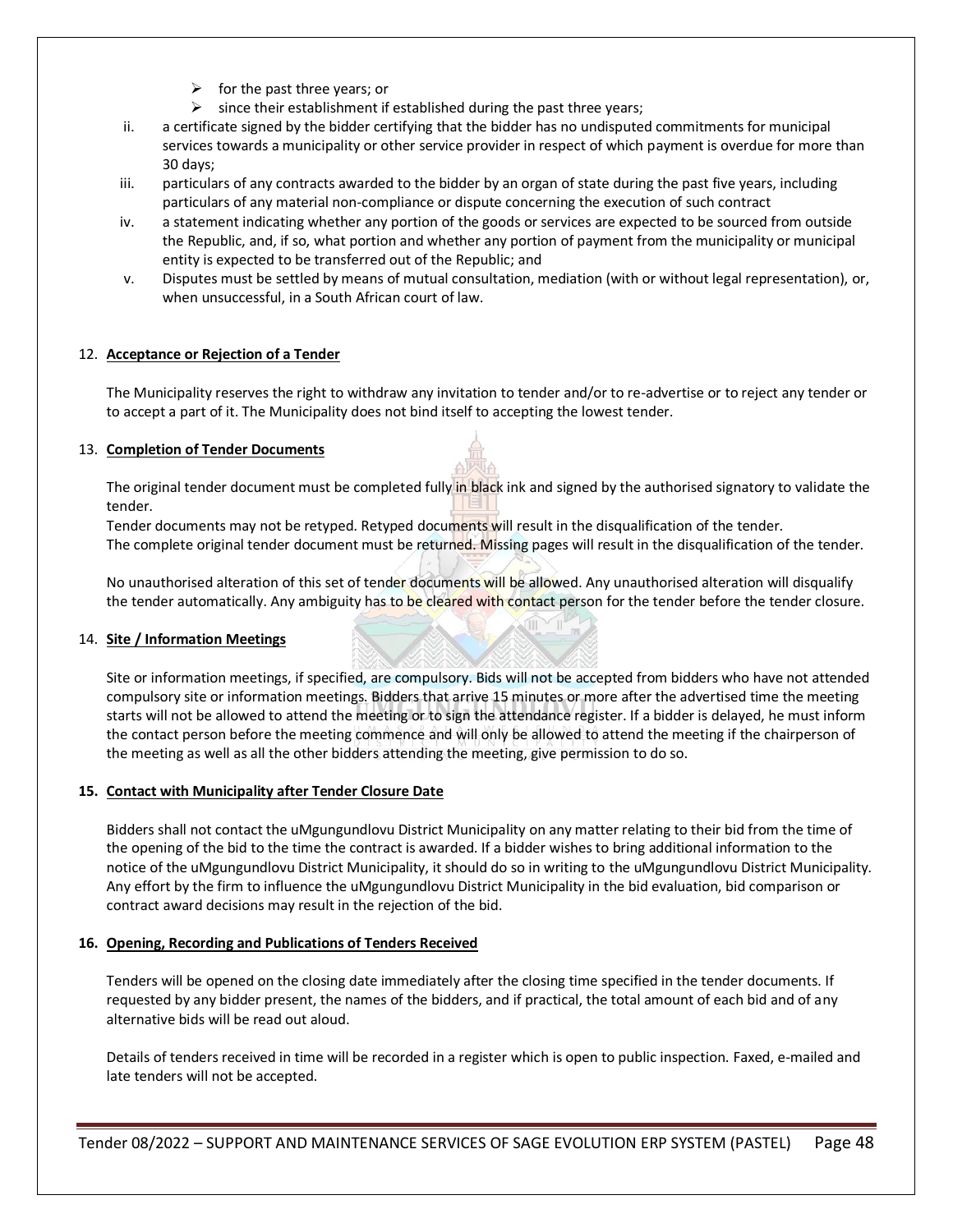#### **17. Procurement Policy**

Bids will be awarded in accordance with the Preferential Procurement Regulations, 2017 pertaining to the Preferential Procurement Policy Framework Act, No 5 of 2000 and its amendments as well as the Municipality's Supply Chain Management Policy.

#### **18. Wrong Information Furnished**

Where a contract has been awarded on the strength of the information furnished by the bidder which, after the conclusion of the relevant agreement, is proved to have been incorrect, the Municipality may, in addition to any other legal remedy it may have, recover from the contractor all costs, losses or damages incurred or sustained by the Municipality as a result of the award of the contract.

#### **19. Cost of Materials**

The Municipality shall bear the cost of all materials required and supplied by the successful bidder unless it has already been included as part of the price tendered. In this instance, a minimum of 3 quotations for these materials must be produced when submitting a claim. A maximum mark up of 10% is allowed on materials supplied.

#### **20. Value-Added Tax**

Tax invoices are to comply with the requirements as contained in the Value Added Tax Act, Act 89 of 1991. The content of the invoice must contain sufficient information for audit purposes.

It is a requirement of this contract that the amount of value-added tax (VAT) must be shown clearly on each invoice.

The amended Value-Added Tax Act requires that a Tax Invoice for supplies in excess of R3, 000 should, in addition to the other required information, also disclose the VAT registration number of the recipient, with effect from 1 March 2005.

The VAT registration number of the Municipality is 4000791642.

#### **21. Poor Performance**

Where the supplier fails to render the services within the stipulated period, or should services rendered be deemed not to the satisfaction of the uMgungundlovu District Municipality, the tenderer will receive written notice of poor performance. Failure to address performance issues could result in the entire contract being reviewed or cancelled.

MUNI

MUNISIPALITEIT

#### **22. Central Supplier Database**

No awards will be made to a tenderer who is not registered on the Central Supplier Database.

DISTRIK

#### **23. Inducements, rewards, gifts and other abuses of the Supply Chain Management System**

No person who is a provider or prospective provider of goods or services, or a recipient or prospective recipient of goods disposed or to be disposed of, may directly or indirectly:

- i. Influence or interfere with the work of any uMDM officials involved in the tender process in order to inter alia:
	- a. influence the process and/or outcome of a tender;
	- b. incite breach of confidentiality and/or the offering of bribes;
	- c. cause over- or under-invoicing;
	- d. influence the choice of procurement method or technical standards;
	- e. Influence any uMDM official in any way which may secure an unfair advantage during or at any stage of the procurement process.
- ii. Abuse of the supply chain management system is not permitted and may result in the tender being rejected, cancellation of the contract, "blacklisting" and/or any such remedies as set out in the UMDM's SCM Policy.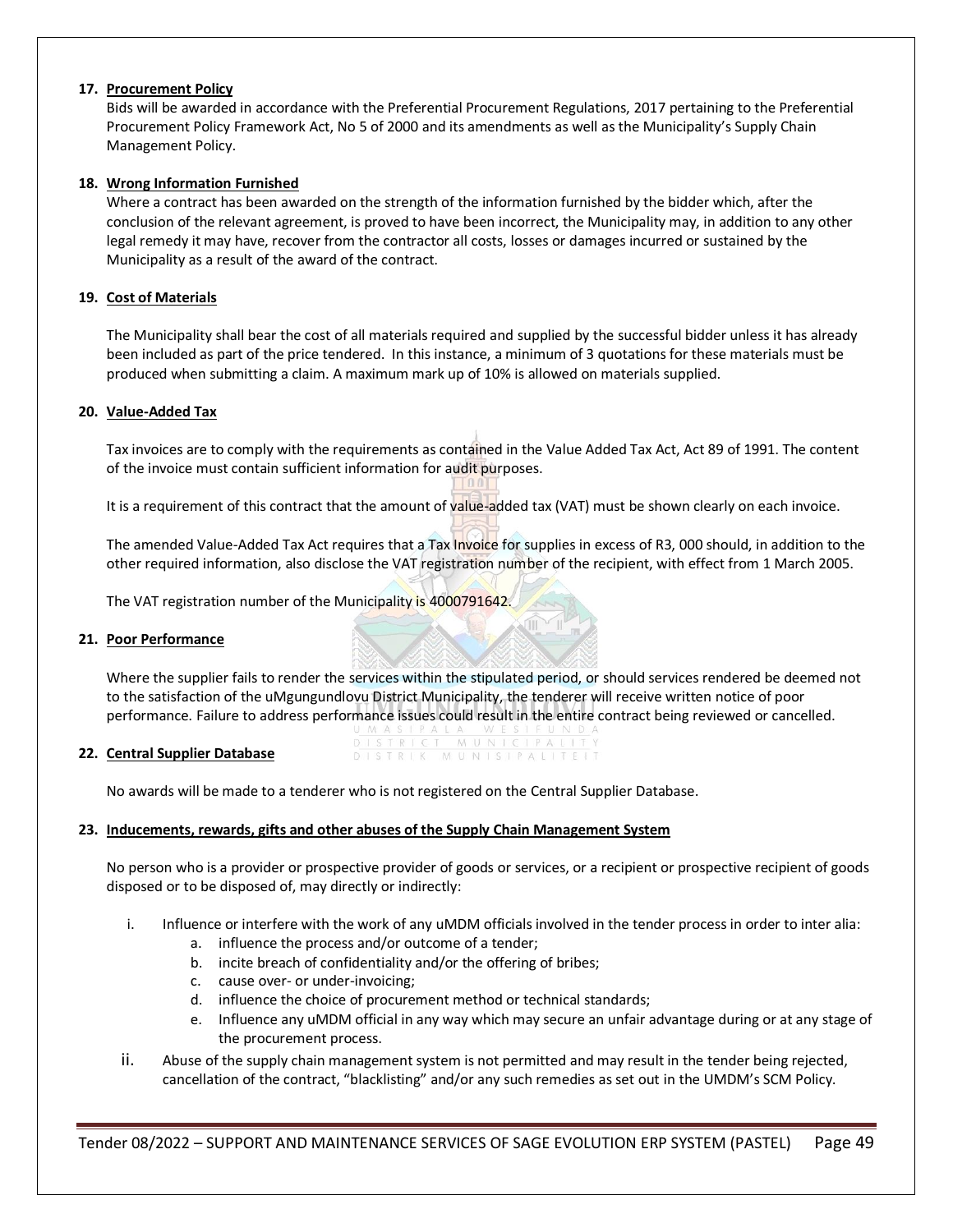# **1. DEFINITIONS**

<span id="page-49-0"></span>The following terms shall be interpreted as indicated:

- 1.1. "Closing time" means the date and hour specified in the bidding documents for the receipt of bids.
- 1.2. "Contract" means the written agreement entered into between the purchaser and the supplier, as recorded in the contract form signed by the parties, including all attachments and appendices thereto and all documents incorporated by reference therein.
- 1.3. "Contract price" means the price payable to the supplier under the contract for the full and proper performance of his contractual obligations.
- 1.4. "Corrupt practice" means the offering, giving, receiving, or soliciting of anything of value to influence the action of a public official in the procurement process or in contract execution.
- 1.5. "Countervailing duties" are imposed in cases where an enterprise abroad is subsidized by its government and encouraged to market its products internationally
- 1.6. "Country of origin" means the place where the goods were mined, grown or produced or from which the services are supplied. Goods are produced when, through manufacturing, processing or substantial and major assembly of components, a commercially recognized new product results that is substantially different in basic characteristics or in purpose or utility from its components.
- 1.7. "Day" means calendar day.
- 1.8. "Delivery" means delivery in compliance of the conditions of the contract or order.
- 1.9. "Delivery ex stock" means immediate delivery directly from stock actually on hand
- 1.10. "Delivery into consignees store or to his site" means delivered and unloaded in the specified store or depot or on the specified site in compliance with the conditions of the contract or order, the supplier bearing all risks and charges involved until the supplies are so delivered and a valid receipt is obtained.
- 1.11. "Dumping" occurs when a private enterprise abroad market its goods on own initiative in the RSA at lower prices than that of the country of origin and which have the potential to harm the local industries in the RSA.
- 1.12. "Force majeure" means an event beyond the control of the supplier and not involving the supplier's fault or negligence and not foreseeable.
- 1.13. Such events may include, but is not restricted to, acts of the purchaser in its sovereign capacity, wars or revolutions, fires, floods, epidemics, quarantine restrictions and freight embargoes.
- 1.14. "Fraudulent practice" means a misrepresentation of facts in order to influence a procurement process or the execution of a contract to the detriment of any bidder, and includes collusive practice among bidders (prior to or after bid submission) designed to establish bid prices at artificial non-competitive levels and to deprive the bidder of the benefits of free and open competition.
- 1.15. "GCC" means the General Conditions of Contract.
- 1.16. "Goods" means all of the equipment, machinery, and/or other materials that the supplier is required to supply to the purchaser under the contract.
- 1.17. "Imported content" means that portion of the bidding price represented by the cost of components, parts or materials which have been or are still to be imported (whether by the supplier or his subcontractors) and which costs are inclusive of the costs abroad, plus freight and other direct importation costs such as landing costs, dock dues, import duty, sales duty or other similar tax or duty at the South African place of entry as well as transportation and handling charges to the factory in the Republic where the supplies covered by the bid will be manufactured.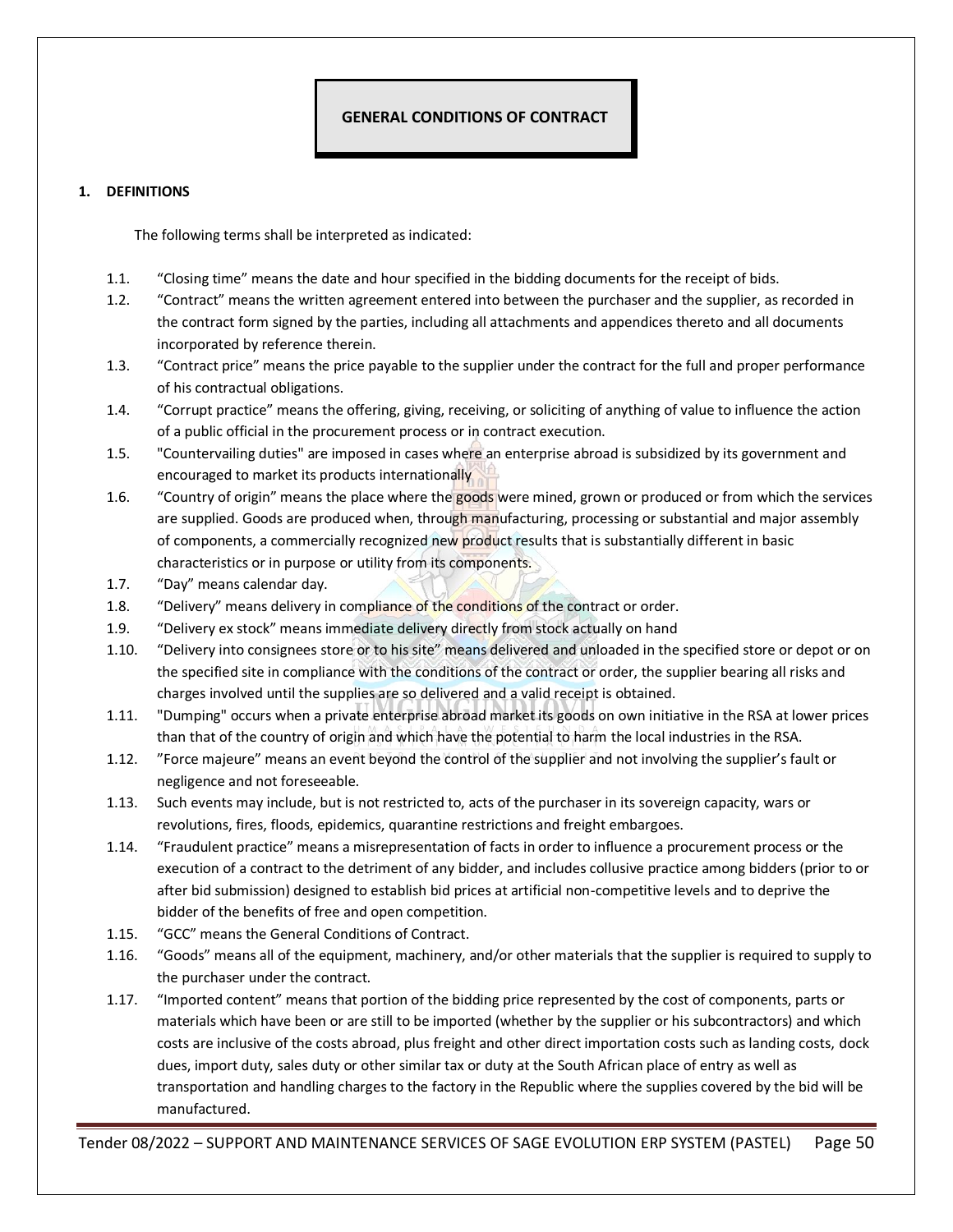- 1.18. "Local content" means that portion of the bidding price which is not included in the imported content provided that local manufacture does take place.
- 1.19. "Manufacture" means the production of products in a factory using labour, materials, components and machinery and includes other related value-adding activities.
- 1.20. "Order" means an official written order issued for the supply of goods or works or the rendering of a service.
- 1.21. "Project site" where applicable, means the place indicated in bidding documents.
- 1.22. "Purchaser" means the organization purchasing the goods.
- 1.23. "Republic" means the Republic of South Africa.
- 1.24. "SCC" means the Special Conditions of Contract.
- 1.25. "Services" means those functional services ancillary to the supply of the goods, such as transportation and any other incidental services, such as installation, commissioning, provision of technical assistance, training, catering, gardening, security, maintenance and other such obligations of the supplier covered under the contract.
- 1.26. "Supplier" means the successful bidder who is awarded the contract to maintain and administer the required and specified service(s) to the State.
- 1.27. "Tort" means in breach of contract.
- 1.28. "Turnkey" means a procurement process where one service provider assumes total responsibility for all aspects of the project and delivers the full end product / service required by the contract.

TOOT **TET** 

1.29. "Written" or "in writing" means handwritten in ink or any form of electronic or mechanical writing.

# 2. **Application**

- 2.1. These general conditions are applicable to all bids, contracts and orders including bids for functional and professional services, sales, hiring, letting and the granting or acquiring of rights, but excluding immovable property, unless otherwise indicated in the bidding documents.
- 2.2. Where applicable, special conditions of contract are also laid down to cover specific supplies, services or works.
- 2.3. Where such special conditions of contract are in conflict with these general conditions, the special conditions shall apply.

# 3. **General**

# **UMGUNGUNDLOVU**

- 3.1. Unless otherwise indicated in the bidding documents, the purchaser shall not be liable for any expense incurred in the preparation and submission of a bid. Where applicable a non-refundable fee for documents may be charged.
- 3.2. Invitations to bid are usually published in locally distributed news media and on the municipality / municipal entity website.

# 4. **Standards**

4.1. The goods supplied shall conform to the standards mentioned in the bidding documents and specifications.

# **5. Use of contract documents and information; inspection.**

- 5.1. The supplier shall not, without the purchaser's prior written consent, disclose the contract, or any provision thereof, or any specification, plan, drawing, pattern, sample, or information furnished by or on behalf of the purchaser in connection therewith, to any person other than a person employed by the supplier in the performance of the contract. Disclosure to any such employed person shall be made in confidence and shall extend only as far as may be necessary for purposes of such performance.
- 5.2. The supplier shall not, without the purchaser's prior written consent, make use of any document or information mentioned in GCC clause 5.1 except for purposes of performing the contract.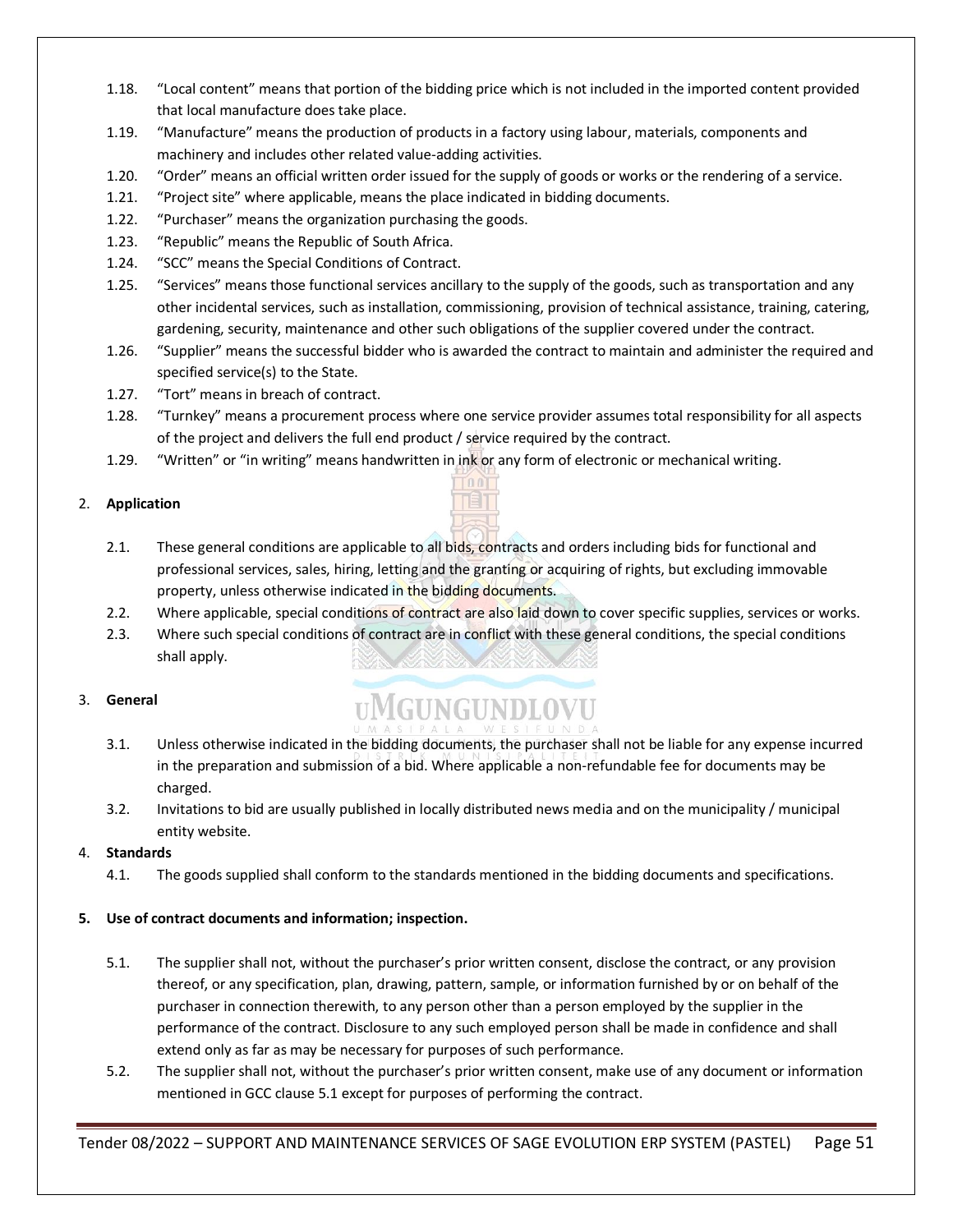- 5.3. Any document, other than the contract itself mentioned in GCC clause 5.1 shall remain the property of the purchaser and shall be returned (all copies) to the purchaser on completion of the supplier's performance under the contract if so required by the purchaser.
- 5.4. The supplier shall permit the purchaser to inspect the supplier's records relating to the performance of the supplier and to have them audited by auditors appointed by the purchaser, if so required by the purchaser.

# 6. **Patent Rights**

- 6.1. The supplier shall indemnify the purchaser against all third-party claims of infringement of patent, trademark, or industrial design rights arising from use of the goods or any part thereof by the purchaser.
- 6.2. When a supplier developed documentation / projects for the municipality / municipal entity, the intellectual, copy and patent rights or ownership of such documents or projects will vest in the municipality / municipal entity.

# 7. **Performance Security**

- 7.1. Within thirty (30) days of receipt of the notification of contract award, the successful bidder shall furnish to the purchaser the performance security of the amount specified in SCC.
- 7.2. The proceeds of the performance security shall be payable to the purchaser as compensation for any loss resulting from the supplier's failure to complete his obligations under the contract.
- 7.3. The performance security shall be denominated in the currency of the contract or in a freely convertible currency acceptable to the purchaser and shall be in one of the following forms:
	- 7.3.1. bank guarantee or an irrevocable letter of credit issued by a reputable bank located in the purchaser's country or abroad, acceptable to the purchaser, in the form provided in the bidding documents or another form acceptable to the purchaser; or
	- 7.3.2. a cashier's or certified cheque
- 7.4. The performance security will be discharged by the purchaser and returned to the supplier not later than thirty (30) days following the date of completion of the supplier's performance obligations under the contract, including any warranty obligations, unless otherwise specified.

#### 8. **Inspections, tests and analyses**

- GAN U IN WESIFUNDA ASIPA MUNICIPA DISTRICT DISTRIK MUNISIPAL
- 8.1. All pre-bidding testing will be for the account of the bidder.
- 8.2. If it is a bid condition that supplies to be produced or services to be rendered should at any stage during production or execution or on completion be subject to inspections tests and analysis, the bidder or contractor's premises shall be open, at all reasonable hours, for inspection by a representative of the purchaser or an organization acting on behalf of the purchaser.
- 8.3. If there are no inspection requirements indicated in the bidding documents and no mention is made in the contract, but during the contract period it is decided that inspections shall be carried out, the purchaser shall itself make the necessary arrangements, including payment arrangements with the testing authority concerned.
- 8.4. If the inspections, tests and analyses referred to in clauses 8.2 and 8.3 show the goods to be in accordance with the contract requirements, the cost of the inspections, tests and analyses shall be defrayed by the purchaser.
- 8.5. Where the goods or services referred to in clauses 8.2 and 8.3 do not comply with the contract requirements, irrespective of whether such goods or services are accepted or not, the cost in connection with these inspections, tests or analyses shall be defrayed by the supplier.
- 8.6. Supplies and services which are referred to in clauses 8.2 and 8.3 and which do not comply with the contract requirements may be rejected.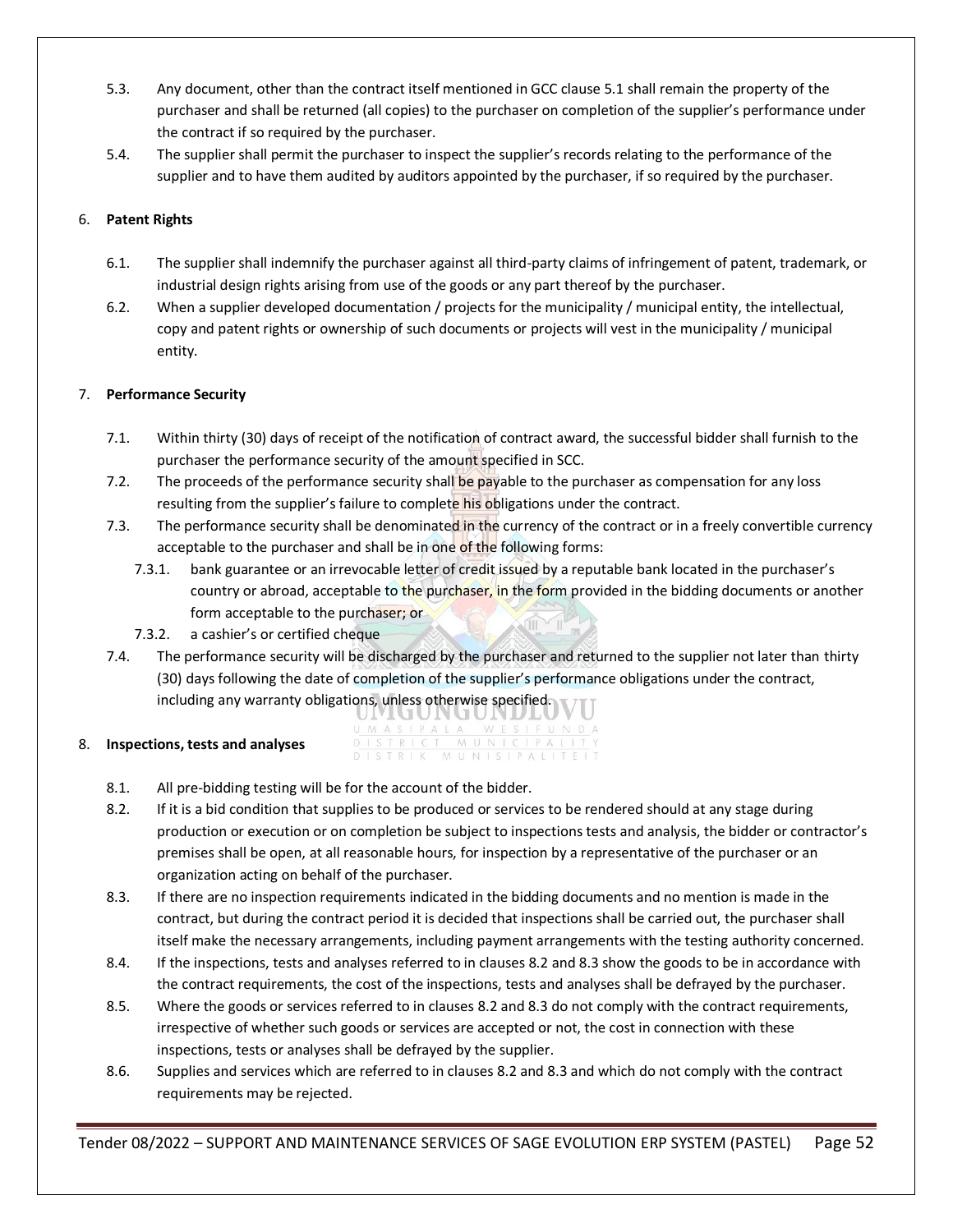- 8.7. Any contract goods may on or after delivery be inspected, tested or analysed and may be rejected if found not to comply with the requirements of the contract. Such rejected goods shall be held at the cost and risk of the supplier who shall, when called upon, remove them immediately at his own cost and forthwith substitute them with goods which do comply with the requirements of the contract. Failing such removal the rejected goods shall be returned at the suppliers cost and risk. Should the supplier fail to provide the substitute goods forthwith, the purchaser may, without giving the supplier further opportunity to substitute the rejected goods, purchase such goods as may be necessary at the expense of the supplier.
- 8.8. The provisions of clauses 8.4 to 8.7 shall not prejudice the right of the purchaser to cancel the contract on account of a breach of the conditions thereof, or to act in terms of Clause 22 of GCC.

#### 9. **Packing**

- 9.1. The supplier shall provide such packing of the goods as is required to prevent their damage or deterioration during transit to their final destination, as indicated in the contract. The packing shall be sufficient to withstand, without limitation, rough handling during transit and exposure to extreme temperatures, salt and precipitation during transit, and open storage. Packing, case size and weights shall take into consideration, where appropriate, the remoteness of the goods' final destination and the absence of heavy handling facilities at all points in transit.
- 9.2. The packing, marking, and documentation within and outside the packages shall comply strictly with such special requirements as shall be expressly provided for in the contract, including additional requirements, and in any subsequent instructions ordered by the purchaser.

#### 10. **Delivery**

Delivery of the goods shall be made by the supplier in accordance with the documents and terms specified in the contract. The details of shipping and/or other documents to be furnished by the supplier are specified.

#### 11. **Insurance**

The goods supplied under the contract shall be fully insured in a freely convertible currency against loss or damage incidental to manufacture or acquisition, transportation, storage and delivery in the manner specified.

#### 12. **Transportation**

Should a price other than an all-inclusive delivered price be required, this shall be specified.

#### 13. **Incidental**

- 13.1. The supplier may be required to provide any or all of the following services, including additional services, if any:
	- 13.1.1. performance or supervision of on-site assembly and/or commissioning of the supplied goods;
	- 13.1.2. furnishing of tools required for assembly and/or maintenance of the supplied goods;
	- 13.1.3. furnishing of a detailed operations and maintenance manual for each appropriate unit of the supplied goods;
	- 13.1.4. performance or supervision or maintenance and/or repair of the supplied goods, for a period of time agreed by the parties, provided that this service shall not relieve the supplier of any warranty obligations under this contract; and
	- 13.1.5. training of the purchaser's personnel, at the supplier's plant and/or on-site, in assembly, start-up, operation, maintenance, and/or repair of the supplied goods.

Tender 08/2022 – SUPPORT AND MAINTENANCE SERVICES OF SAGE EVOLUTION ERP SYSTEM (PASTEL) Page 53

# MUNISIPAL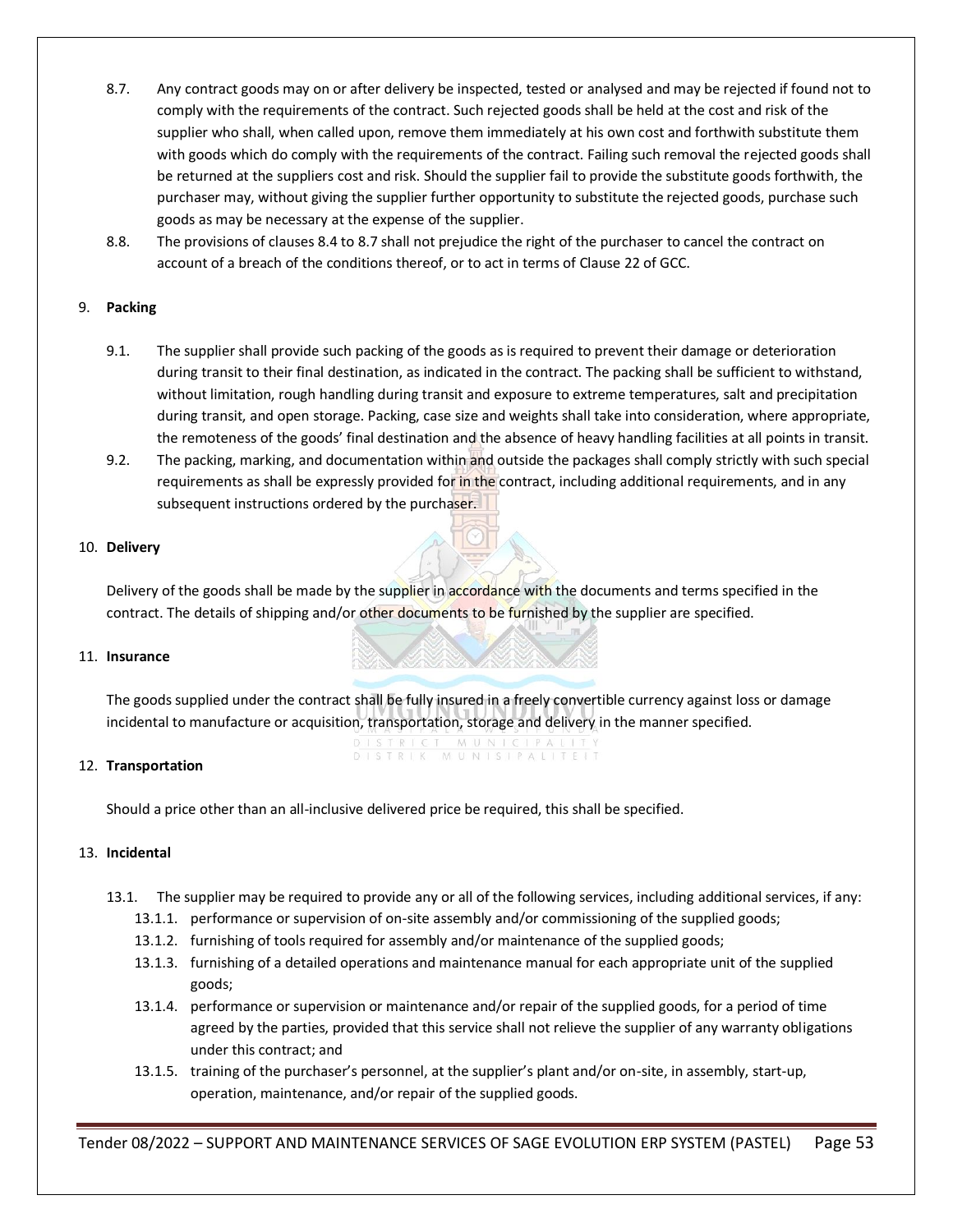13.2. Prices charged by the supplier for incidental services, if not included in the contract price for the goods, shall be agreed upon in advance by the parties and shall not exceed the prevailing rates charged to other parties by the supplier for similar services.

#### 14. **Spare Parts**

- 14.1. As specified, the supplier may be required to provide any or all of the following materials, notifications, and information pertaining to spare parts manufactured or distributed by the supplier:
	- 14.1.1. such spare parts as the purchaser may elect to purchase from the supplier, provided that this election shall not relieve the supplier of any warranty obligations under the contract; and;
	- 14.1.2. in the event of termination of production of the spare parts:
		- 14.1.2.1. advance notification to the purchaser of the pending termination, in sufficient time to permit the purchaser to procure needed requirements; and
			- 14.1.2.2. following such termination, furnishing at no cost to the purchaser, the blueprints, drawings, and specifications of the spare parts, if requested.

#### 15. **Warranty**

- 15.1. The supplier warrants that the goods supplied under the contract are new, unused, of the most recent or current models, and that they incorporate all recent improvements in design and materials unless provided otherwise in the contract. The supplier further warrants that all goods supplied under this contract shall have no defect, arising from design, materials, or workmanship (except when the design and/or material is required by the purchaser's specifications) or from any act or omission of the supplier, that may develop under normal use of the supplied goods in the conditions prevailing in the country of final destination.
- 15.2. This warranty shall remain valid for twelve (12) months after the goods, or any portion thereof as the case may be, have been delivered to and accepted at the final destination indicated in the contract, or for eighteen (18) months after the date of shipment from the port or place of loading in the source country, whichever period concludes earlier, unless specified otherwise in SCC.
- 15.3. The purchaser shall promptly notify the supplier in writing of any claims arising under this warranty.
- 15.4. Upon receipt of such notice, the supplier shall, within the period specified in SCC and with all reasonable speed, repair or replace the defective goods or parts thereof, without costs to the purchaser.
- 15.5. If the supplier, having been notified, fails to remedy the defect(s) within the period specified, the purchaser may proceed to take such remedial action as may be necessary, at the supplier's risk and expense and without prejudice to any other rights which the purchaser may have against the supplier under the contract.

#### 16. **Payment**

- 16.1. The method and conditions of payment to be made to the supplier under this contract shall be specified.
- 16.2. The supplier shall furnish the purchaser with an invoice accompanied by a copy of the delivery note and upon fulfilment of other obligations stipulated in the contract.
- 16.3. Payments shall be made promptly by the purchaser, but in no case later than thirty (30) days after submission of an invoice or claim by the supplier.
- 16.4. Payment will be made in Rand unless otherwise stipulated.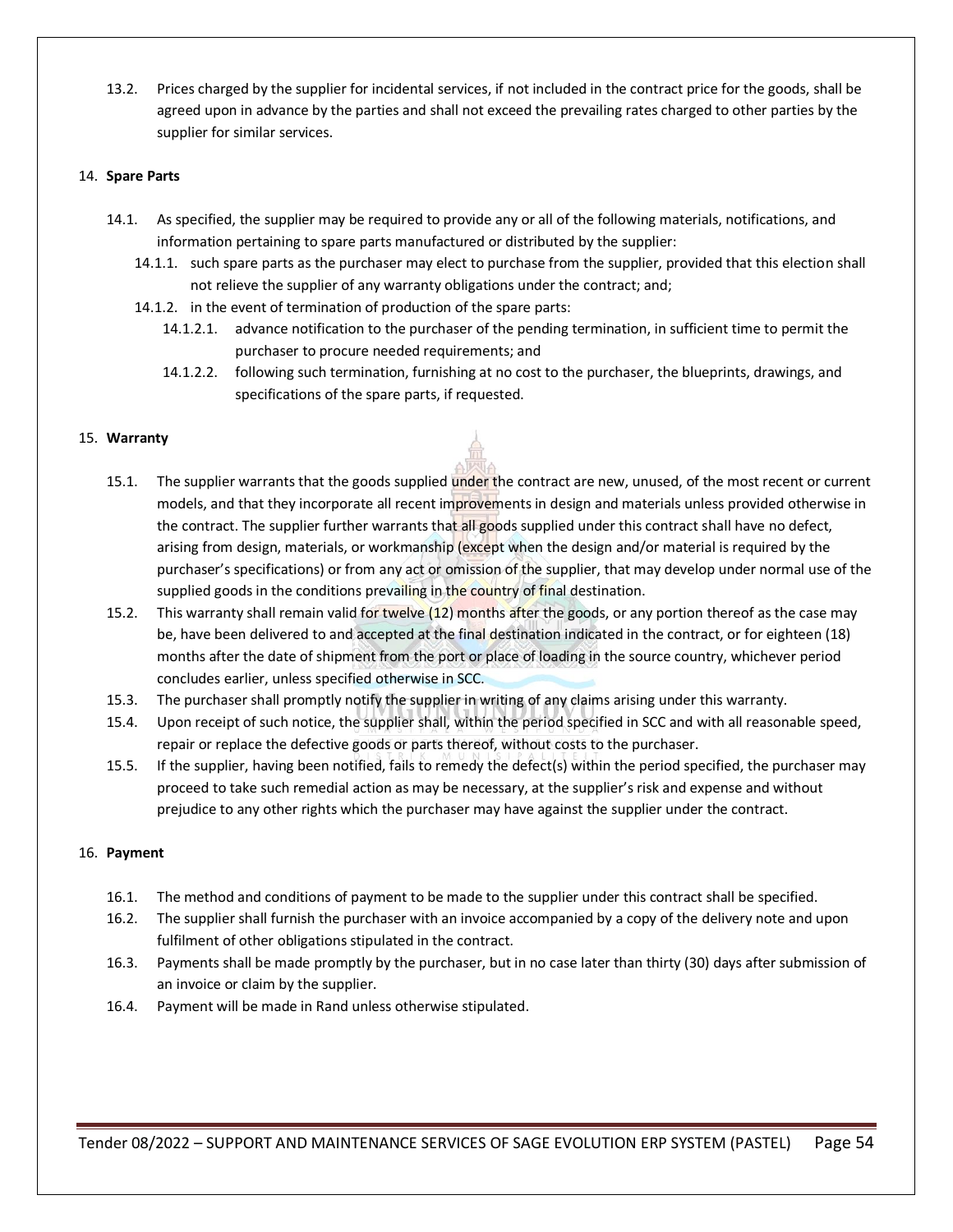#### 17. **Prices**

Prices charged by the supplier for goods delivered and services performed under the contract shall not vary from the prices quoted by the supplier in his bid, with the exception of any price adjustments authorized or in the purchaser's request for bid validity extension, as the case may be.

#### 18. **Variation Orders**

In cases where the estimated value of the envisaged changes in purchase does not vary more than 15% of the total value of the original contract, the contractor may be instructed to deliver the goods or render the services as such. In cases of measurable quantities, the contractor may be approached to reduce the unit price and such offers, may be accepted provided that there is no escalation in price.

#### 19. **Assignment**

The supplier shall not assign, in whole or in part, its obligations to perform under the contract, except with the purchaser's prior written consent.

#### 20. **Subcontracts**

The supplier shall notify the purchaser in writing of all subcontracts awarded under this contract, if not already specified in the bid. Such notification, in the original bid or later, shall not relieve the supplier from any liability or obligation under the contract.

#### 21. **Delays in the supplier's performance**

- 21.1. Delivery of the goods and performance of services shall be made by the supplier in accordance with the time schedule prescribed by the purchaser in the contract.
- 21.2. If at any time during performance of the contract, the supplier or its subcontractor(s) should encounter conditions impeding timely delivery of the goods and performance of services, the supplier shall promptly notify the purchaser in writing of the fact of the delay, its likely duration and its cause(s). As soon as practicable after receipt of the supplier's notice, the purchaser shall evaluate the situation and may at his discretion extend the supplier's time for performance, with or without the imposition of penalties, in which case the extension shall be ratified by the parties by amendment of contract.
- 21.3. The right is reserved to procure outside of the contract small quantities or to have minor essential services executed if an emergency arises, the supplier's point of supply is not situated at or near the place where the supplies are required, or the supplier's services are not readily available.
- 21.4. Except as provided under GCC Clause 25, a delay by the supplier in the performance of its delivery obligations shall render the supplier liable to the imposition of penalties, pursuant to GCC Clause 22, unless an extension of time is agreed upon pursuant to GCC Clause 22 without the application of penalties.
- 21.5. Upon any delay beyond the delivery period in the case of a supplies contract, the purchaser shall, without cancelling the contract, be entitled to purchase supplies of a similar quality and up to the same quantity in substitution of the goods not supplied in conformity with the contract and to return any goods delivered later at the supplier's expense and risk, or to cancel the contract and buy such goods as may be required to complete the contract and without prejudice to his other rights, be entitled to claim damages from the supplier.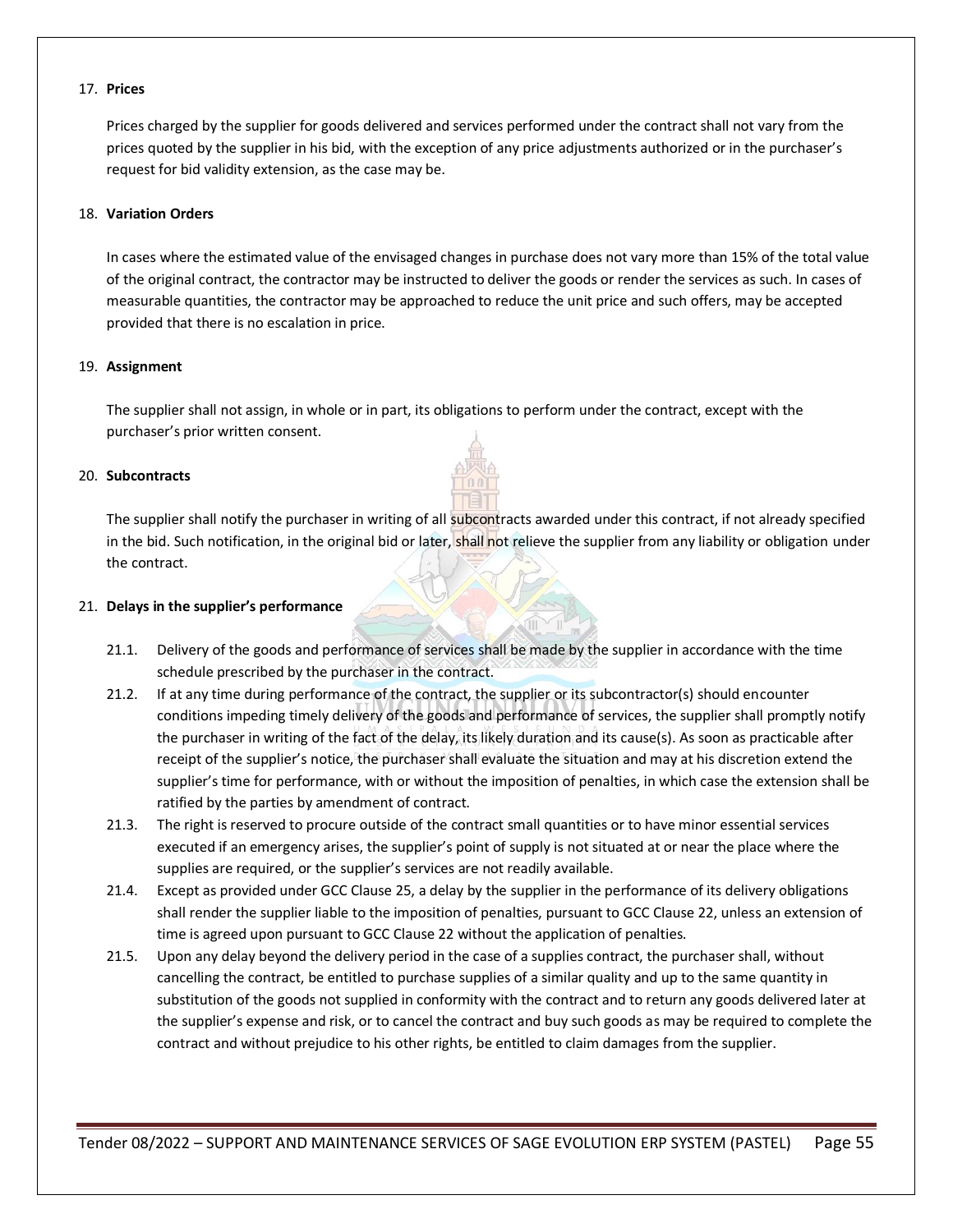#### 22. **Penalties**

Subject to GCC Clause 25, if the supplier fails to deliver any or all of the goods or to perform the services within the period(s) specified in the contract, the purchaser shall, without prejudice to its other remedies under the contract, deduct from the contract price, as a penalty, a sum calculated on the delivered price of the delayed goods or unperformed services using the current prime interest rate calculated for each day of the delay until actual delivery or performance. The purchaser may also consider termination of the contract pursuant to GCC Clause 23.

#### 23. **Termination for default**

- 23.1. The purchaser, without prejudice to any other remedy for breach of contract, by written notice of default sent to the supplier, may terminate this contract in whole or in part:
	- 23.1.1. if the supplier fails to deliver any or all of the goods within the period(s) specified in the contract, or within any extension thereof granted by the purchaser pursuant to GCC Clause 21.2;
	- 23.1.2. if the Supplier fails to perform any other obligation(s) under the contract; or
	- 23.1.3. if the supplier, in the judgment of the purchaser, has engaged in corrupt or fraudulent practices in competing for or in executing the contract.
- 23.2. In the event the purchaser terminates the contract in whole or in part, the purchaser may procure, upon such terms and in such manner as it deems appropriate, goods, works or services similar to those undelivered, and the supplier shall be liable to the purchaser for any excess costs for such similar goods, works or services. However, the supplier shall continue performance of the contract to the extent not terminated.
- 23.3. Where the purchaser terminates the contract in whole or in part, the purchaser may decide to impose a restriction penalty on the supplier by prohibiting such supplier from doing business with the public sector for a period not exceeding 10 years.
- 23.4. If a purchaser intends imposing a restriction on a supplier or any person associated with the supplier, the supplier will be allowed a time period of not more than fourteen (14) days to provide reasons why the envisaged restriction should not be imposed. Should the supplier fail to respond within the stipulated fourteen (14) days the purchaser may regard the supplier as having no objection and proceed with the restriction.
- 23.5. Any restriction imposed on any person by the purchaser will, at the discretion of the purchaser, also be applicable to any other enterprise or any partner, manager, director or other person who wholly or partly exercises or exercised or may exercise control over the enterprise of the first mentioned person, and with which enterprise or person the first-mentioned person, is or was in the opinion of the purchase actively associated.
- 23.6. If a restriction is imposed, the purchaser must, within five (5) working days of such imposition, furnish the National Treasury, with the following information:
	- 23.6.1. the name and address of the supplier and / or person restricted by the purchaser;
	- 23.6.2. the date of commencement of the restriction
	- 23.6.3. the period of restriction; and
	- 23.6.4. the reasons for the restriction.

These details will be loaded in the National Treasury's central database of suppliers or persons prohibited from doing business with the public sector.

23.7. If a court of law convicts a person of an offence as contemplated in sections 12 or 13 of the Prevention and Combating of Corrupt Activities Act, No. 12 of 2004, the court may also rule that such person's name be endorsed on the Register for Tender Defaulters. When a person's name has been endorsed on the Register, the person will be prohibited from doing business with the public sector for a period not less than five years and not more than 10 years. The National Treasury is empowered to determine the period of restriction and each case will be dealt with on its own merits. According to section 32 of the Act the Register must be open to the public. The Register can be perused on the National Treasury website.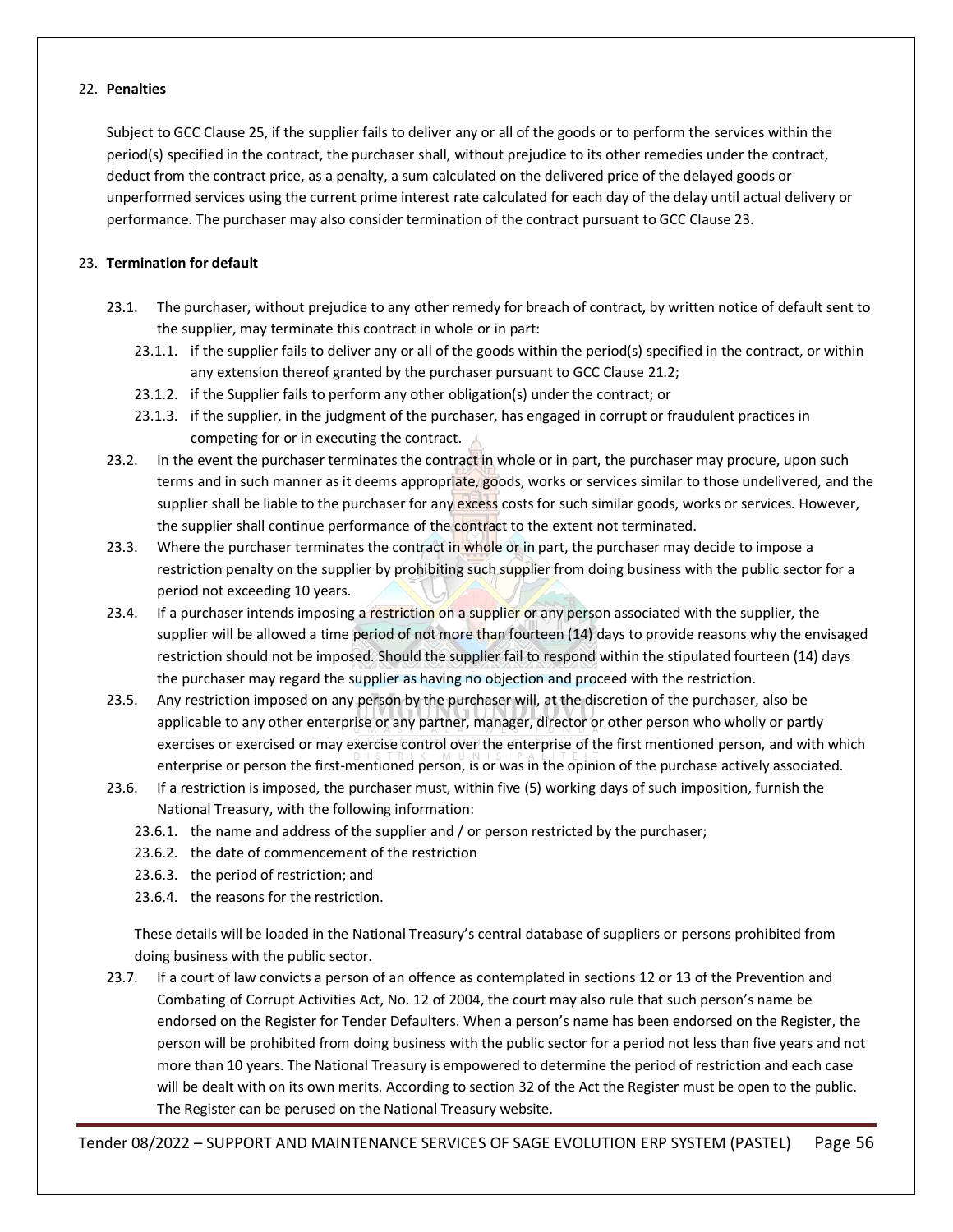#### 24. **Anti-dumping and countervailing duties and rights**

When, after the date of bid, provisional payments are required, or antidumping or countervailing duties are imposed, or the amount of a provisional payment or anti-dumping or countervailing right is increased in respect of any dumped of subsidized import, the State is not liable for any amount so required or imposed, or for the amount of any such increase. When, after the said date, such a provisional payment is no longer required or any such anti-dumping or countervailing right is abolished, or where the amount of such provisional payment or any such right is reduced, any such favourable difference shall on demand be paid forthwith by the contractor to the State or the State may deduct such amounts from moneys (if any) which may otherwise be due to the contractor in regard to supplies or services which he delivered or rendered, or is to deliver or render in terms of the contract or any other contract or any other amount which may be due to him.

#### 25. **Force Majeure**

- 25.1. Notwithstanding the provisions of GCC Clauses 22 and 23, the supplier shall not be liable for forfeiture of its performance security, damages, or termination for default if and to the extent that his delay in performance or other failure to perform his obligations under the contract is the result of an event of force majeure.
- 25.2. If a force majeure situation arises, the supplier shall promptly notify the purchaser in writing of such condition and the cause thereof. Unless otherwise directed by the purchaser in writing, the supplier shall continue to perform its obligations under the contract as far as is reasonably practical, and shall seek all reasonable alternative means for performance not prevented by the force majeure event.

#### 26. **Termination for Insolvency**

The purchaser may at any time terminate the contract by giving written notice to the supplier if the supplier becomes bankrupt or otherwise insolvent. In this event, termination will be without compensation to the supplier, provided that such termination will not prejudice or affect any right of action or remedy which has accrued or will accrue thereafter to the purchaser.

**UMGUNGUNDLOVU** 

#### 27. **Settlement of Disputes**

- 27.1. If any dispute or difference of any kind whatsoever arises between the purchaser and the supplier in connection with or arising out of the contract, the parties shall make every effort to resolve amicably such dispute or difference by mutual consultation.
- 27.2. If, after thirty (30) days, the parties have failed to resolve their dispute or difference by such mutual consultation, then either the purchaser or the supplier may give notice to the other party of his intention to commence with mediation. No mediation in respect of this matter may be commenced unless such notice is given to the other party.
- 27.3. Should it not be possible to settle a dispute by means of mediation, it may be settled in a South African court of law.
- 27.4. Notwithstanding any reference to mediation and/or court proceedings herein,
	- 27.4.1. the parties shall continue to perform their respective obligations under the contract unless they otherwise agree; and
	- 27.4.2. the purchaser shall pay the supplier any monies due for goods delivered and / or services rendered according to the prescripts of the contract.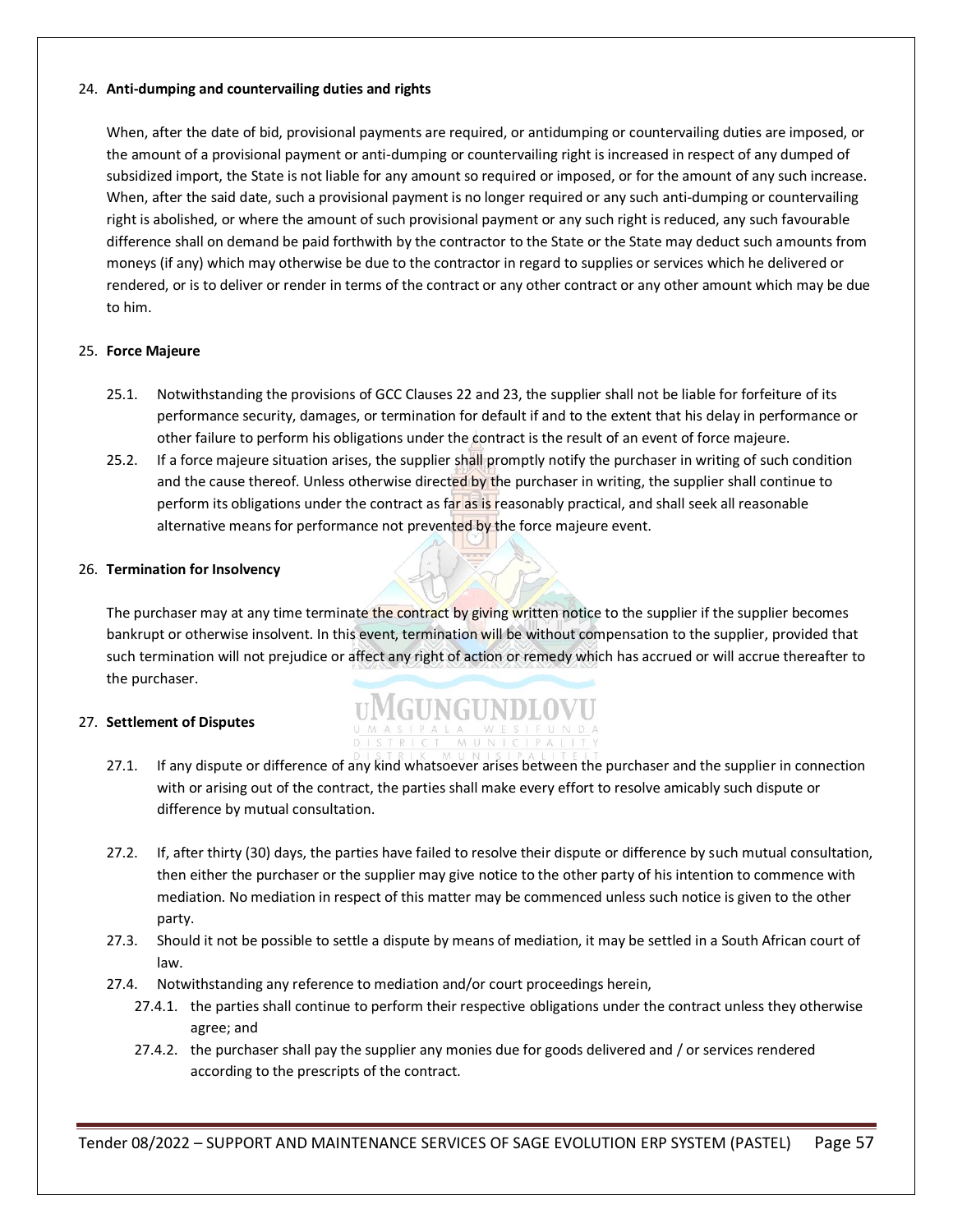#### 28. **Limitation of liability**

- 28.1. Except in cases of criminal negligence or wilful misconduct, and in the case of infringement pursuant to Clause 6;
	- 28.1.1. the supplier shall not be liable to the purchaser, whether in contract, tort, or otherwise, for any indirect or consequential loss or damage, loss of use, loss of production, or loss of profits or interest costs, provided that this exclusion shall not apply to any obligation of the supplier to pay penalties and/or damages to the purchaser; and
	- 28.1.2. the aggregate liability of the supplier to the purchaser, whether under the contract, in tort or otherwise, shall not exceed the total contract price, provided that this limitation shall not apply to the cost of repairing or replacing defective equipment

#### 29. **Governing Language**

The contract shall be written in English. All correspondence and other documents pertaining to the contract that is exchanged by the parties shall also be written in English.

#### 30. **Applicable Law**

The contract shall be interpreted in accordance with South African laws, unless otherwise specified.

#### 31. **Notices**

- 31.1. Every written acceptance of a bid shall be posted to the supplier concerned by registered or certified mail and any other notice to him shall be posted by ordinary mail to the address furnished in his bid or to the address notified later by him in writing and such posting shall be deemed to be proper service of such notice
- 31.2. The time mentioned in the contract documents for performing any act after such aforesaid notice has been given, shall be reckoned from the date of posting of such notice.

#### 32. **Taxes and duties**

# **UMGUNGUNDLOVU**

- 32.1. A foreign supplier shall be entirely responsible for all taxes, stamp duties, license fees, and other such levies imposed outside the purchaser's country.
- 32.2. A local supplier shall be entirely responsible for all taxes, duties, license fees, etc., incurred until delivery of the contracted goods to the purchaser.
- 32.3. No contract shall be concluded with any bidder whose tax matters are not in order. Prior to the award of a bid SARS must have certified that the tax matters of the preferred bidder are in order.
- 32.4. No contract shall be concluded with any bidder whose municipal rates and taxes and municipal services charges are in arrears.

#### 33. **Transfer of contracts**

The contractor shall not abandon, transfer, cede, assign or sublet a contract or part thereof without the written permission of the purchaser.